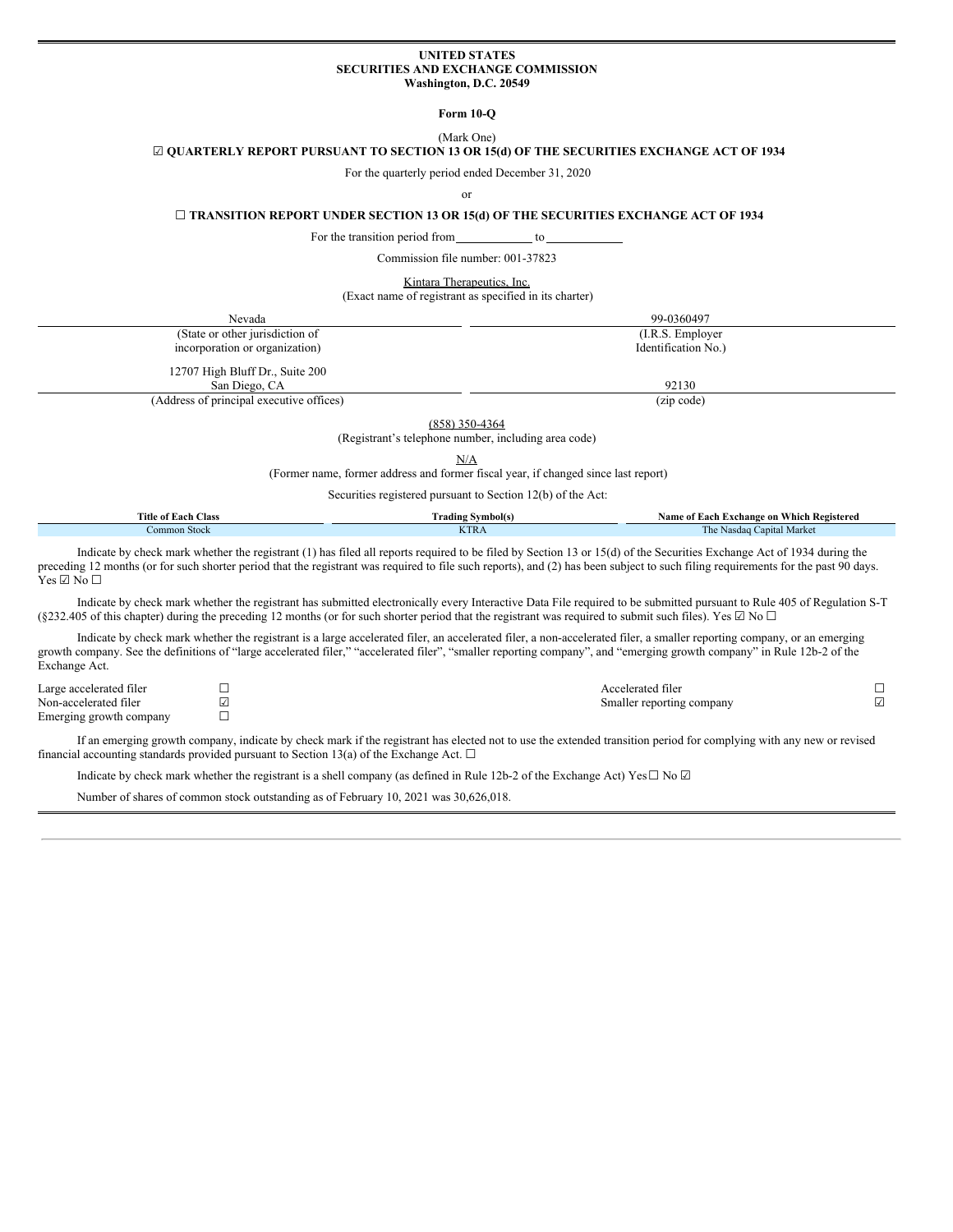# **TABLE OF CONTENTS**

| Page No. |
|----------|
|          |
|          |
| 21       |
| 45       |
| 45       |
|          |
| 46       |
| 46       |
| 46       |
| 46       |
| 46       |
| 46       |
|          |
| 47       |

# i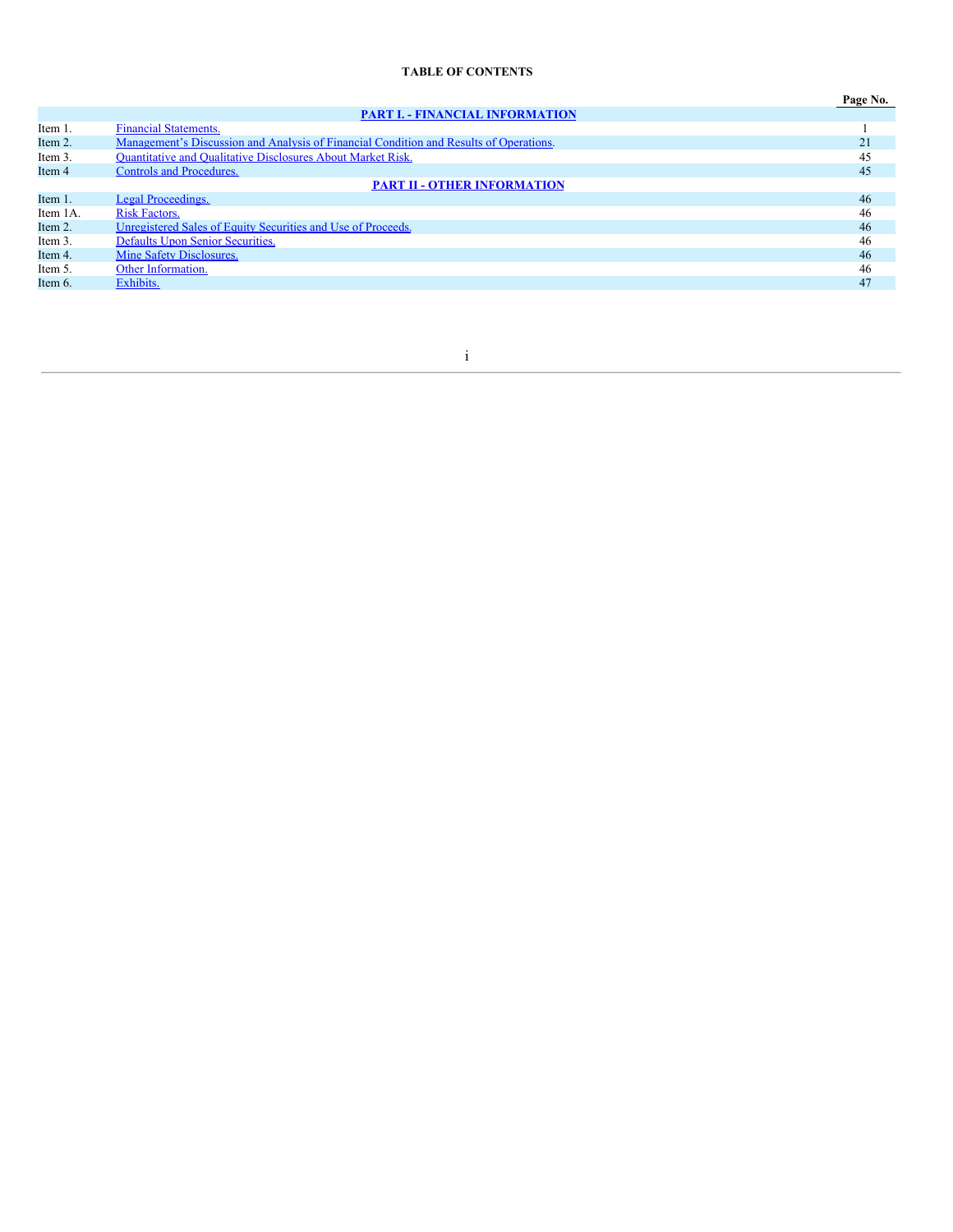# <span id="page-2-0"></span>**PART 1. - FINANCIAL INFORMATION**

<span id="page-2-1"></span>**Item 1. Financial Statements.**

## **Kintara Therapeutics, Inc. Condensed Consolidated Interim Financial Statements** (Unaudited) **For the six months ended December 31, 2020** (expressed in US dollars unless otherwise noted)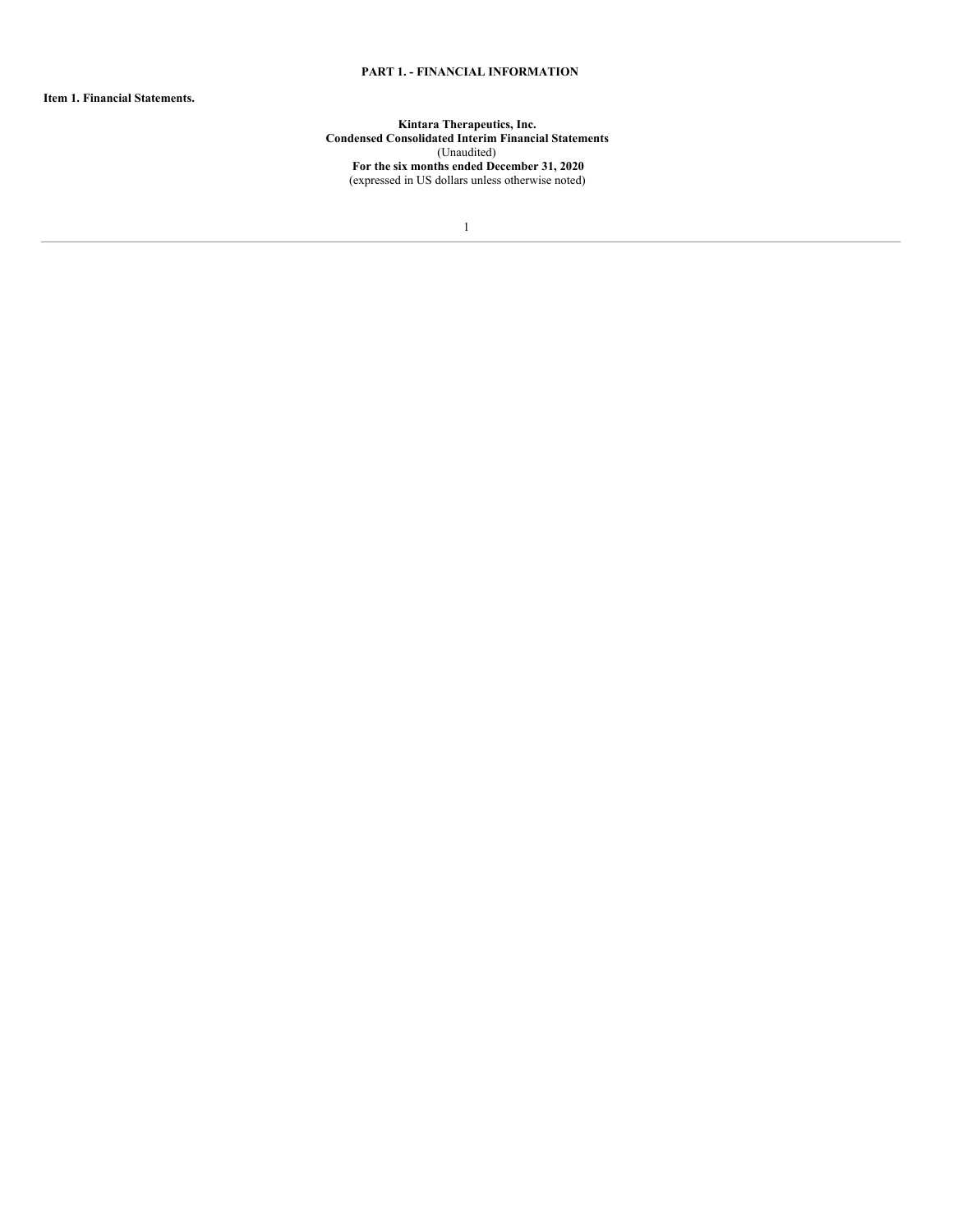# **Kintara Therapeutics, Inc. Condensed Consolidated Interim Balance Sheet**

(In thousands, except par value amounts)

|                                                                                         |                 | December 31,<br>2020 | <b>June 30,</b><br>2020<br>$\mathbf{s}$ |  |
|-----------------------------------------------------------------------------------------|-----------------|----------------------|-----------------------------------------|--|
|                                                                                         | <b>Note</b>     | S                    |                                         |  |
|                                                                                         |                 | (unaudited)          |                                         |  |
| <b>Assets</b>                                                                           |                 |                      |                                         |  |
| <b>Current assets</b>                                                                   |                 |                      |                                         |  |
| Cash and cash equivalents                                                               |                 | 17,158               | 2,392                                   |  |
| Prepaid expenses and deposits                                                           |                 | 551                  | 356                                     |  |
| Interest, taxes and other receivables                                                   |                 | $\,8\,$              | 9                                       |  |
| Deferred loan costs                                                                     | 6               |                      | 94                                      |  |
|                                                                                         |                 | 17.717               | 2,851                                   |  |
| Clinical trial deposit                                                                  | $\overline{4}$  | 2,600                |                                         |  |
| Intangible assets - net                                                                 |                 |                      | 2                                       |  |
| Property and equipment                                                                  | 3               | 172                  |                                         |  |
| Deferred financing costs                                                                | $\overline{7}$  |                      | 85                                      |  |
| <b>Total assets</b>                                                                     |                 | 20,489               | 2,938                                   |  |
| <b>Liabilities</b>                                                                      |                 |                      |                                         |  |
| <b>Current liabilities</b>                                                              |                 |                      |                                         |  |
| Accounts payable and accrued liabilities                                                |                 | 1,965                | 2,011                                   |  |
| Loan payable, net of deferred loan costs                                                | 6               | 473                  |                                         |  |
| Related party payables                                                                  | 5               | 289                  | 664                                     |  |
|                                                                                         |                 | 2,727                | 2,675                                   |  |
| Milestone payment liability                                                             | $\mathfrak{Z}$  | 177                  |                                         |  |
| <b>Total liabilities</b>                                                                |                 | 2,904                | 2,675                                   |  |
| Stockholders' equity                                                                    |                 |                      |                                         |  |
| <b>Preferred stock</b>                                                                  |                 |                      |                                         |  |
| Authorized                                                                              |                 |                      |                                         |  |
| 5,000 shares, \$0.001 par value                                                         |                 |                      |                                         |  |
| Issued and outstanding                                                                  |                 |                      |                                         |  |
| 279 Series A shares at December 31, 2020                                                |                 |                      |                                         |  |
| (June 30, $2020 - 279$ )                                                                | 5,7             | 279                  | 279                                     |  |
| 610 Series B shares at December 31, 2020<br>(June 30, $2020 - 649$ )                    | $\tau$          | 4,257                | 4,525                                   |  |
| 24 Series C shares at December 31, 2020<br>(June 30, $2020 - 0$ )                       | $7\phantom{.0}$ | 17,298               |                                         |  |
| <b>Common stock</b>                                                                     |                 |                      |                                         |  |
| Authorized                                                                              |                 |                      |                                         |  |
| 95,000 shares at December 31, 2020 and June 30, 2020,<br>\$0.001 par value              |                 |                      |                                         |  |
| 25,868 issued at December 31, 2020 (June 30, 2020 -                                     |                 |                      |                                         |  |
| 11,458)                                                                                 | $7\phantom{.0}$ | 25                   | 11                                      |  |
| Additional paid-in capital                                                              | $\overline{7}$  | 93,551               | 65,148                                  |  |
| Accumulated deficit                                                                     |                 | (97, 846)            | (69, 721)                               |  |
| Accumulated other comprehensive income                                                  |                 | 21                   | 21                                      |  |
| Total stockholders' equity                                                              |                 | 17,585               | 263                                     |  |
| Total liabilities and stockholders' equity                                              |                 | 20,489               | 2,938                                   |  |
| Nature of operations, corporate history, going concern<br>and management plans (note 1) |                 |                      |                                         |  |

**Subsequent events** (note 10)

The accompanying notes are an integral part of these condensed consolidated interim financial statements.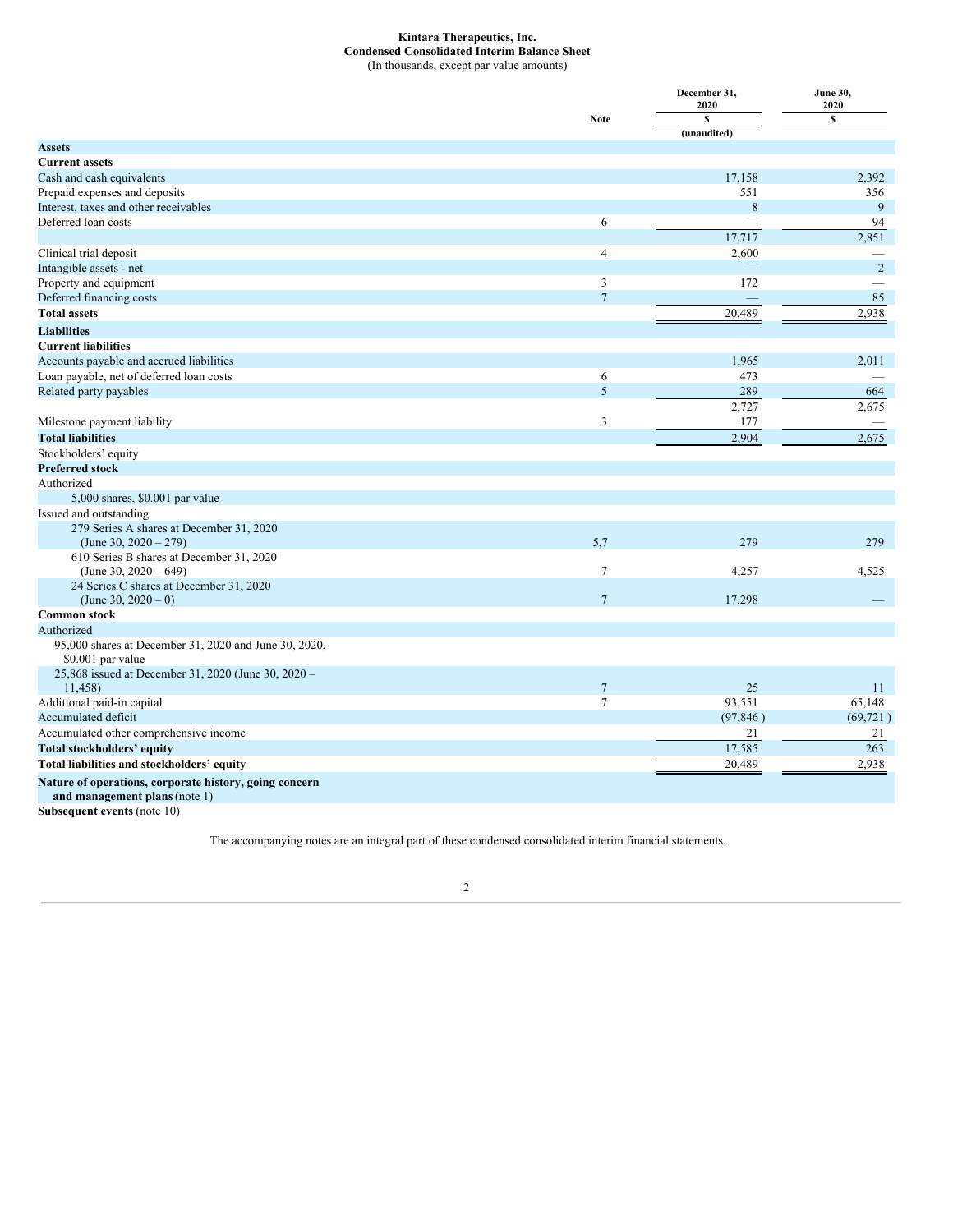## **Kintara Therapeutics, Inc. Condensed Consolidated Interim Statements of Operations** (Unaudited)

(In thousands, except per share amounts)

|                                                                          |             | Three months ended<br>December 31, |                | Six months ended<br>December 31, |       |
|--------------------------------------------------------------------------|-------------|------------------------------------|----------------|----------------------------------|-------|
|                                                                          | <b>Note</b> | 2020                               | 2019           | 2020                             | 2019  |
|                                                                          |             | S                                  | S              | S                                | s     |
| <b>Expenses</b>                                                          |             |                                    |                |                                  |       |
| Research and development                                                 |             | 2,584                              | 712            | 3,941                            | 1,434 |
| General and administrative                                               |             | 2,794                              | 1,054          | 4,329                            | 1,967 |
| Merger costs                                                             | 3           |                                    |                | 500                              |       |
| In-process research and development                                      | 3           |                                    |                | 16,094                           |       |
|                                                                          |             | 5,378                              | 1,766          | 24,864                           | 3,401 |
| Other (income) loss                                                      |             |                                    |                |                                  |       |
| Foreign exchange loss                                                    |             | 3                                  | $\overline{2}$ |                                  |       |
| Amortization of deferred loan costs                                      | 6           | 25                                 |                | 51                               |       |
| Interest expense                                                         | 6           | 8                                  |                | 16                               |       |
| Interest income                                                          |             | (1)                                | (28)           | (2)                              | (57)  |
|                                                                          |             | 35                                 | (26)           | 67                               | (55)  |
| Net loss for the period                                                  |             | 5,413                              | 1,740          | 24,931                           | 3,346 |
| Computation of basic loss per share                                      |             |                                    |                |                                  |       |
| Net loss for the period                                                  |             | 5,413                              | 1,740          | 24,931                           | 3,346 |
| Deemed dividend recognized on beneficial conversion features of Series C |             |                                    |                |                                  |       |
| Preferred stock issuance                                                 |             |                                    |                | 3,181                            |       |
| Series A Preferred cash dividend                                         |             | $\overline{2}$                     | $\overline{2}$ | $\overline{4}$                   |       |
| Series B Preferred stock dividend                                        |             | 4                                  | 3              | 9                                |       |
| Net loss for the period attributable to common stockholders              |             | 5,419                              | 1,745          | 28,125                           | 3,355 |
| Basic and fully diluted loss per share                                   |             | 0.22                               | 0.15           | 1.34                             | 0.35  |
| Basic and fully diluted weighted average number of shares                |             | 24,845                             | 11,408         | 20,976                           | 9,473 |

The accompanying notes are an integral part of these condensed consolidated interim financial statements.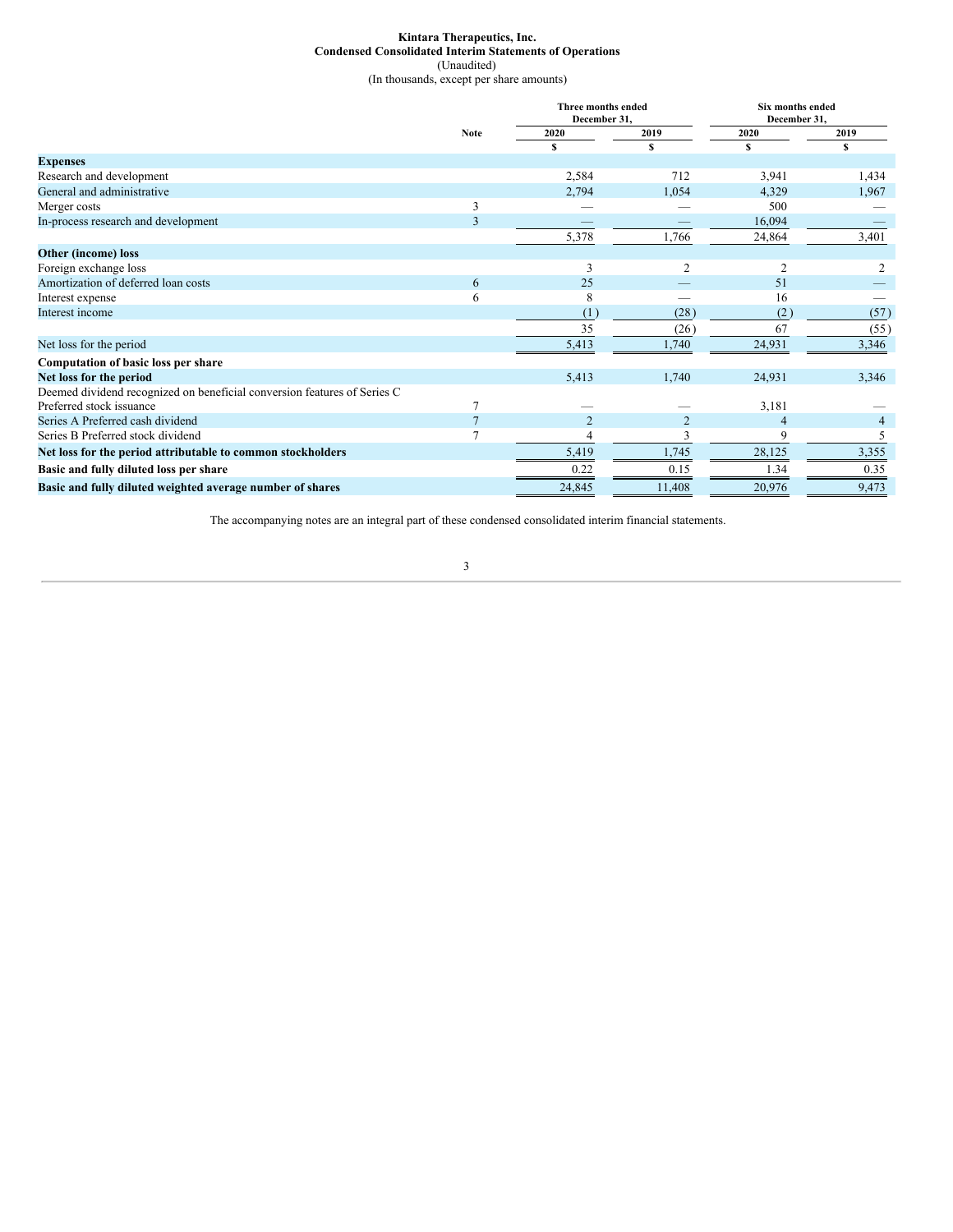### **Kintara Therapeutics, Inc. Condensed Consolidated Interim Statements of Stockholders' Equity** (Unaudited) (In thousands) For the three and six months ended December 31, 2020

|                                                                                                            | Number<br>of<br>shares   | Common<br>stock<br>S     | <b>Additional</b><br>paid-in<br>capital<br>S | <b>Accumulated</b><br>other<br>comprehensive<br>income<br>S | Preferred<br>stock<br>S | Accumulated<br>deficit<br>\$ | Stockholders'<br>equity<br>S |
|------------------------------------------------------------------------------------------------------------|--------------------------|--------------------------|----------------------------------------------|-------------------------------------------------------------|-------------------------|------------------------------|------------------------------|
| <b>Balance - June 30, 2020</b>                                                                             | 11,458                   | 11                       | 65,148                                       | 21                                                          | 4,804                   | (69, 721)                    | 263                          |
| Adgero merger (note 3)                                                                                     | 12,011                   | 12                       | 16,713                                       | -                                                           |                         | -                            | 16,725                       |
| Issuance of Series C Preferred stock                                                                       |                          |                          |                                              |                                                             | 25,028                  |                              | 25,028                       |
| Series C placement agent warrants                                                                          |                          | -                        | 3,287                                        |                                                             | (3,287)                 |                              |                              |
| Series C Preferred stock share issuance costs                                                              |                          |                          |                                              |                                                             | (3,386)                 |                              | (3,386)                      |
| Deemed dividend recognized on beneficial conversion features<br>of Series C Preferred stock issuance       |                          |                          | 3,181                                        |                                                             |                         | (3,181)                      |                              |
| Exercise of warrants for cash                                                                              | 993                      |                          | 993                                          |                                                             |                         |                              | 994                          |
| Warrants issued for services                                                                               |                          |                          | 45                                           |                                                             |                         |                              | 45                           |
| Stock option expense                                                                                       |                          |                          | 405                                          |                                                             |                         |                              | 405                          |
| Series A Preferred cash dividend                                                                           | -                        |                          |                                              |                                                             | --                      | (2)                          | (2)                          |
| Series B Preferred stock dividend                                                                          | $\overline{4}$           |                          | 5                                            |                                                             |                         | (5)                          |                              |
| Loss for the period                                                                                        |                          |                          |                                              |                                                             |                         | (19,518)                     | (19, 518)                    |
| Balance - September 30, 2020                                                                               | 24,466                   | 24                       | 89,777                                       | 21                                                          | 23,159                  | (92, 427)                    | 20,554                       |
| Series C Preferred stock share issuance costs<br>Conversion of Series B Preferred stock<br>to common stock | 10                       |                          | 268                                          |                                                             | (69)<br>(268)           |                              | (69)                         |
| Conversion of Series C Preferred stock                                                                     |                          |                          |                                              |                                                             |                         |                              |                              |
| to common stock                                                                                            | 1,168                    |                          | 987                                          |                                                             | (988)                   |                              |                              |
| Exercise of warrants for cash                                                                              | 186                      |                          | 186                                          |                                                             |                         |                              | 186                          |
| Warrants issued for services                                                                               | $\overline{\phantom{0}}$ |                          | 183                                          |                                                             |                         |                              | 183                          |
| Exercise of stock options for cash                                                                         | 35                       |                          | 21                                           |                                                             |                         |                              | 21                           |
| Stock option expense                                                                                       | -                        |                          | 2,125                                        |                                                             | -                       |                              | 2,125                        |
| Series A Preferred cash dividend                                                                           |                          |                          |                                              |                                                             |                         | (2)                          | (2)                          |
| Series B Preferred stock dividend                                                                          | 3                        | $\overline{\phantom{a}}$ | 4                                            |                                                             |                         | (4)                          |                              |
| Loss for the period                                                                                        |                          |                          |                                              |                                                             |                         | (5, 413)                     | (5, 413)                     |
| Balance - December 31, 2020                                                                                | 25,868                   | 25                       | 93,551                                       | 21                                                          | 21,834                  | (97, 846)                    | 17,585                       |

The accompanying notes are an integral part of these condensed consolidated interim financial statements.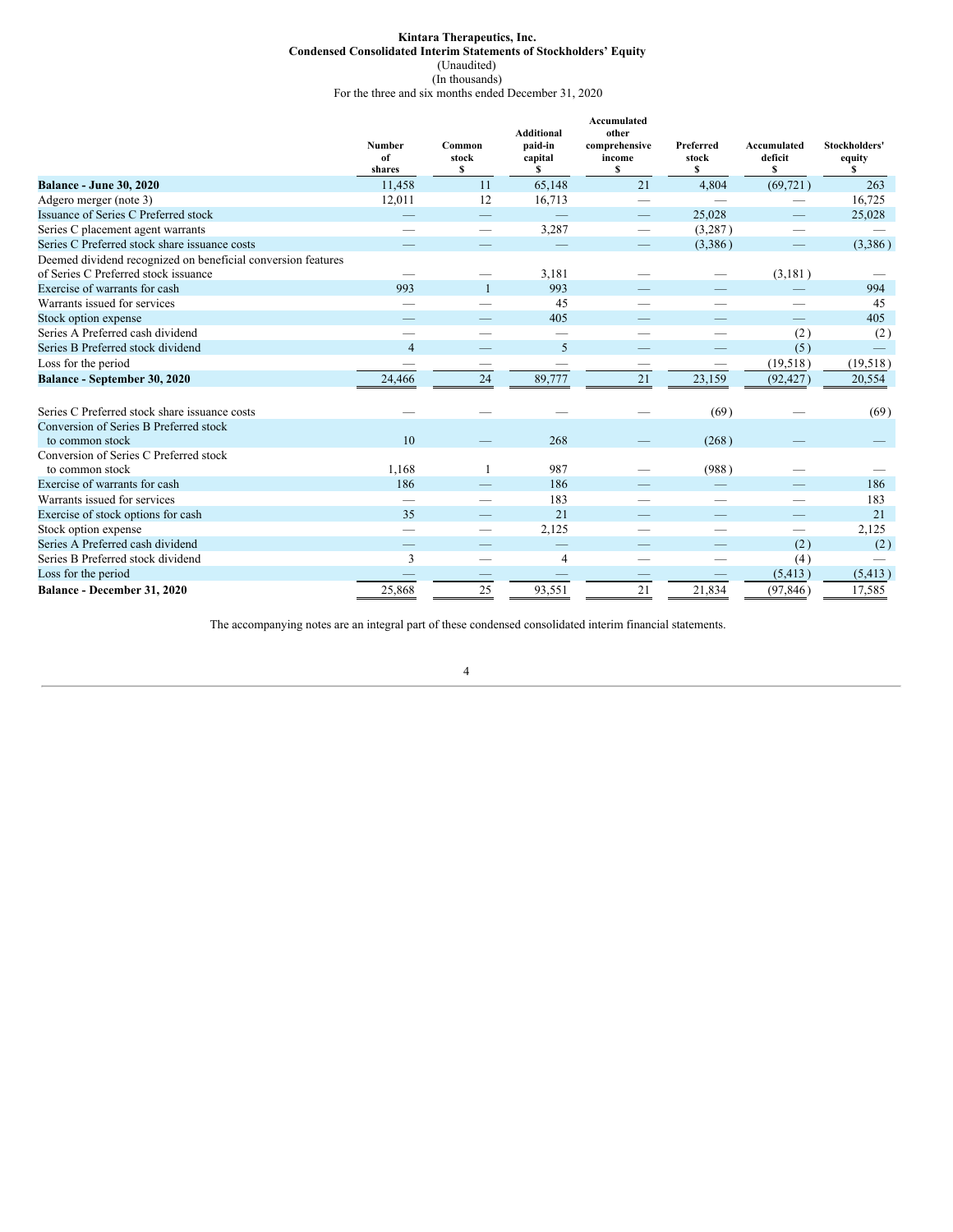### **Kintara Therapeutics, Inc. Condensed Consolidated Interim Statements of Stockholders' Equity** (Unaudited) (In thousands) For the three and six months ended December 31, 2019

|                                                           | <b>Number</b><br>of<br>shares | Common<br>stock | <b>Additional</b><br>paid-in<br>capital | Accumulated<br>other<br>comprehensive<br>income | Preferred<br>stock | Accumulated<br>deficit | Stockholders'<br>equity |
|-----------------------------------------------------------|-------------------------------|-----------------|-----------------------------------------|-------------------------------------------------|--------------------|------------------------|-------------------------|
| <b>Balance - June 30, 2019</b>                            | 3,839                         | $\overline{4}$  | 57,543                                  | 21                                              | 4,978              | (60, 578)              | 1,968                   |
| Issuance of shares and warrants - net of                  |                               |                 |                                         |                                                 |                    |                        |                         |
| issue costs                                               | 4,895                         | 5               | 6,578                                   |                                                 |                    |                        | 6,583                   |
| Exercise of pre-funded warrants for cash                  | 2,655                         | $\overline{2}$  | 24                                      |                                                 |                    |                        | 26                      |
| Conversion of Series B Preferred stock<br>to common stock | 6                             |                 | 174                                     |                                                 | (174)              |                        |                         |
| Shares issued for services                                | $7\phantom{.0}$               |                 | 5                                       |                                                 |                    |                        | 5                       |
| Stock option expense                                      |                               |                 | 51                                      |                                                 |                    |                        | 51                      |
| Series A Preferred cash dividend                          |                               |                 |                                         |                                                 |                    | (2)                    | (2)                     |
| Series B Preferred stock dividend                         | 4                             |                 | $\overline{c}$                          |                                                 |                    | (2)                    |                         |
| Loss for the period                                       |                               |                 |                                         |                                                 |                    | (1,606)                | (1,606)                 |
| Balance - September 30, 2019                              | 11,406                        |                 | 64,377                                  | 21                                              | 4,804              | (62, 188)              | 7,025                   |
| Warrants issued for services                              |                               |                 | 35                                      |                                                 |                    |                        | 35                      |
| Shares issued for services                                | 5                             |                 | 3                                       |                                                 |                    |                        |                         |
| Stock option expense                                      |                               |                 | 160                                     |                                                 |                    |                        | 160                     |
| Series A Preferred cash dividend                          |                               |                 |                                         |                                                 |                    | (2)                    | (2)                     |
| Series B Preferred stock dividend                         | $\overline{4}$                |                 | 3                                       |                                                 |                    | (3)                    |                         |
| Loss for the period                                       |                               |                 |                                         |                                                 |                    | (1,740)                | (1,740)                 |
| Balance - December 31, 2019                               | 11,415                        | 11              | 64,578                                  | 21                                              | 4,804              | (63, 933)              | 5,481                   |

The accompanying notes are an integral part of these condensed consolidated interim financial statements.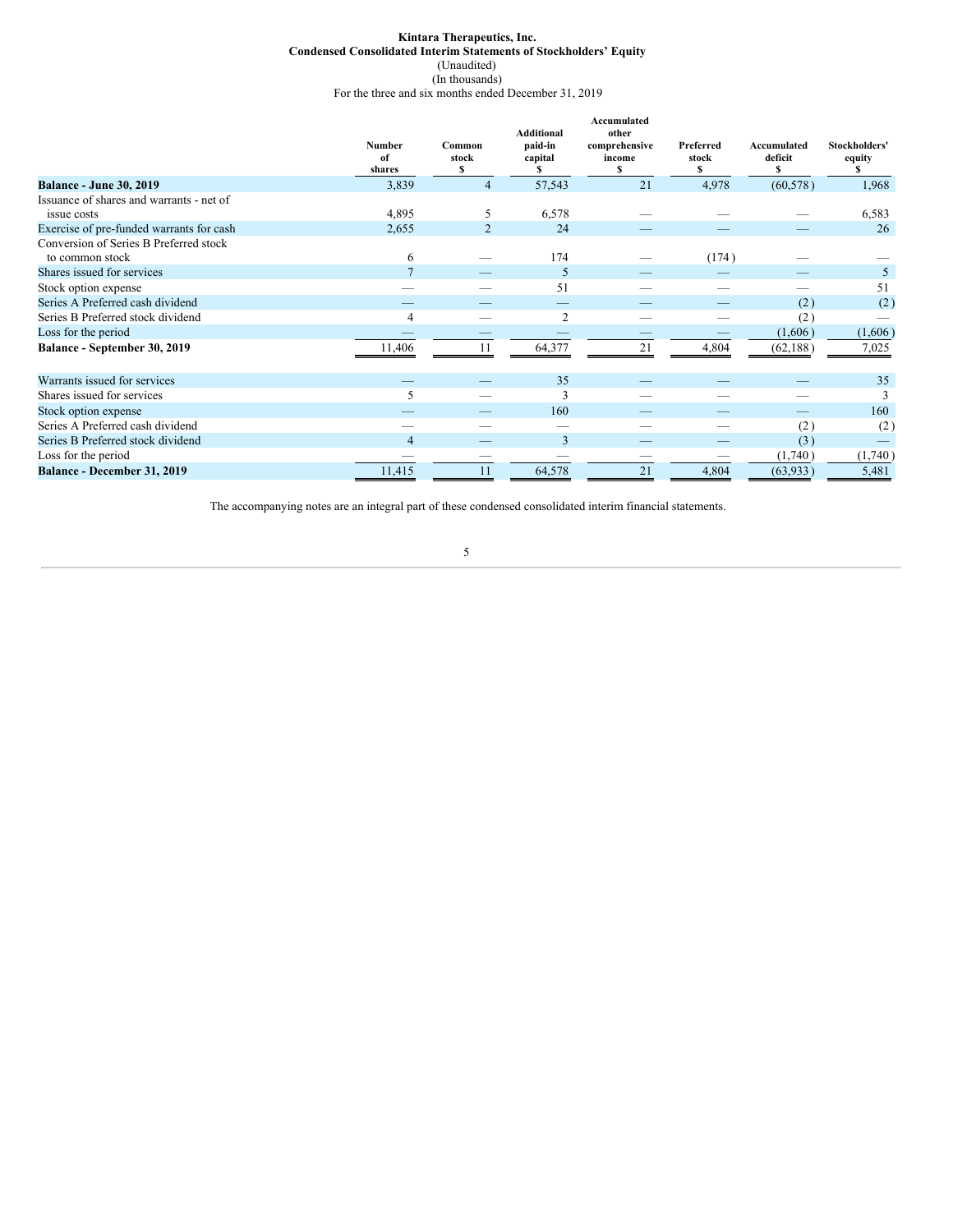### **Kintara Therapeutics, Inc. Condensed Consolidated Interim Statements of Cash Flows** (Unaudited) (In thousands)

|                                                                               |                | Six months ended<br>December 31, |         |  |
|-------------------------------------------------------------------------------|----------------|----------------------------------|---------|--|
|                                                                               |                | 2020                             | 2019    |  |
|                                                                               | <b>Note</b>    | $\mathbf{s}$                     | s.      |  |
| <b>Cash flows from operating activities</b>                                   |                |                                  |         |  |
| Loss for the period                                                           |                | (24, 931)                        | (3,346) |  |
| Adjustments to reconcile net loss to net cash used in operating<br>activities |                |                                  |         |  |
| Amortization of intangible assets                                             |                | $\overline{2}$                   | 6       |  |
| In-process research and development                                           | $\overline{3}$ | 16.094                           |         |  |
| Change in fair value of milestone liability                                   |                | (11)                             |         |  |
| Amortization of deferred loan costs                                           |                | 51                               |         |  |
| Interest expense                                                              | 6              | 16                               |         |  |
| Shares issued for services                                                    | $\overline{7}$ |                                  | 8       |  |
| Warrants issued for services                                                  | $\overline{7}$ | 228                              | 35      |  |
| Stock option expense                                                          | $\overline{7}$ | 2,530                            | 211     |  |
| Changes in operating assets and liabilities                                   |                |                                  |         |  |
| Prepaid expenses and deposits                                                 |                | (2,785)                          | 156     |  |
| Interest, taxes and other receivables                                         |                |                                  | (4)     |  |
| Accounts payable and accrued liabilities                                      |                | (362)                            | (994)   |  |
| Related party payables                                                        |                | (374)                            | (49)    |  |
| Net cash used in operating activities                                         |                | (9, 541)                         | (3.977) |  |
| Cash flows from investing activities                                          |                |                                  |         |  |
| Cash acquired on merger with Adgero                                           | 3              | 969                              |         |  |
| Proceeds on sale of equipment                                                 |                | 3                                |         |  |
| Net cash provided by investing activities                                     |                | 972                              |         |  |
| Cash flows from financing activities                                          |                |                                  |         |  |
| Net proceeds from the issuance of shares and warrants                         | $\overline{7}$ | 21.638                           | 6.583   |  |
| Warrants exercised for cash                                                   | $\overline{7}$ | 1,180                            | 27      |  |
| Stock options exercised for cash                                              |                | 21                               |         |  |
| Proceeds from loan                                                            | 6              | 500                              |         |  |
| Series A preferred cash dividend                                              | 5              | (4)                              | (4)     |  |
| Net cash provided by financing activities                                     |                | 23,335                           | 6,606   |  |
| Decrease in cash and cash equivalents                                         |                | 14,766                           | 2,629   |  |
| Cash and cash equivalents - beginning of period                               |                | 2,392                            | 3,719   |  |
| Cash and cash equivalents – end of period                                     |                | 17,158                           | 6,348   |  |
| Supplementary information (note 7)                                            |                |                                  |         |  |

The accompanying notes are an integral part of these condensed consolidated interim financial statements.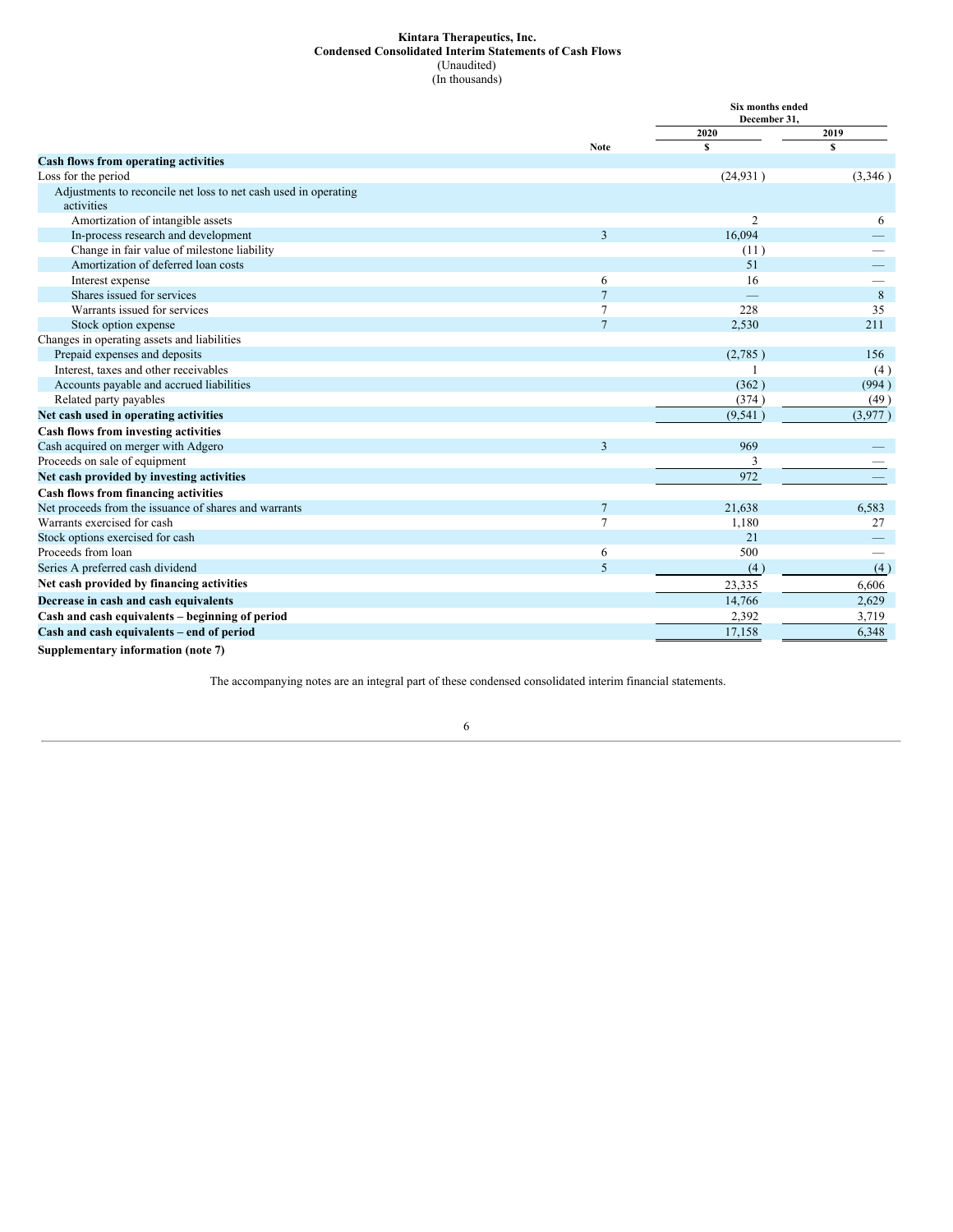### **Kintara Therapeutics, Inc. Notes to Condensed Consolidated Interim Financial Statements** (Unaudited) December 31, 2020 (expressed in US dollars unless otherwise noted)

## **1 Nature of operations, corporate history, and going concern and management plans**

#### **Nature of operations**

Kintara Therapeutics, Inc. (formerly DelMar Pharmaceuticals, Inc.) (the "Company") is a clinical stage drug development company with a focus on the development of novel cancer therapies for patients with unmet medical needs. The Company is developing two late-stage, Phase 3-ready therapeutics - VAL-083 for glioblastoma multiforme and REM-001 for cutaneous metastatic breast cancer. In order to accelerate the Company's development timelines, it leverages existing preclinical and clinical data from a wide range of sources. The Company may seek marketing partnerships in order to potentially offset clinical costs and to generate future royalty revenue from approved indications of its product candidates.

On June 9, 2020, the Company entered into an Agreement and Plan of Merger and Reorganization (the "Merger Agreement"), by and among Adgero Acquisition Corp., the Company's wholly-owned subsidiary incorporated in the State of Delaware ("Merger Sub"), and Adgero Biopharmaceuticals Holdings, Inc., a Delaware corporation ("Adgero"). On August 19, 2020, upon the terms and subject to the conditions set forth in the Merger Agreement, Merger Sub merged with and into Adgero (the "Merger"), the separate corporate existence of Merger Sub ceased and Adgero continued its existence under Delaware law as the surviving corporation in the Merger and became a direct, wholly-owned subsidiary of the Company. As a result of the Merger, each issued and outstanding share of Adgero common stock, par value \$0.0001 per share (the "Adgero Common Stock") (other than treasury shares held by Adgero), was converted automatically into the right to receive 1.5740 shares (the "Exchange Ratio") of the Company's common stock, and cash in lieu of any fractional shares. Also, each outstanding warrant to purchase Adgero Common Stock was converted into a warrant exercisable for that number of shares of the Company's common stock equal to the product of  $(x)$  the aggregate number of shares of Adgero Common Stock for which such warrant was exercisable and (y) the Exchange Ratio.

Following the completion of the Merger, the Company changed its name from DelMar Pharmaceuticals, Inc. to Kintara Therapeutics, Inc. and began trading on Nasdaq under the symbol "KTRA".

#### **Corporate history**

The Company is a Nevada corporation formed on June 24, 2009 under the name Berry Only, Inc. On January 25, 2013, the Company entered into and closed an exchange agreement (the "Exchange Agreement"), with Del Mar Pharmaceuticals (BC) Ltd. ("Del Mar (BC)"), 0959454 B.C. Ltd. ("Callco"), and 0959456 B.C. Ltd. ("Exchangeco") and the security holders of Del Mar (BC). Upon completion of the Exchange Agreement, Del Mar (BC) became a wholly-owned subsidiary of the Company (the "Reverse Acquisition").

Kintara Therapeutics, Inc. is the parent company of Del Mar (BC), a British Columbia, Canada corporation and Adgero, a Delaware corporation, which are clinical stage companies with a focus on the development of drugs for the treatment of cancer. The Company is also the parent company to Callco and Exchangeco which are British Columbia, Canada corporations. Callco and Exchangeco were formed to facilitate the Reverse Acquisition. In connection with the Merger, the Company also became the parent company of Adgero Biopharmaceuticals, Inc. ("Adgero Bio"), formerly a wholly-owned subsidiary of Adgero.

References to the Company refer to the Company and its wholly-owned subsidiaries.

### **Going concern and management plans**

These condensed consolidated interim financial statements have been prepared on a going concern basis, which assumes that the Company will continue its operations for the foreseeable future and contemplates the realization of assets and the settlement of liabilities in the normal course of business.

For the six months ended December 31, 2020, the Company reported a loss of \$24.9 million, and a negative cash flow from operations of \$9.5 million. The Company had an accumulated deficit of \$97.8 million and had cash and cash equivalents of \$17.2 million as of December 31, 2020. The Company is in the clinical stage and has not generated any revenues to-date. The Company does not have the prospect of achieving revenues until such time that its product candidates are commercialized, or partnered, which may not ever occur. In the near future, the Company will require additional funding to maintain its clinical trials, research and

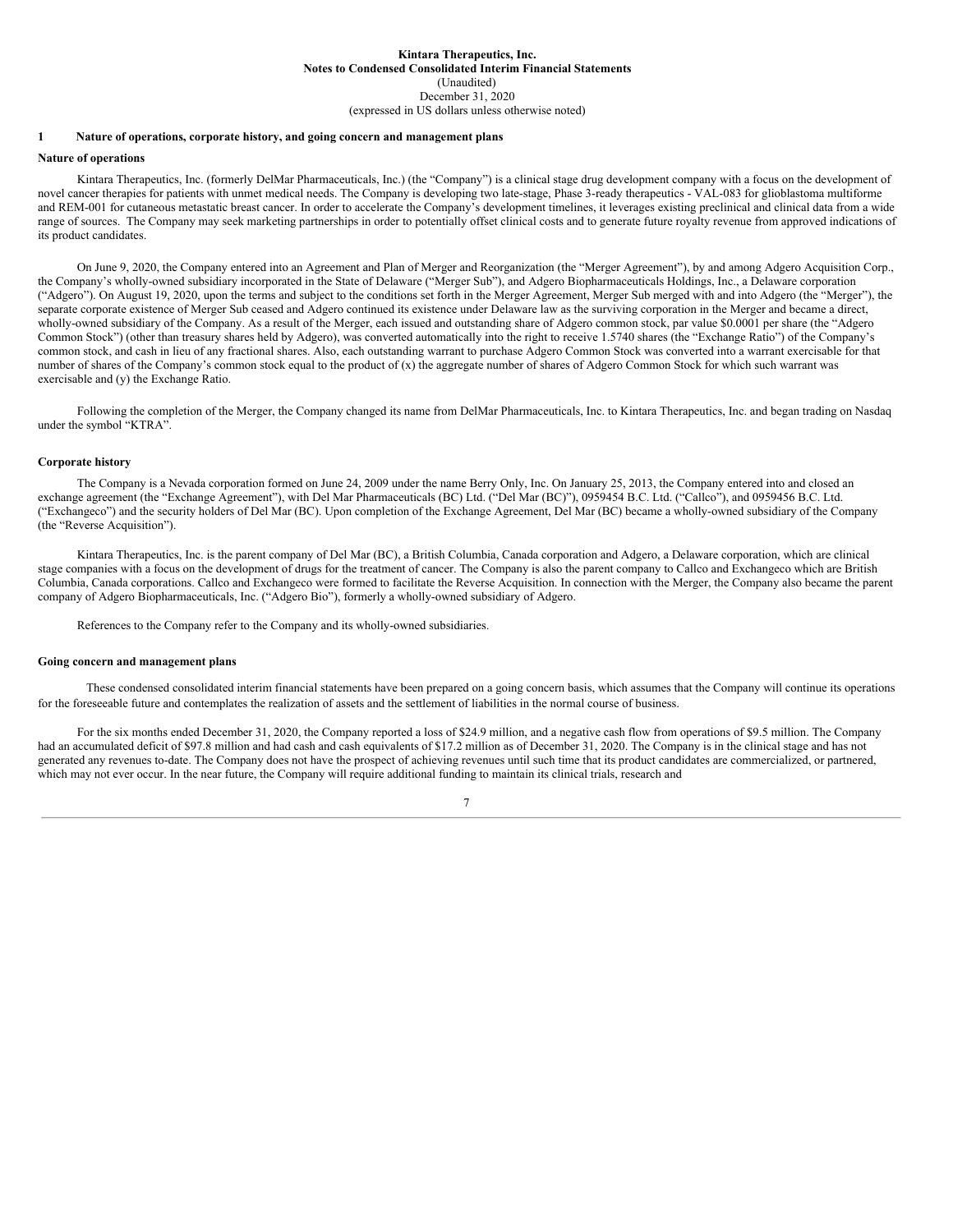development projects, and for general operations. These circumstances indicate substantial doubt exists about the Company's ability to continue as a going concern withinone year from the date of filing of these condensed consolidated interim financial statements.

Consequently, management is pursuing various financing alternatives to fund the Company's operations so it can continue as a going concern. However, the coronavirus ("COVID-19") pandemic has created significant economic uncertainty and volatility in the credit and capital markets. Management plans to secure the necessary financing through the issue of new equity and/or the entering into of strategic partnership arrangements but the ultimate impact of the COVID-19 pandemic on the Company's ability to raise additional capital is unknown and will depend on future developments, which are highly uncertain and cannot be predicted with confidence, including the duration of the COVID-19 outbreak and any new information which may emerge concerning the severity of the COVID-19 pandemic. The Company may not be able to raise sufficient additional capital and may tailor its drug candidate development program based on the amount of funding the Company is able to raise in the future. Nevertheless, there is no assurance that these initiatives will be successful.

These financial statements do not give effect to any adjustments to the amounts and classification of assets and liabilities that may be necessary should the Company be unable to continue as a going concern. Such adjustments could be material.

#### **2 Significant accounting policies**

## **Basis of presentation**

The condensed consolidated interim financial statements of the Company have been prepared in accordance with United States Generally Accepted Accounting Principles ("U.S. GAAP") and are presented in United States dollars. The functional currency of the Company and each of its subsidiaries is the United States dollar.

The accompanying condensed consolidated interim financial statements include the accounts of the Company and its wholly-owned subsidiaries, Adgero, Adgero Bio, Del Mar BC, Callco, and Exchangeco. All intercompany balances and transactions have been eliminated in consolidation.

The principal accounting policies applied in the preparation of these condensed consolidated interim financial statements are set out below and have been consistently applied to all periods presented.

Certain prior period balances have been reclassified to conform with the current period's presentation.

#### **Unaudited interim financial data**

The accompanying unaudited condensed consolidated interim financial statements have been prepared in accordance with the rules and regulations of the Securities and Exchange Commission for interim financial information. Accordingly, they do not include all of the information and the notes required by U.S. GAAP for complete financial statements. These unaudited condensed consolidated interim financial statements should be read in conjunction with the audited financial statements of the Company as at June 30, 2020 included in our Form 10-K. In the opinion of management, the unaudited condensed consolidated interim financial statements reflect all adjustments, consisting of normal and recurring adjustments, necessary for a fair presentation. The results for three and six-months ended December 31, 2020 are not necessarily indicative of the results to be expected for the fiscal year ending June 30, 2021, or for any other future annual or interim period.

#### **Use of estimates**

The preparation of financial statements in conformity with US GAAP requires management to make estimates and assumptions about future events that affect the reported amounts of assets, liabilities, expenses, contingent assets, and contingent liabilities as at the end of, or during, the reporting period. Actual results could significantly differ from those estimates. Significant areas requiring management to make estimates include the fair value of the milestone payment liability, the valuation of equity instruments issued for services, and clinical trial accruals. Further details of the nature of these assumptions and conditions may be found in the relevant notes to these condensed consolidated interim financial statements.

#### **Loss per share**

Income or loss per share is calculated based on the weighted average number of common shares outstanding. For the three and six-month periods ended December 31, 2020 and 2019 diluted loss per share does not differ from basic loss per share since the effect of the Company's warrants, stock options, and convertible preferred shares is antidilutive. As of December 31, 2020, potential common shares of 11,709,568 (2019 – 9,963,596) related to outstanding common share warrants, 2,152,701 (2019 – nil) related to outstanding Series C preferred stock warrants, 6,486,709 (2019 – 778,750) related to stock options, 152,580 (2019 – 162,177) relating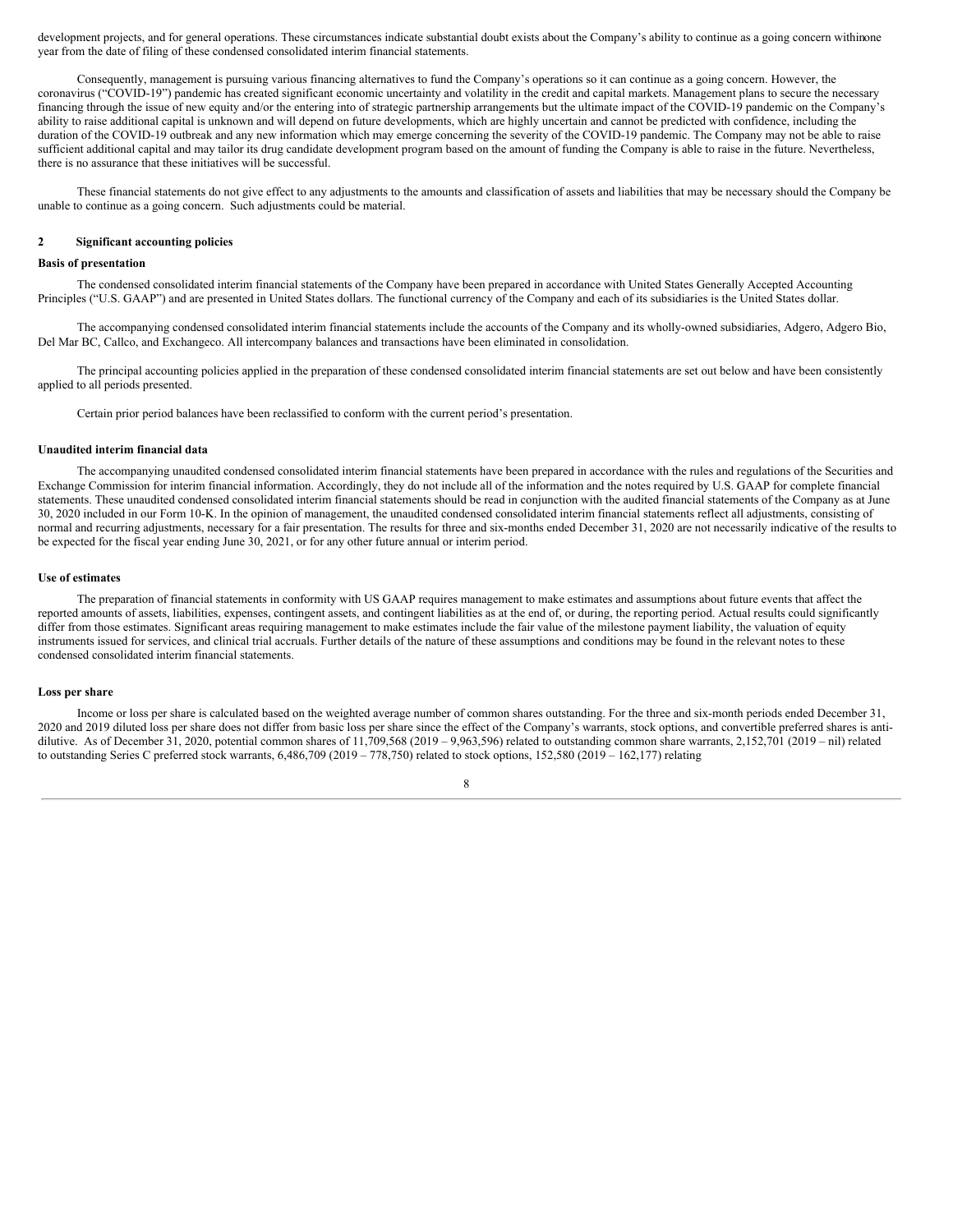to outstanding Series B convertible preferred shares, and 20,348,764 (2019 – nil) relating to outstanding Series C convertible preferred shareswere excluded from the calculation of net loss per common share.

### **Acquired in-process research and development expense**

The Company acquired in-process research and development assets in connection with its Merger with Adgero. As the acquired in-process research and development assets were deemed to have no current or alternative future use, an expense of \$16.1 million was recognized in the condensed consolidated interim statements of operations for the six-month period ended December 31, 2020.

#### **Property and equipment**

Property and equipment is stated at cost less accumulated depreciation. Depreciation is calculated on a straight-line basis over its estimated useful life of five years. Depreciation expense is recognized from the date the equipment is put into use.

#### **Recent accounting pronouncements**

From time to time, new accounting pronouncements are issued by the Financial Accounting Standards Board ("FASB") or other standard setting bodies that are adopted by the Company as of the specified effective date.

### Not yet adopted

Accounting Standards Update ("ASU") 2020-06 - Debt - Debt with conversion and other options (subtopic 470-20) and derivatives and hedging - contracts in entity's own equity (subtopic 815-40): accounting for convertible instruments and contracts in an entity's own equity

The amendments in this update are intended to simplify the accounting for certain financial instruments with characteristics of liabilities and equity, including convertible instruments and contracts on an entity's own equity. The ASU is part of the FASB's simplification initiative, which aims to reduce unnecessary complexity in U.S. GAAP. For public business entities that are not smaller reporting companies, the ASU's amendments are effective for fiscal years beginning after December 15, 2021, and interim periods within those fiscal years. For all other entities, the effective date is for fiscal years beginning after December 15, 2023, and interim periods within those fiscal years. The guidance may be early adopted for fiscal years beginning after December 15, 2020, and interim periods within those fiscal years. The Company has not yet evaluated the impact of adoption of this ASU on its condensed consolidated interim financial statements and related disclosures.

## *ASU 2020-10 — Codification Improvements*

The amendments in this update remove references to various FASB Concepts Statements, situates all disclosure guidance in the appropriate disclosure section of the Codification, and makes other improvements and technical corrections to the Codification. The amendments in Sections B and C of this amendment are effective for annual periods beginning after December 15, 2020, for public business entities. For all other entities, the amendments are effective for annual periods beginning after December 15, 2021, and interim periods within annual periods beginning after December 15, 2022. The Company has not yet evaluated the impact of adoption of this ASU on its condensed consolidated interim financial statements and related disclosures.

During the six-months ended December 31, 2020, other than ASUs 2020-06 and 2020-10, there have been no new, or existing recently issued, accounting pronouncements that are of significance, or potential significance, that impact the Company's condensed consolidated interim financial statements.

### **3 Merger**

As described in Note 1, on August 19, 2020, the Company completed its Merger with Adgero in accordance with the terms of the Merger AgreementTo determine the accounting for this transaction under ASU 2017-01, an assessment must be made as to whether an integrated set of assets and activities should be accounted for as an acquisition of a business or an asset acquisition. The guidance requires an initial screen test to determine if substantially all of the fair value of the gross assets acquired is concentrated in a single asset or group of similar assets. If that screen is met, the set is not a business. In connection with the Merger, substantially all of the fair value is concentrated in in-process research and development ("IPR&D"). As such, the Merger has been treated as an acquisition of Adgero assets and an assumption of Adgero liabilities.

 $\overline{Q}$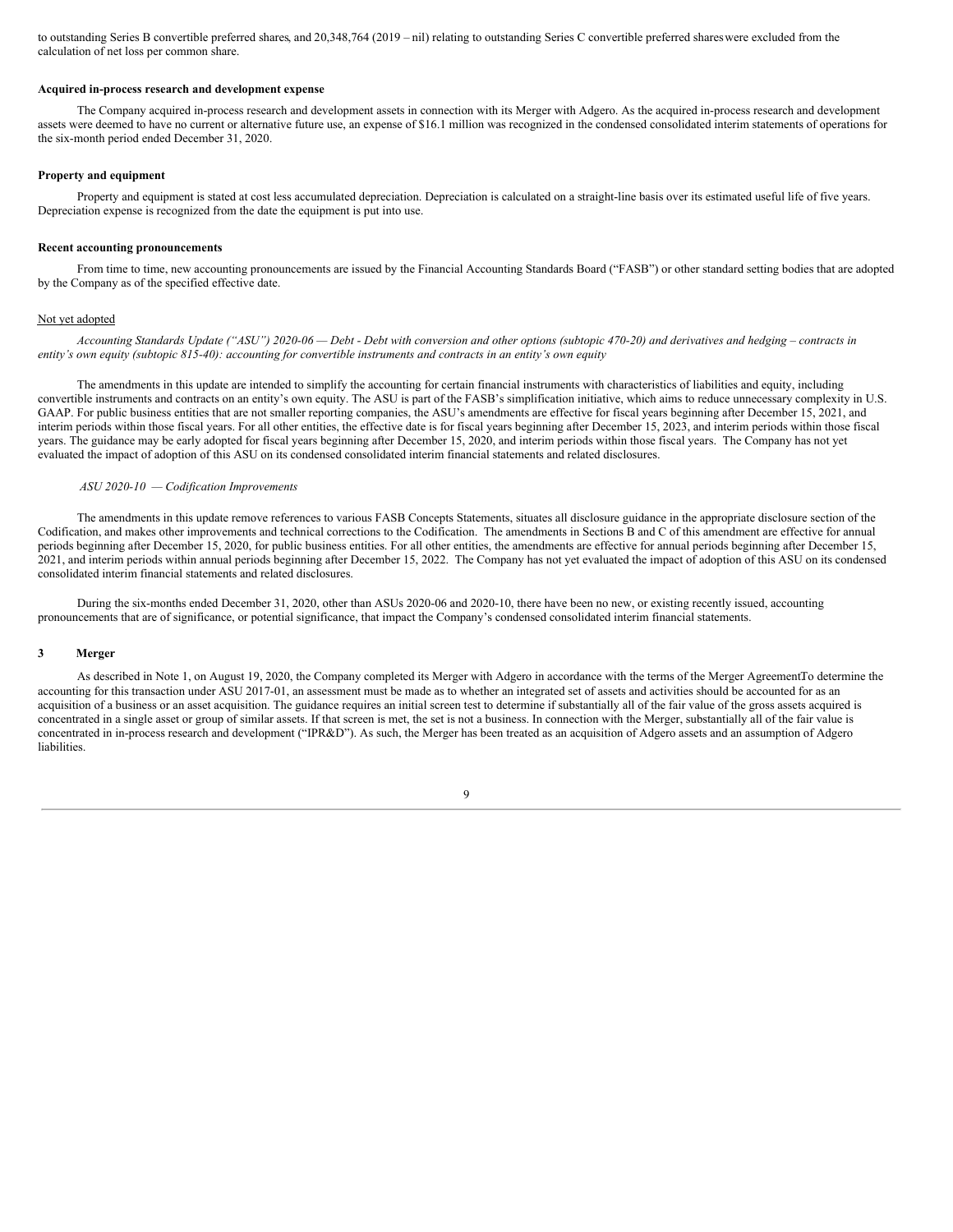Under the terms of the Merger Agreement, upon closing of the Merger, the Company issued 11,439,013 shares of Company common stock and 2,313,904 stock purchase warrants to the security holders of Adgero ("Adgero Warrants"). The Adgero Warrants are exercisable at \$3.18 per share (note 6). The Adgero Warrants were valued using a Black-Scholes valuation with a weighted-average risk-free interest rate of 0.21%, a term of one year, a volatility of 115.96%, and a dividend rate of 0%. The estimated volatility of the Company's common stock at the date of measurement is based on the historical volatility of the Company. The risk-free interest rate is based on rates published by the government for bonds with a maturity similar to the expected remaining life of the instrument at the valuation date. The expected term has been estimated using the remaining life of the warrant. Also, in conjunction with the Merger, the Company issued 571,951 shares of common stock to the placement agent as a success fee. The shares of common stock issued to the former Adgero stockholders as well as the success fee shares, have been value at \$1.34 per share which was the closing price of the Company's common stock on August 19, 2020, the date the Merger closed.

The Company incurred approximately \$1.55 million of legal, consulting and other professional fees related to the Merger, of which approximately \$1.1 million had been incurred in the year ended June 30, 2020. The transaction costs have been classified as merger expenses in the accompanying unaudited condensed consolidated interim statement of operations for the three months ended September 30, 2020.

The following summarizes total consideration transferred to the Adgero stockholders under the Merger as well as the assets acquired and liabilities assumed under the Merger:

|                                          | S              |
|------------------------------------------|----------------|
|                                          | (in thousands) |
| <b>Consideration:</b>                    |                |
| Common stock                             | 15,328         |
| Warrants                                 | 630            |
| Success fee shares                       | 766            |
|                                          | 16,724         |
| Net assets acquired:                     |                |
| Cash                                     | (969)          |
| Other current assets                     | (11)           |
| Property and equipment                   | (175)          |
| Accounts payable and accrued liabilities | 337            |
| Milestone payment liability              | 188            |
| In-process research and development      | 16,094         |

The fair value of the IPR&D assets has been expensed as a charge in the condensed consolidated interim statements of operations for the six months ended December 31, 2020 as there is no alternative use for these assets. Property and equipment include office furniture that was subsequently sold and laboratory equipment that has not yet been put into use.

The milestone payment liability relates to an asset purchase agreement with St. Cloud Investments, LLC ("St. Cloud") that Adgero has regarding the acquisition of REM-001. The Agreement, as amended, is dated November 26, 2012 (the "St. Cloud Agreement"). Pursuant to the terms of the St. Cloud Agreement, the Company is obligated to make certain payments under the agreement. The future contingent amounts payable under that agreement are as follows:

- Upon the earlier of (i) a subsequent equity financing to take place after the Company conducts a Phase 2B clinical study in which fifty patients complete the study and their clinical data can be evaluated or (ii) the commencement of a clinical study intended to be used as a definitive study for market approval in any country, the Company is obligated to pay an aggregate amount of \$300,000 in cash or an equivalent amount of common stock, with \$240,000 to St. Cloud and \$60,000 to an employee of the Company; and
- Upon receipt of regulatory approval of REM-001 Therapy, the Company is obligated to pay an aggregate amount of \$700,000 in cash or an equivalent amount of common stock, with \$560,000 to St. Cloud and \$140,000 to an employee of the Company.

With respect to the \$300,000 and \$700,000 potential milestone payments referenced above (each a "Milestone Payment"), if either such Milestone Payment becomes payable, and in the event the Company elects to pay either such Milestone Payment in shares of its common stock, the value of the common stock will equal the average of the closing price per share of the Company's common stock over the twenty (20) trading days following the first public announcement of the applicable event described above.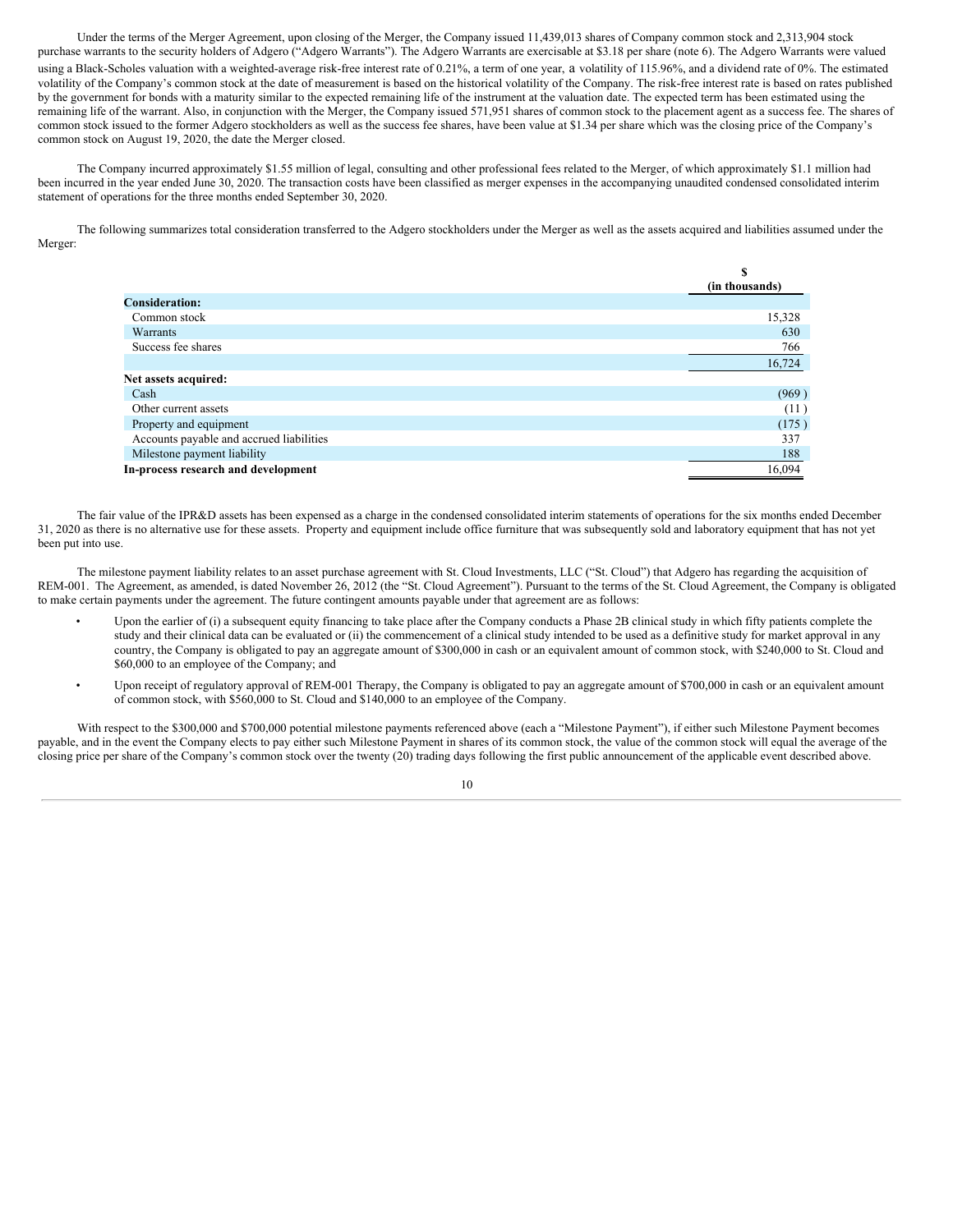The milestone payment liability has been determined using the discounted cash flow value of thetwo respective milestone payments. A discount rate of 79% has been used which accounts for the probability of success given the phase of clinical development of REM-001. The term is based on an estimate of the planned timing of completion of the respective milestones that would result in payment of the milestones. As at December 31, 2020, the Company has reviewed its estimates with respect to the planned timing of completion of the respective milestones and adjusted the liability accordingly.

**\$**

|                                    | w<br>(in thousands) |
|------------------------------------|---------------------|
| <b>Balance – June 30, 2020</b>     |                     |
| Addition                           | 188                 |
| Change in fair value estimate      |                     |
| <b>Balance – December 31, 2020</b> | 177                 |

#### **4 Clinical trial deposit**

In October 2020, the Company announced that it had entered into a final agreement with a contract research organization ("CRO") for the management of the Company's registration study for glioblastoma multiforme. Under the agreement, the Company will supply the drug for the study and the CRO will manage all operational aspects of the study including site activation and patient enrollment. The Company is required to make certain payments under the agreement related to patient enrollment milestones. For the three and six months ended December 31, 2020, the Company has recognized \$750,000 and \$1.25 million, respectively, of expenses for this study in relation to study startup and preparation for patient enrollment.

In relation to this study, the Company has made a deposit payment of \$2.6 million to the CRO in relation to the commencement of recruitment of patients. It is anticipated that the deposit will be applied to future invoices, or refunded to the Company, beyond twelve months from December 31, 2020. The Company can terminate the study at any time. Upon termination, the Company will be liable for any payments due to the effective date of the termination as well as any non-refundable costs incurred by the CRO prior to the date of termination.

## **5 Related party transactions**

#### *Valent Technologies, LLC Agreements*

One of the Company's officers is a principal of Valent Technologies, LLC ("Valent") and as result Valent is a related party to the Company.

On September 12, 2010, the Company entered into a Patent Assignment Agreement (the "Valent Assignment Agreement") with Valent pursuant to which Valent transferred to the Company all its right, title and interest in, and to, the patents for VAL-083 owned by Valent. The Company now owns all rights and title to VAL-083 and is responsible for the drug's further development and commercialization. In accordance with the terms of the Valent Assignment Agreement, Valent is entitled to receive a future royalty on all revenues derived from the development and commercialization of VAL-083. In the event that the Company terminates the agreement, the Company may be entitled to receive royalties from Valent's subsequent development of VAL-083 depending on the development milestones the Company has achieved prior to the termination of the Valent Assignment Agreement.

On September 30, 2014, the Company entered into an exchange agreement (the "Valent Exchange Agreement") with Valent and Del Mar (BC). Pursuant to the Valent Exchange Agreement, Valent exchanged its loan payable in the outstanding amount of \$278,530 (including aggregate accrued interest to September 30, 2014 of \$28,530), issued to Valent by Del Mar (BC), for 278,530 shares of the Company's Series A Preferred Stock. The Series A Preferred Stock has a stated value of \$1.00 per share (the "Series A Stated Value") and is not convertible into common stock. The holder of the Series A Preferred Stock is entitled to dividends at the rate of 3% of the Series A Stated Value per year, payable quarterly in arrears. For the three-months ended December 31, 2020 and 2019 respectively, the Company recorded \$2,089 related to the dividend paid to Valent while for the six-months ended December 31, 2020 and 2019 respectively, the Company recorded \$4,178 related to the dividend. The dividends have been recorded as a direct increase in accumulated deficit.

## *Related party payables*

At December 31, 2020 there is an aggregate amount of \$289,397 (June 30, 2020 - \$663,865) payable to the Company's officers and directors for fees, expenses, and accrued liabilities.

#### **6 Loan from National Brain Tumor Society and National Foundation for Cancer Research**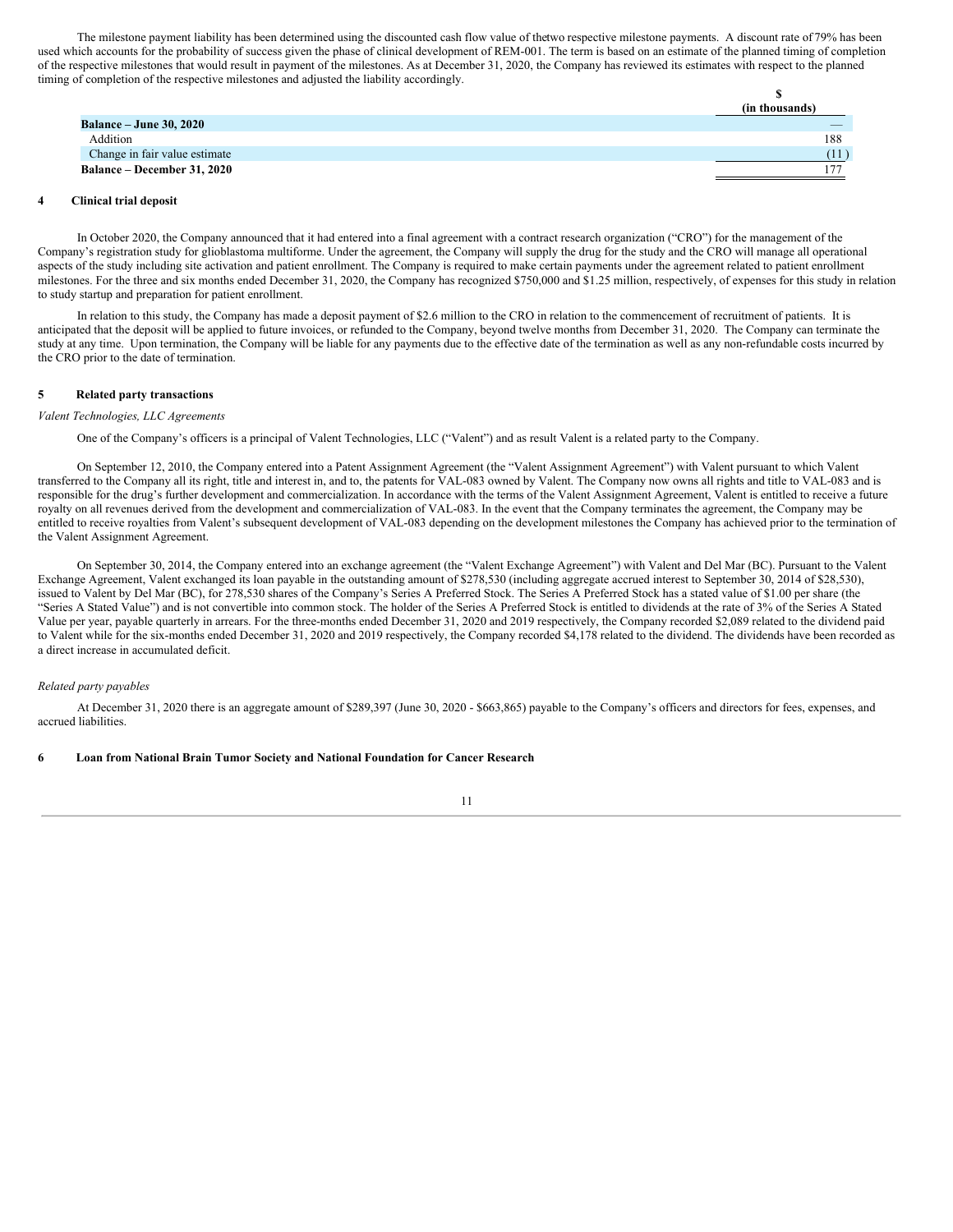|                                          | (in thousands) |
|------------------------------------------|----------------|
| <b>Balance – June 30, 2020</b>           |                |
| Funding                                  | 500            |
| Financing costs                          | (94)           |
| Interest expense                         | 16             |
| Amortization of deferred financing costs |                |
| Balance – December 31, 2020              | 473            |

During the six-months ended December 31, 2020, the Company received a loan of \$500,000 from National Brain Tumor Society ("NBTS") and the National Foundation for Cancer Research to support VAL-083's preparation for participation in the Global Coalition for Adaptive Research's ("GCAR") sponsored trial, Glioblastoma ("GBM") Adaptive Global Innovative Learning Environment ("GBM AGILE") study (the "NBTS Loan"). In relation to the NBTS Loan, the Company issued 125,000 share purchase warrants which are exercisable at a price of \$1.09 per common share until June 19, 2025 and had been included in deferred financing costs as at June 30, 2020 ("NBTS Warrants"). The NBTS Loan is secured by a promissory note, accrues interest at a rate of 6% per annum and matures on June 19, 2021.

The NBTS Warrants were valued at \$93,701 using a Black-Scholes valuation with a risk-free interest rate of 0.37%, a term of 5 years, a volatility of 89.82%, and a dividend rate of 0%. The estimated volatility of the Company's common stock at the date of measurement is based on the historical volatility of the Company. The risk-free interest rate is based on rates published by the government for bonds with a maturity similar to the expected remaining life of the instrument at the valuation date. The expected term has been estimated using the remaining life of the warrant.

## **7 Stockholders' equity**

### **Preferred stock**

## Series C Preferred stock

|                                                  | <b>Series C Preferred Stock</b> |                |
|--------------------------------------------------|---------------------------------|----------------|
|                                                  | <b>Number</b><br>of shares      | (in thousands) |
| <b>Balance – June 30, 2020</b>                   |                                 |                |
| Issuance                                         | 25,028                          | 18,286         |
| Conversion of Series C Preferred stock to common |                                 |                |
| stock                                            | (1.358)                         | (988)          |
| <b>Balance – December 31, 2020</b>               | 23,670                          | 17.298         |

In connection with the Merger (note 3), the Company issued 25,028 shares of Series C Convertible Preferred Stock (the "Series C Preferred Stock") in three separate closings of a private placement (Series C-1, C-2, and C-3) in August, 2020. Each share of Series C Preferred Stock was issued at a purchase price of \$1,000 per share and is convertible into shares of common stock based on the respective conversion prices which were determined at the closing of each round of the private placement. Subject to ownership limitations, the owners of the Series C Preferred Stock are entitled to receive dividends, payable in shares of common stock at a rate of 10%, 15%, 20% and 25% of the number of shares of common stock issuable upon conversion of the Series C Preferred Stock, on the 12th, 24th, 36th and 48th month, anniversary of the initial closing of the private placement which occurred on August 19, 2020. The Series C Preferred Stock dividends do not require declaration by the Board of Directors and are accrued annually as of the date the dividend is earned in an amount equal to the applicable rate of the stated value. Any outstanding shares of Series C Preferred Stock will automatically convert to shares of common stock on August 19, 2024.

The conversion prices for the Series C-1 Preferred Stock, Series C-2 Preferred Stock and Series C-3 Preferred Stock are \$1.16, \$1.214 and \$1.15, respectively. Based on the conversion prices of the three respective classes of the Series C Preferred Stock, the originally issued 25,028 shares of Series C Preferred Stock were convertible into an aggregate of 21,516,484 shares of common stock. The cumulative dividends to be issued on the 12th, 24th, 36th and 48th month anniversary of the initial closing of the private placement for the initially issued 25,028 shares of Series C Preferred Stock were 15,061,952 shares of common stock.

The conversion feature of the Series C Convertible Preferred Stock at the time of issuance was determined to be beneficial on the commitment date. Because the Series C Convertible Preferred Stock was perpetual with no stated maturity date, and the conversions could occur any time from inception, the Company immediately recorded a noncash deemed dividend of \$3.18 million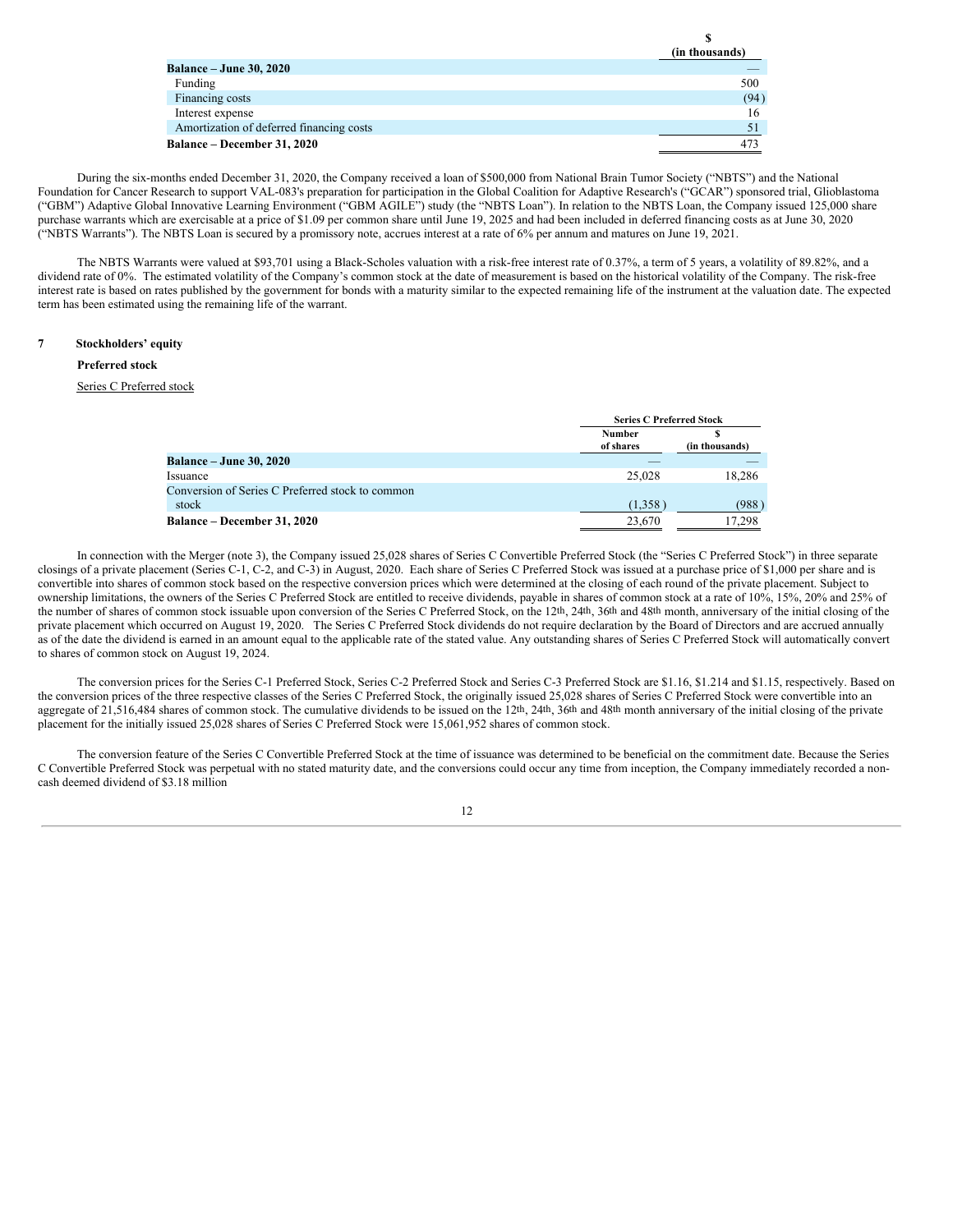related to the beneficial conversion feature arising from the issuance of Series C Convertible Preferred Stock. This non-cash deemed dividend increased the Company's net loss attributable to common stockholders and net loss per share.

The Series C Preferred Stock shall with respect to distributions of assets and rights upon the occurrence of a liquidation, rank (i) senior to the Company's common stock and (ii) senior to any other class or series of capital stock of the Company hereafter created which does not expressly rank pari passu with, or senior to, the Series C Preferred Stock. The Series C Preferred Stock shall be pari passu in liquidation to the Company's Series A and Series B Preferred Stock. The liquidation value of the Series C Preferred Stock at December 31, 2020 is the stated value of \$23,670,000.

Total gross proceeds from the private placement were \$25 million, or approximately \$21.6 million in net proceeds after deducting financing costs of \$3.4 million with respect to agent commissions and expenses, as well as legal and accounting fees. Of the total financing costs, \$84,944 was deferred as of June 30, 2020. In addition, the Company issued warrants to purchase 2,504 shares of Series C Stock to the placement agent ("Series C Agent Warrants") that are convertible into an aggregate 2,152,701 shares of common stock.

A total of 23,670 (June 30, 2020 – Nil) shares of Series C Preferred Stock are outstanding as of December 31, 2020, such that a total of 20,348,764 (June 30, 2020 – Nil) shares of common stock are issuable upon conversion of the Series C Preferred Stock as at December 31, 2020. Converted shares are rounded up to the nearest whole share.

### Series B Preferred Stock

|                                                           |                            | <b>Series B Preferred Stock</b><br>(in thousands) |  |  |
|-----------------------------------------------------------|----------------------------|---------------------------------------------------|--|--|
|                                                           | <b>Number</b><br>of shares |                                                   |  |  |
| <b>Balance – June 30, 2020</b>                            | 649                        | 4,525                                             |  |  |
| Conversion of Series B Preferred stock to common<br>stock | (39)                       | (268)                                             |  |  |
| <b>Balance – December 31, 2020</b>                        | 610                        | 4.257                                             |  |  |

During the year ended June 30, 2016, the Company issued an aggregate of 902,238 shares of Series B Preferred Stock at a purchase price of \$8.00 per share. Each share of Series B Preferred Stock is convertible into 0.25 shares of common stock equating to a conversion price of \$32.00 (the "Conversion Price") and will automatically convert to common stock at the earlier of 24 hours following regulatory approval of VAL-083 with a minimum closing bid price of \$80.00, or five years from the date of the filing of the Certificate of Designation which was April 29, 2016. Therefore, all of the Series B Preferred stock will convert to common stock on April 29, 2021. The holders of the Series B Preferred Stock are entitled to an annual cumulative, in arrears, dividend at the rate of 9% payable quarterly. The 9% dividend accrues quarterly commencing on the date of issue and is payable quarterly on September 30, December 31, March 31, and June 30 of each year commencing on June 30, 2016. Dividends are payable solely by delivery of shares of common stock, in an amount for each holder equal to the aggregate dividend payable to such holder with respect to the shares of Series B Preferred Stock held by such holder divided by the Conversion Price. The Series B Preferred Stock does not contain any repricing features. Each share of Series B Preferred Stock entitles its holder to vote with the common stock on an as-converted basis.

The Series B Preferred Stock shall with respect to distributions of assets and rights upon the occurrence of a liquidation, rank (i) senior to the Company's common stock and (ii) senior to any other class or series of capital stock of the Company hereafter created which does not expressly rank pari passu with, or senior to, the Series B Preferred Stock. The Series B Preferred Stock shall be pari passu in liquidation to the Company's Series A and Series C Preferred Stock. The liquidation value of the Series B Preferred Stock at December 31, 2020 is the stated value of \$4.9 million (June 30, 2020 - \$5.2 million).

In addition, the Company and the holders entered into a royalty agreement, pursuant to which the Company will pay the holders of the Series B Preferred Stock, in aggregate, a low, single-digit royalty based on their pro rata ownership of the Series B Preferred Stock on products sold directly by the Company or sold pursuant to a licensing or partnering arrangement (the "Royalty Agreement").

Upon conversion of a holder's Series B Preferred Stock to common stock, such holder shall no longer receive ongoing royalty payments under the Royalty Agreement but will be entitled to receive any residual royalty payments that have vested. Rights to the royalties shall vest during the first three years following the applicable closing date, in equal thirds to holders of the Series B Preferred Stock on each of the three vesting dates, upon which vesting dates such royalty amounts shall become vested royalties.

Pursuant to the Series B Preferred Stock dividend, during the three-months ended December 31, 2020, the Company issued 3,479 (2019 – 3,700) shares of common stock and recognized  $$4,453$  (2019 –  $$2,552$ ) and during the six-months ended December 31,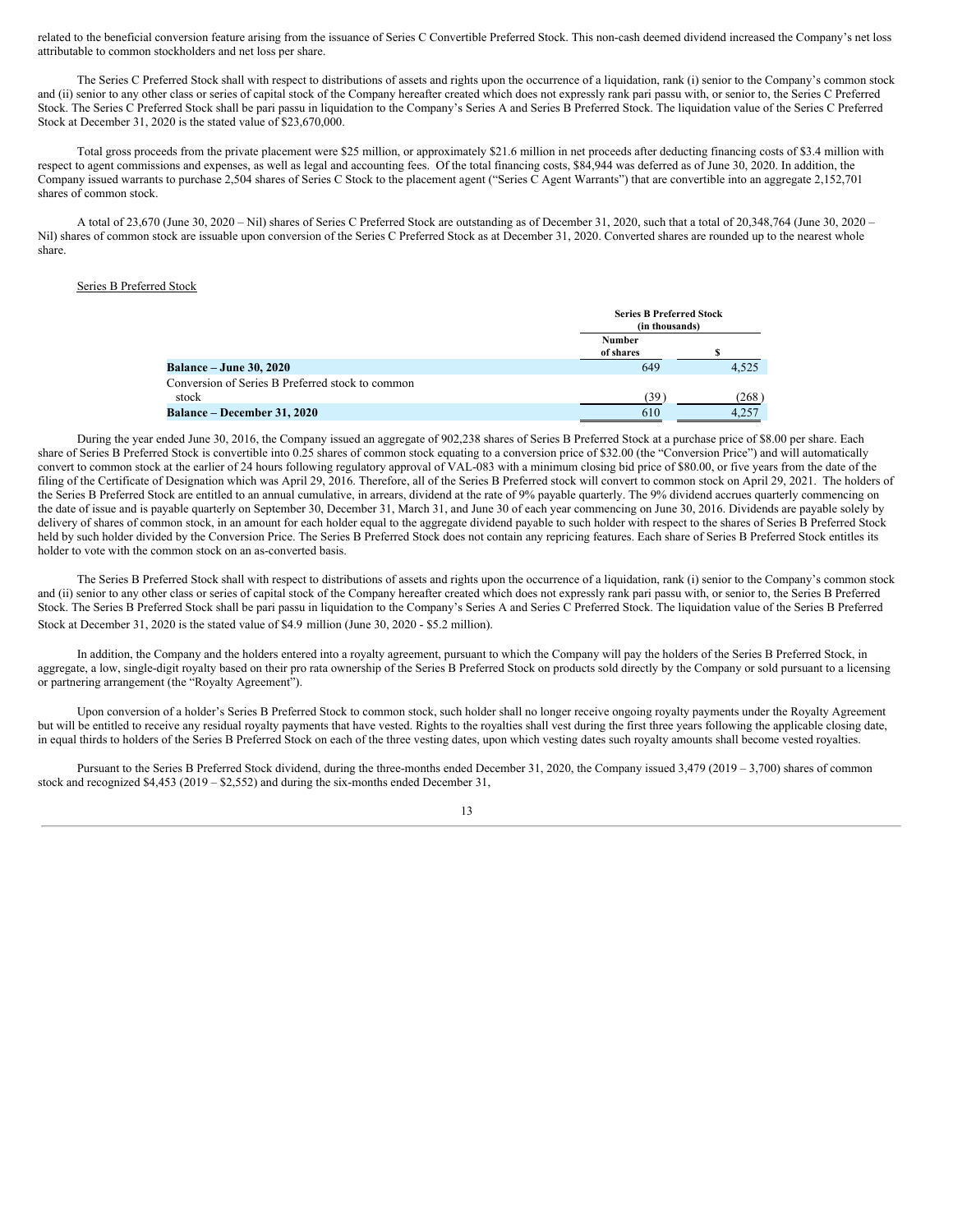2020, the Company issued 7,179 (2019 – 7,400) shares of common stock and recognized \$9,633 (2019 – \$4,598). These dividends have been recognized as a direct increase in accumulated deficit.

A total of 610,238 (June 30, 2020 – 648,613) shares of Series B Preferred Stock are outstanding as of December 31, 2020, such that a total of 152,580 (June 30, 2020 – 162,177) shares of common stock are issuable upon conversion of the Series B Preferred Stock as at December 31, 2020. Converted shares are rounded up to the nearest whole share.

### Series A Preferred Stock

Effective September 30, 2014, the Company filed a Certificate of Designation of Series A Preferred Stock (the "Series A Certificate of Designation") with the Secretary of State of Nevada. Pursuant to the Series A Certificate of Designation, the Company designated 278,530 shares of preferred stock as Series A Preferred Stock. The shares of Series A Preferred Stock have a stated value of \$1.00 per share (the "Series A Stated Value") and are not convertible into common stock. The holder of the Series A Preferred Stock is entitled to dividends at the rate of 3% of the Series A Stated Value per year, payable quarterly in arrears. Upon any liquidation of the Company, the holder of the Series A Preferred Stock will be entitled to be paid, out of any assets of the Company available for distribution to stockholders, the Series A Stated Value of the shares of Series A Preferred Stock held by such holder, plus any accrued but unpaid dividends thereon, prior to any payments being made with respect to the common stock. The Series A Preferred Stock is held by Valent (note 4).

The Series A Preferred Stock shall with respect to distributions of assets and rights upon the occurrence of a liquidation, rank (i) senior to the Company's common stock, and (ii) senior to any other class or series of capital stock of the Company hereafter created which does not expressly rank pari passu with, or senior to, the Series A Preferred Stock. The Series A Preferred Stock shall be pari passu in liquidation to the Company's Series B and Series C Preferred Stock. The liquidation value of the Series A Preferred stock at December 31, 2020 and June 30, 2020 was \$278,530.

There was no change to the Series A Preferred stock for the three or six-months ended December 31, 2020 or 2019.

### **Common stock**

Stock Issuances

## Six months ended December 31, 2019

#### *Underwritten public of ering*

On August 16, 2019, the Company closed on the sale of (i) 4,895,000 shares of its common stock, par value \$0.001 per share (the "Common Stock"), (ii) pre-funded warrants ("PFW") to purchase an aggregate of 2,655,000 shares of Common Stock and (iii) common warrants to purchase an aggregate of 7,762,500 shares of Common Stock ("2020 Investor Warrants"), including 800,000 shares of Common Stock and 2020 Investor Warrants to purchase an aggregate of 1,012,500 shares of Common Stock sold pursuant to a partial exercise by the underwriters of the underwriters' option to purchase additional securities, in the Company's underwritten public offering (the "Offering"). Each share of Common Stock or PFW, as applicable, was sold together with a 2020 Investor Warrant to purchase one share of Common Stock at a combined effective price to the public of \$1.00 per share of Common Stock and accompanying 2020 Investor Warrant.

The net proceeds from the Offering, including from the partial exercise of the underwriters' option to purchase additional securities, were \$6,582,966 after deducting underwriting discounts and commissions, and other offering expenses.

The 2020 Investor Warrants are exercisable at \$1.00 per share until their expiry on August 16, 2024 and the PFW are exercisable at \$0.01 per share at any time after August 16, 2019. The Company also issued 377,500 warrants to the underwriters of the Offering. The underwriter warrants are exercisable at \$1.15 per share commencing February 10, 2020 until their expiry on August 14, 2022.

During the six months ended December 31, 2019, all of the 2,655,000 PFW were exercised at \$0.01 per PFW for proceeds of \$26,550.

## *Shares issued for services*

During the six months ended December 31, 2020, the Company issued \$nil (2019 – 11,672) shares of common stock for services resulting in the recognition of \$nil (2019 – \$8,187) in expense. All of the shares issued for services for the three and six-months ended December 31, 2019 have been recognized as research and development expense.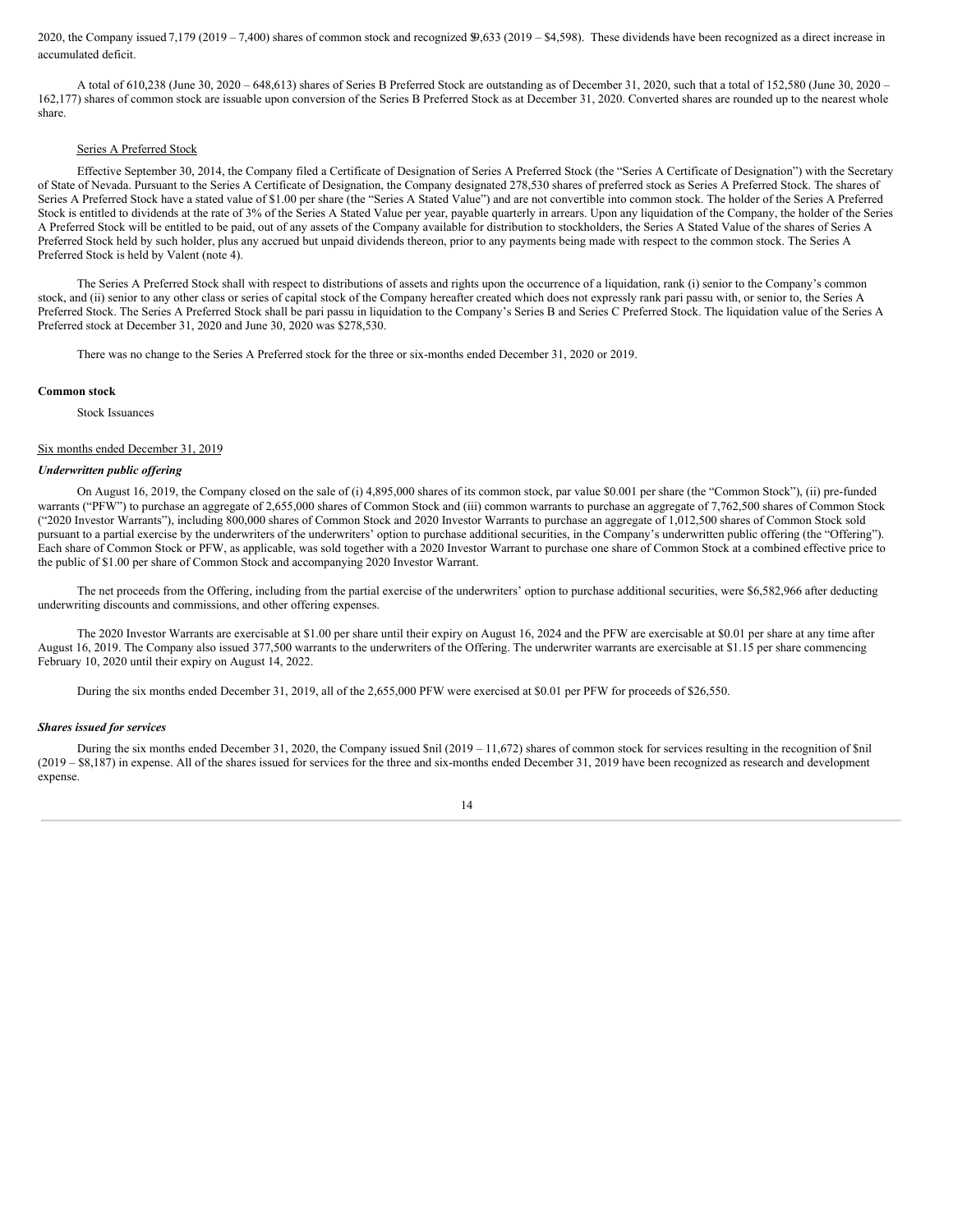#### **2017 Omnibus Incentive Plan**

The Company's Board of Directors has approved adoption of the Company's 2017 Omnibus Equity Incentive Plan (the "2017 Plan") that has also been approved by the Company's stockholders. In addition, the Board of Directors approved a form of Performance Stock Unit Award Agreement to be used in connection with grants of performance stock units ("PSUs") under the 2017 Plan. Under the 2017 Plan, 6,700,000 shares of Company common stock are currently reserved for issuance, less the number of shares of common stock issued under the Del Mar (BC) 2013 Amended and Restated Stock Option Plan (the "Legacy Plan") or that are subject to grants of stock options made, or that may be made, under the Legacy Plan. As of December 31, 2020, a total of 142,375 shares of common stock are outstanding under the Legacy Plan and/or are subject to outstanding stock options granted under the Legacy Plan, and a total of 6,344,334 shares of common stock have been issued under the 2017 Plan and/or are subject to outstanding stock options granted under the 2017 Plan leaving 178,291 (after deducting accumulated stock option exercises of 35,000) shares of common stock available at December 31, 2020 for issuance under the 2017 Plan if all such options under the Legacy Plan were exercised.

The maximum number of shares of Company common stock with respect to which any one participant may be granted awards during any calendar year is 8% of the Company's fully diluted shares of common stock on the date of grant (excluding the number of shares of common stock issued under the 2017 Plan and/or the Legacy Plan or subject to outstanding awards granted under the 2017 Plan and/or the Legacy Plan). No award will be granted under the 2017 Plan on, or after, July 7, 2027.

During the six-months ended December 31, 2020, a total of 222,584 stock options issued to directors of the Company were amended such that the period to exercise vested stock options from the date of termination of continuous service with the Company was extended from 90 days to one year. Of the total of 222,584, 66,850 had their expiry increased from September 26, 2020 to June 26, 2021 and 155,734 had their expiry increased from November 19, 2020 to August 19, 2021. As a result of the amendments, a total of \$8,569 stock-based compensation expense has been recognized. In addition, 250,000 stock options previously granted to an officer of the Company were amended such that the vesting of the stock options was changed from a completely contingent vesting to a time-based vesting such that 1/6th of the stock options vest on the six-month anniversary of the amendment date with the remaining portion vesting in equal monthly installments over a period of 30 months commencing on the seven-month anniversary of the amendment date. A total compensation expense of \$319,376 will be recognized over the amended vesting period for the 250,000 stock options. Also, during the six months ended December 31, 2020, the Board of Directors approved the acceleration of vesting of 279,675 stock options to purchase shares of the Company's common stock previously granted on September 5, 2019 to an executive officer of the Company resulting in accelerated expense of \$53,455. The exercise price of the stock options is \$0.61 per share.

During the six-months ended December 31, 2020, a total of 4,758,687 stock options were granted to executive officers and directors of the Company. Of these, 4,698,687 have an exercise price of \$1.70 per share and 60,000 have an exercise price of \$1.355 per share. Of the total granted, 4,278,687 stock options vest as to 1/6 on the six-month anniversary of the grant date with the remaining portion vesting in equal monthly installments over a period of 30 months commencing on the seven-month anniversary of the grant date. Of the total stock options granted to executive officers and directors, 480,000 vest in 12 equal monthly installments beginning on October 15, 2020. All of the stock options granted have a 10-year term and are subject to cancellation upon the grantees' termination of service for the Company, with certain exceptions.

#### **Stock Options**

The following table sets forth changes in stock options outstanding under all plans:

|                                    | Number of<br>stock options<br>outstanding<br>(in thousands) | Weighted<br>average<br>exercise<br>price |
|------------------------------------|-------------------------------------------------------------|------------------------------------------|
| <b>Balance – June 30, 2020</b>     | 1,559                                                       | 4.61                                     |
| Granted                            | 4,999                                                       | 1.68                                     |
| Exercised                          | (35)                                                        | 0.61                                     |
| Expired                            | (22)                                                        | 41.44                                    |
| Forfeited                          | (14)                                                        | 1.42                                     |
| <b>Balance – December 31, 2020</b> | 6.487                                                       | 2.26                                     |

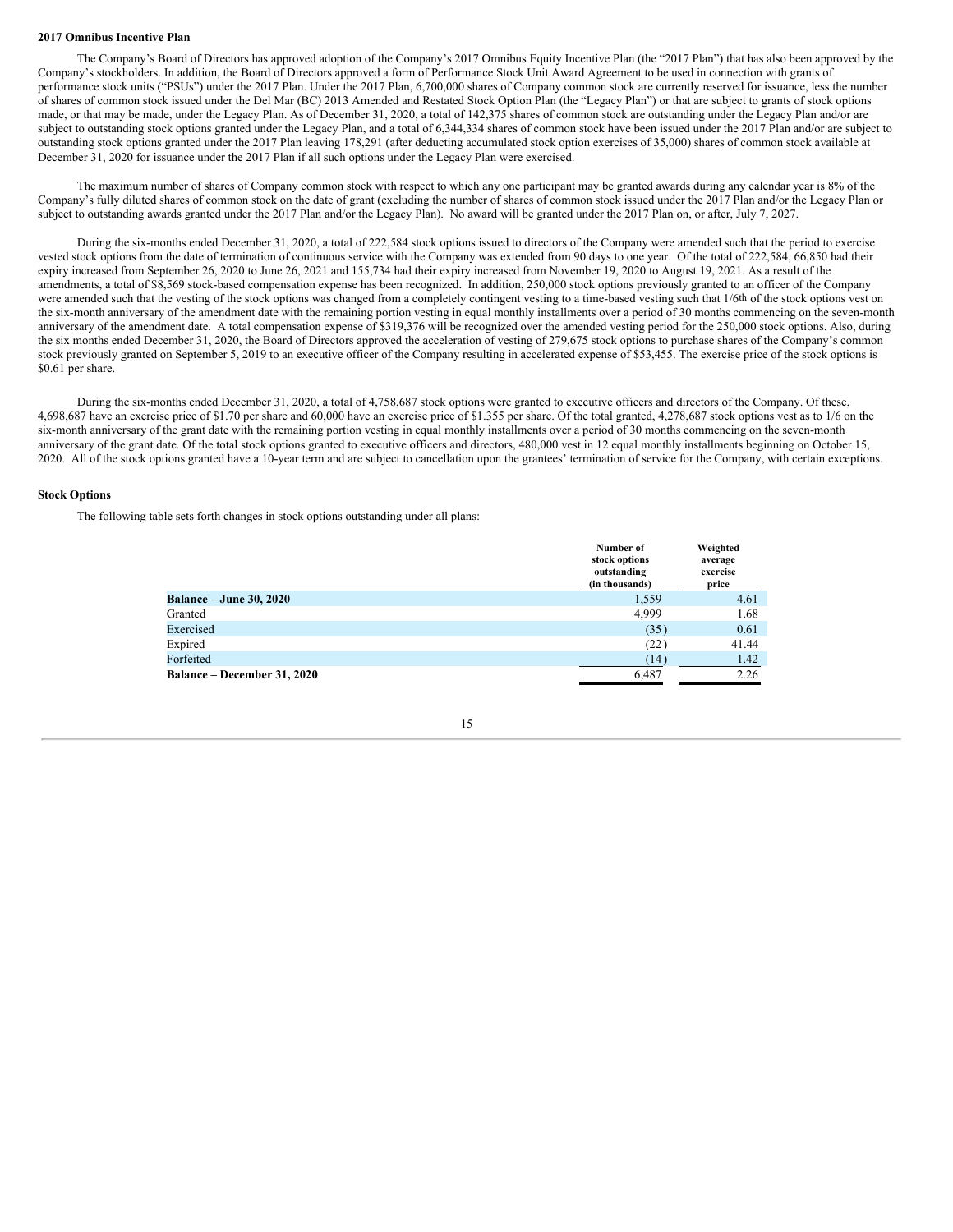The following table summarizes stock options outstanding and exercisable under all plans at December 31, 2020:

| <b>Exercise price</b><br>\$ | Number<br><b>Outstanding at</b><br>December 31, 2020<br>(in thousands) | Weighted<br>average remaining<br>contractual life<br>(vears) | <b>Number</b><br>exercisable at<br>December 31, 2020<br>(in thousands) |
|-----------------------------|------------------------------------------------------------------------|--------------------------------------------------------------|------------------------------------------------------------------------|
| 0.61                        | 975                                                                    | 8.68                                                         | 853                                                                    |
| 0.74                        | 250                                                                    | 8.86                                                         |                                                                        |
| 1.36                        | 300                                                                    | 9.73                                                         |                                                                        |
| 1.70                        | 4,699                                                                  | 9.71                                                         | 120                                                                    |
| 6.10                        | 30                                                                     | 7.85                                                         | 27                                                                     |
| 7.00                        | 3                                                                      | 7.48                                                         | 3                                                                      |
| 8.70                        | 12                                                                     | 6.84                                                         | 12                                                                     |
| 9.83                        | 83                                                                     | 7.39                                                         | 72                                                                     |
| 10.60                       | $\overline{4}$                                                         | 7.28                                                         | $\overline{3}$                                                         |
| 11.70                       | 30                                                                     | 2.16                                                         | 30                                                                     |
| 15.70                       | 3                                                                      | 1.42                                                         | 3                                                                      |
| 20.00                       | 9                                                                      | 1.08                                                         | 9                                                                      |
| 21.10                       | 14                                                                     | 6.52                                                         | 14                                                                     |
| 29.60                       | 5                                                                      | 4.09                                                         | 5                                                                      |
| 37.60                       | 5                                                                      | 5.11                                                         | 5                                                                      |
| 41.00                       | $\overline{4}$                                                         | 5.86                                                         | $\overline{4}$                                                         |
| 42.00                       | 33                                                                     | 2.62                                                         | 33                                                                     |
| 44.80                       | 3                                                                      | 5.11                                                         | 3                                                                      |
| 49.50                       | 13                                                                     | 6.13                                                         | 13                                                                     |
| 53.20                       | 8                                                                      | 5.35                                                         | 8                                                                      |
| 61.60                       | $\mathbf{1}$                                                           | 2.25                                                         | $\mathbf{1}$                                                           |
| 92.00                       | 3                                                                      | 2.42                                                         | 3                                                                      |
|                             | 6,487                                                                  |                                                              | 1,221                                                                  |

Included in the number of stock options outstanding are 2,500 stock options granted at an exercise price of CA\$20.00. The exercise price of these options shown in the above table have been converted to US\$15.70 using the period ending closing exchange rate. Stock options granted during the six months ended December 31, 2020 have been valued using a Black-Scholes pricing model with the following assumptions:

|                | December 31,<br>2020  |
|----------------|-----------------------|
| Dividend rate  | $\%$                  |
| Volatility     | 121\% to 153 \%       |
| Risk-free rate | 0.19% to 0.42 %       |
| $Term - years$ | $0.4 \text{ to } 5.8$ |

The estimated volatility of the Company's common stock at the date of issuance of the stock options is based on the historical volatility of the Company. The risk-free interest rate is based on rates published by the government for bonds with a maturity similar to the expected remaining life of the stock options at the valuation date. The expected life of the stock options has been estimated using the plain vanilla method.

The Company has recognized the following amounts as stock option expense for the periods noted (in thousands):

|                            | Three months ended<br>December 31, |      | Six months ended<br>December 31, |      |  |
|----------------------------|------------------------------------|------|----------------------------------|------|--|
|                            | 2020                               | 2019 | 2020                             | 2019 |  |
| Research and development   | 572                                | 24   | 663                              | 32   |  |
| General and administrative | .553                               | 136  | 1,867                            | 179  |  |
|                            | 2,125                              | 160  | 2,530                            | 211  |  |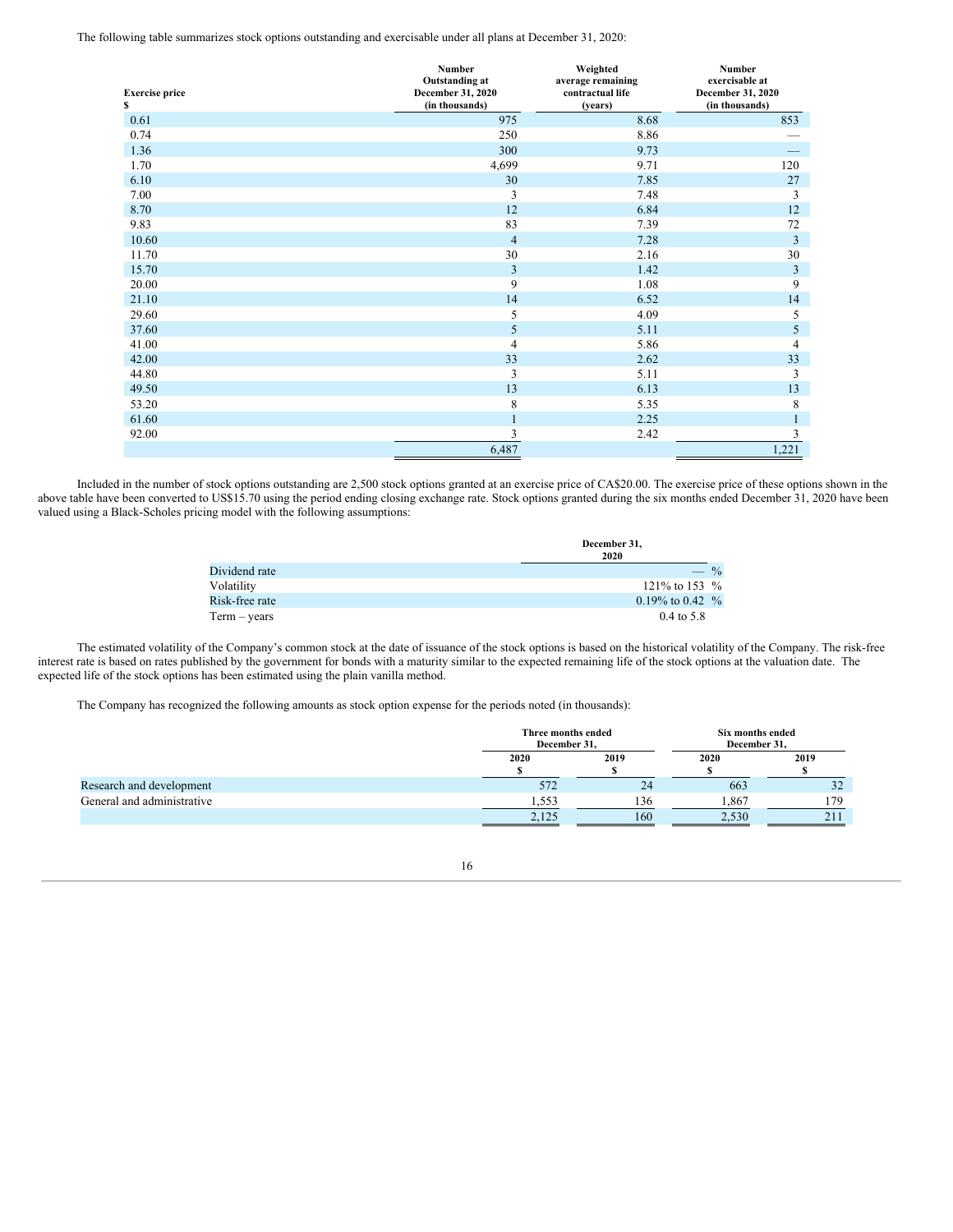All of the stock option expense for the periods ended December 31, 2020 and 2019 has been recognized as additional paid in capital. The aggregate intrinsic value of stock options outstanding at December 31, 2020 was \$789,343 (2019 - \$39,198) and the aggregate intrinsic value of stock options exercisable at December 31, 2020 was \$571,657 (2019 - \$7,472). As of December 31, 2020, there was \$5.7 million in unrecognized compensation expense that will be recognized over the next 2.75 years.

The following table sets forth changes in unvested stock options under all plans:

|                               | Number of<br><b>Options</b><br>(in thousands) | Weighted<br>average<br>exercise<br>price |
|-------------------------------|-----------------------------------------------|------------------------------------------|
| Unvested at June 30, 2020     | 858                                           | 0.98                                     |
| Granted                       | 4,999                                         | 1.68                                     |
| Vested                        | (577)                                         | 1.09                                     |
| Forfeited                     | (14)                                          | 1.42                                     |
| Unvested at December 31, 2020 | 5,266                                         | 1.63                                     |

The aggregate intrinsic value of unvested stock options at December 31, 2020 was \$217,686 (2019 - \$31,726). The unvested stock options have a remaining weighted average contractual term of 9.64 (2019 – 9.52) years.

## **Common Stock Warrants**

The following table sets forth changes in outstanding common stock warrants:

|                                    | Number of<br>Warrants<br>(in thousands) | Weighted<br>average<br>exercise<br>price |
|------------------------------------|-----------------------------------------|------------------------------------------|
| <b>Balance – June 30, 2020</b>     | 10,309                                  | 2.71                                     |
| Issuance of Adgero Warrants        | 2,314                                   | 3.18                                     |
| Exercise of warrants (i)           | (1,180)                                 | 1.00                                     |
| Warrants issued for services (ii)  | 380                                     | 1.53                                     |
| Expiry of warrants (iii)           | (113)                                   | 30.00                                    |
| <b>Balance – December 31, 2020</b> | 11,710                                  | 2.67                                     |

i) A total of 1,179,707 2020 Investor Warrants were exercised at \$1.00 per share.

ii) Warrants issued for services are exercisable at various prices and expire at the various dates noted in the table below.

iii) The warrant expiries include the 2015 Investor Warrants, the 2015 Agent Warrants, and certain warrants issued for services. All of the expired warrants were exercisable at \$30 per share.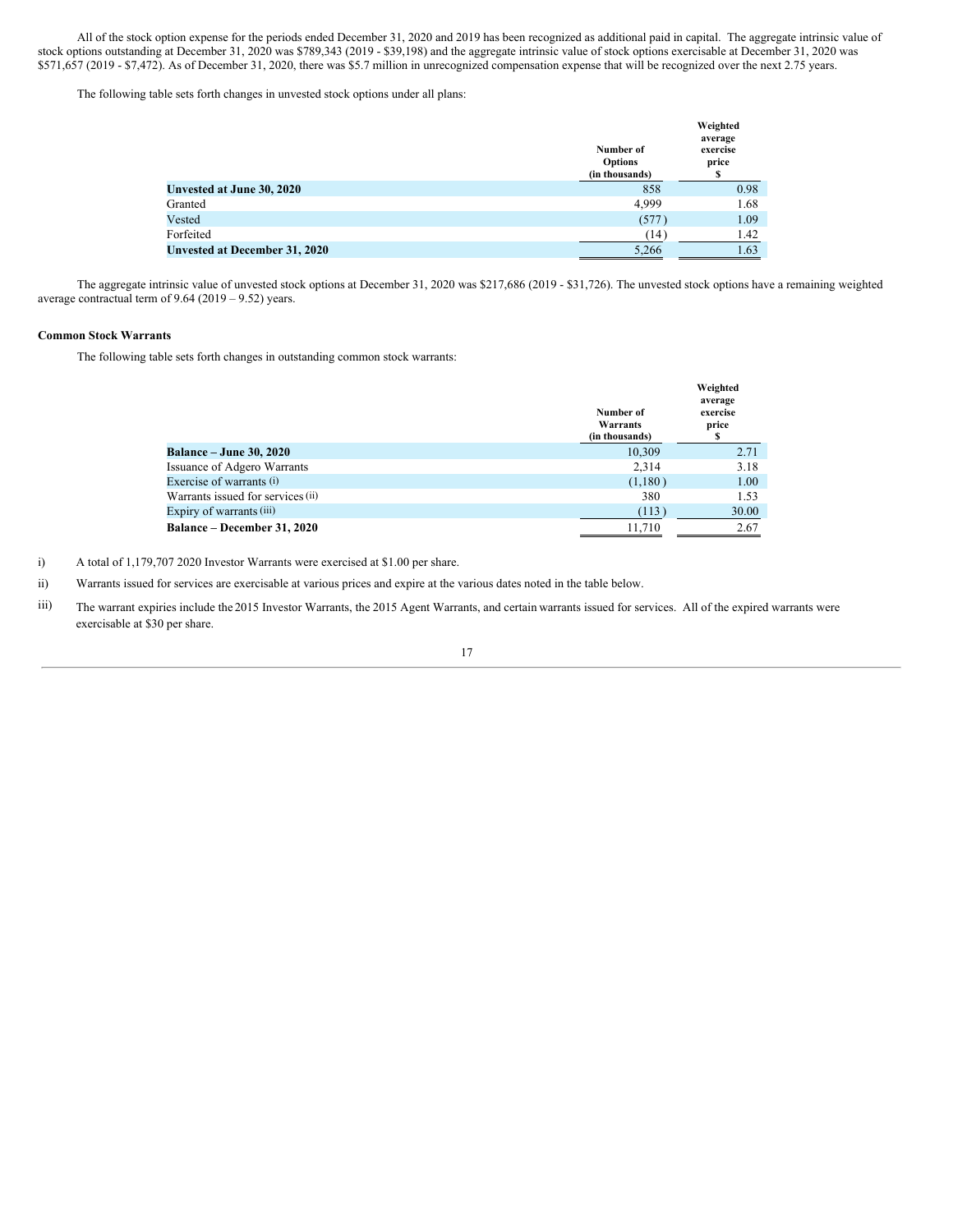The following table summarizes the Company's outstanding common stock warrants as of December 31, 2020:

|                                | <b>Number</b>  | <b>Exercise</b> |                                |
|--------------------------------|----------------|-----------------|--------------------------------|
| <b>Description of warrants</b> | (in thousands) | price \$        | <b>Expiry date</b>             |
| 2020 Investor warrants         | 6,558          | 1.00            | August 16, 2024                |
| 2019 Investor warrants         | 760            | 3.10            | June 5, 2024                   |
| 2019 Investor warrants         | 280            | 12.50           | September 22, 2022             |
| 2017 Investor warrants         | 208            | 35.00           | April 19, 2022                 |
| <b>NBTS</b> Warrants           | 125            | 1.09            | June 19, 2025 (i)              |
| Warrants issued for services   | 13             | 30.00           | February 1, 2021               |
| Warrants issued for services   | 6              | 17.80           | January 25, 2023               |
| Warrants issued for services   | 34             | 11.70           | February 27, 2023              |
| Warrants issued for services   |                |                 | September 15, 2023 and October |
|                                | 14             | 9.00            | 11, 2023                       |
| Warrants issued for services   | 280            | 0.75            | November 18, 2023              |
| Warrants issued for services   | 250            | 0.64            | January 20, 2024               |
| Warrants issued for services   | 330            | 1.49            | September 22, 2023             |
| Warrants issued for services   | 50             | 1.82            | November 13, 2023              |
| 2020 Underwriter Warrants      | 377            | 1.15            | August 14, 2022                |
| 2019 Agent warrants            | 47             | 3.88            | June 3, 2024                   |
| 2018 Agent warrants            | 40             | 12.50           | September 20, 2022             |
| 2017 Agent warrants            | 14             | 40.60           | April 12, 2022                 |
| 2016 Agent warrants            | 10             | 40.00           | May 12, 2021                   |
| <b>Adgero Warrants</b>         | 1,206          | 3.18            | April 8, 2021                  |
| Adgero Warrants                | 353            | 3.18            | August 31, 2021                |
| <b>Adgero Warrants</b>         | 755            | 3.18            | January 17, 2022               |
|                                | 11,710         |                 |                                |

(i) NBTS Warrants were issued in connection with respect to the NBTS Loan (note 5).

## **Series C Preferred Stock Warrants**

In connection with the Series C Preferred Stock private placement, the Company issued 2,504 Series C Agent Warrants. The Series C Agent Warrants have an exercise price of \$1,000 per share, provide for a cashless exercise feature, and are exercisable for a period of four years from August 19, 2020. The Series C Preferred Stock issuable upon exercise of the Series C Agent Warrants is convertible into shares of common stock in the same manner as each respective underlying series of outstanding Series C Preferred Stock, and will be entitled to the same dividend rights as each respective series.

The Series C Agent Warrants were valued at a total of approximately \$3.3 million using a binomial pricing model with a risk-free interest rate of 0.27%, a term of 4.0 years, and a volatility of 95.2% to 95.8%. The estimated volatility of the Company's common stock at the date of measurement is based on the historical volatility of the Company's common stock. The risk-free interest rate is based on rates published by the government for bonds with a maturity similar to the expected remaining life of the instrument at the valuation date. The expected term has been estimated using the contractual term of the warrant.

The following table sets forth changes in outstanding Series C Agent Warrants:

|                                                 | Number of<br>Warrants | Conversion<br>price |
|-------------------------------------------------|-----------------------|---------------------|
| <b>Balance – June 30, 2020</b>                  |                       |                     |
| Issuance of Preferred Series C-1 Agent Warrants | 1.959                 | 1.16                |
| Issuance of Preferred Series C-2 Agent Warrants | 219                   | 1.21                |
| Issuance of Preferred Series C-3 Agent Warrants | 326                   | 1.15                |
| <b>Balance – December 31, 2020</b>              | 2.504                 |                     |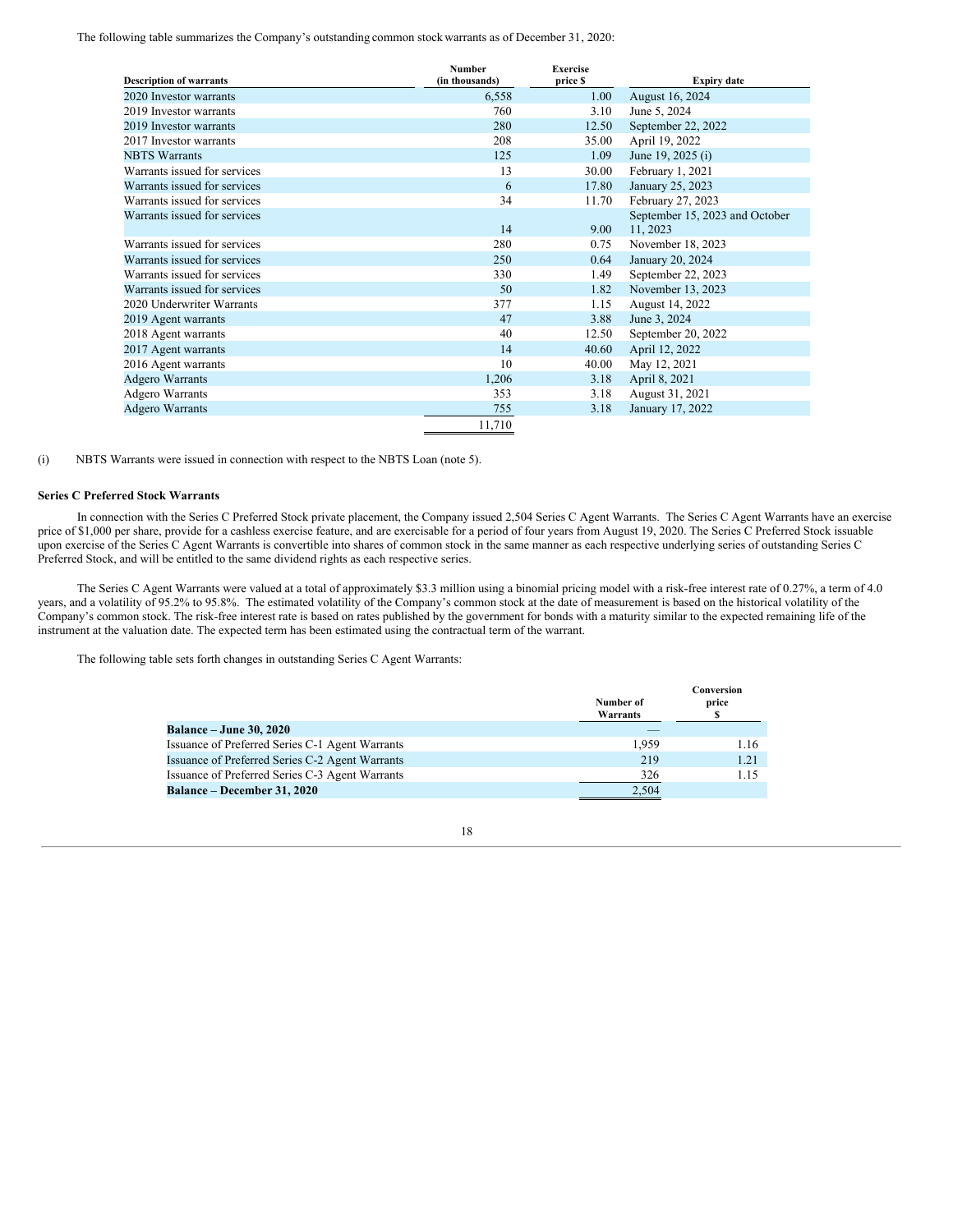The following table summarizes the Company's outstanding Series C Agent Warrants as of December 31, 2020:

| <b>Series C Agent Warrants</b> | <b>Number</b> | Conversion<br>price | Number of<br>conversion<br>shares<br>(in<br>thousands) | Сишинанте<br>common<br>stock<br>dividends<br>(in<br>thousands) |
|--------------------------------|---------------|---------------------|--------------------------------------------------------|----------------------------------------------------------------|
| Series 1                       | 1,959         | 1.16                | 1,689                                                  | 1,182                                                          |
| Series 2                       | 219           | 1.21                | 180                                                    | 126                                                            |
| Series 3                       | 326           | 1.15                | 283                                                    | 198                                                            |
|                                | 2,504         |                     | 2,152                                                  | 1,506                                                          |

**Cumulative**

## **8 Supplementary statement of cash flows information**

The Company incurred the following non-cash investing and financing transactions (in thousands):

|                                                                          | Six months<br>ended<br>December 31.<br>2020 | <b>Six months</b><br>ended<br>December 31.<br>2019 |
|--------------------------------------------------------------------------|---------------------------------------------|----------------------------------------------------|
| Series B Preferred Stock common stock dividend                           |                                             |                                                    |
| (note 7)                                                                 | 9                                           |                                                    |
| Deemed dividend recognized on beneficial conversion features of Series C |                                             |                                                    |
| Preferred stock issuance (note 7)                                        | 3,181                                       |                                                    |
| Non-cash issue costs (note 7)                                            | 3,287                                       |                                                    |
| Issue costs in accounts payable (note 7)                                 | 40                                          |                                                    |
| Income taxes paid                                                        |                                             |                                                    |
| Interest paid                                                            |                                             |                                                    |

#### **9 Financial instruments**

The Company has financial instruments that are measured at fair value. To determine the fair value, the Company uses the fair value hierarchy for inputs used in measuring fair value that maximizes the use of observable inputs and minimizes the use of unobservable inputs by requiring that the most observable inputs be used when available. Observable inputs are inputs market participants would use to value an asset or liability and are developed based on market data obtained from independent sources. Unobservable inputs are inputs based on assumptions about the factors market participants would use to value an asset or liability. The three levels of inputs that may be used to measure fair value are as follows:

- Level one inputs utilize quoted prices (unadjusted) in active markets for identical assets or liabilities;
- Level two inputs are inputs other than quoted prices included in Level 1 that are observable for the asset or liability, either directly or indirectly such as interest rates, foreign exchange rates, and yield curves that are observable at commonly quoted intervals; and
- Level three unobservable inputs developed using estimates and assumptions, which are developed by the reporting entity and reflect those assumptions that a market participant would use.

Assets and liabilities are classified based on the lowest level of input that is significant to the fair value measurements. Changes in the observability of valuation inputs may result in a reclassification of levels for certain securities within the fair value hierarchy. As at December 31, 2020, the Company's milestone payment liability was measured using level 3 inputs (note 3).

|                                                  | <b>December 31, 2020</b>       |                               |        |  |
|--------------------------------------------------|--------------------------------|-------------------------------|--------|--|
| Liability                                        | Level 3<br>Level 1<br>$\alpha$ |                               |        |  |
| $\cdots$<br>$-11$<br>Milestone payment liability | $\overline{\phantom{a}}$       | $-$<br><b>Service Service</b> | $-177$ |  |

The Company's financial instruments consist of cash and cash equivalents, other receivables, accounts payable, related party payables and loan payable. The carrying values of cash and cash equivalents, other receivables, accounts payable and related party

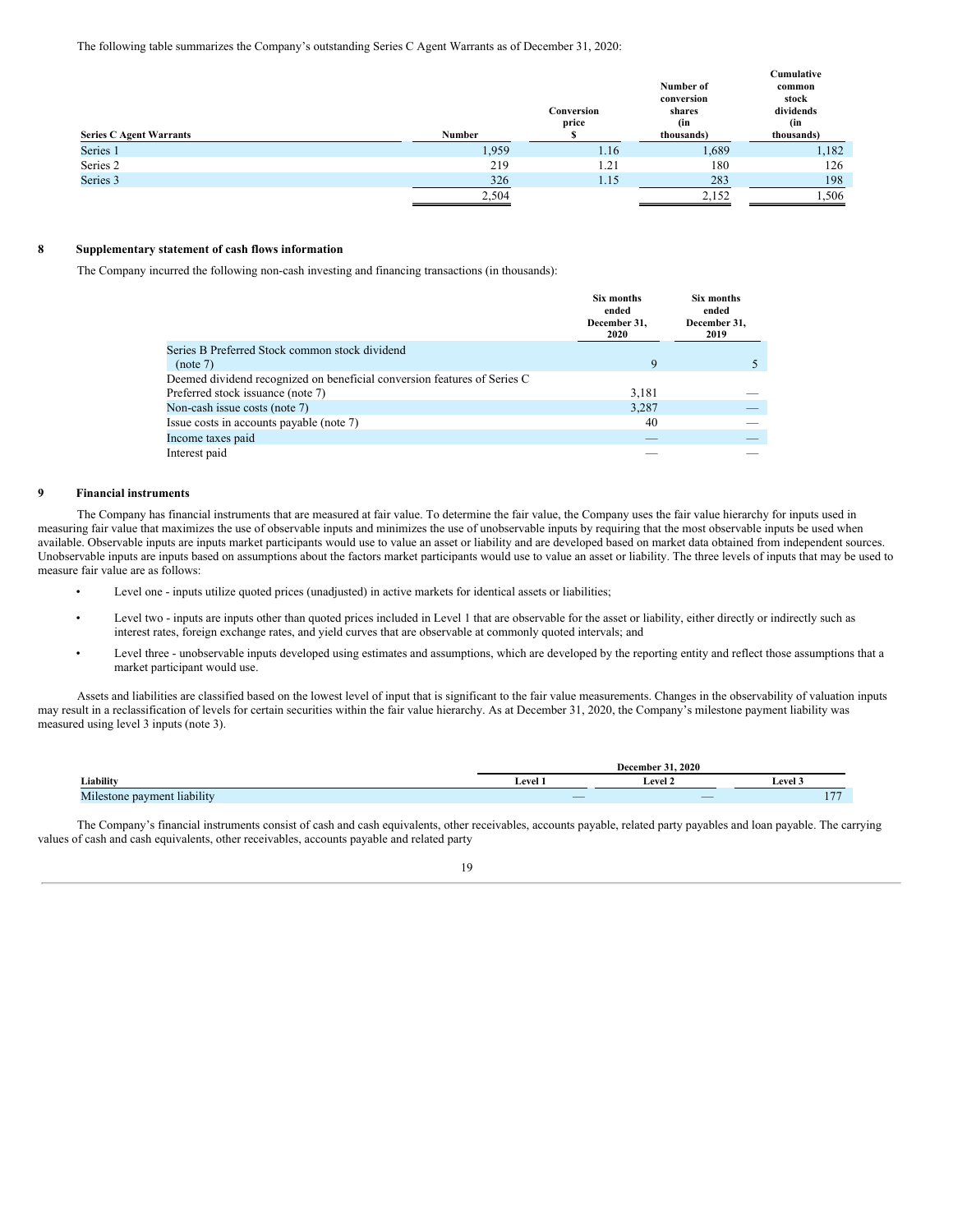payables approximate their fair values due to the immediate or short-term maturity of these financial instruments. The fair value of the loan payable is equal to its principal and accrued interest of \$516,027 as at December 31, 2020.

## **10 Subsequent events**

## **Warrants**

Subsequent to December 31, 2020, 2,276,814stock purchase warrants were exercised at \$1.00 per share for gross cash proceeds of \$2,276,814. In addition, 471,283 warrants were exercised on a cashless basis for 257,979 shares of common stock. The Company also issued 100,000 stock purchase warrants for services at an exercise price of \$1.47 per share and 12,500 warrants issued for services at an exercise price of \$30.00 per share expired.

## **Series C Preferred Stock**

Subsequent to December 31, 2020, 1,515 shares of Series C-1 Preferred Stock were converted into 1,306,041 shares of common stock, 912 shares of Series C-2 Preferred Stock were converted into 751,239 shares of common stock, and 150 shares of Series C-3 Preferred Stock were converted into 130,436 shares of common stock.

## **Series B Preferred Stock**

Subsequent to December 31, 2020, 6,250 shares of Series B Preferred Stock were converted into 1,563 shares of common stock.

## **Stock options**

Subsequent to December 31, 2020, 33,750stock options were exercised at \$0.61 per share for gross proceeds of \$20,588.

The Company has evaluated its subsequent events from December 31, 2020 through the date these condensed consolidated interim financial statements were issued and has determined that there are no subsequent events requiring disclosure in these condensed consolidated interim financial statements other than the items noted below.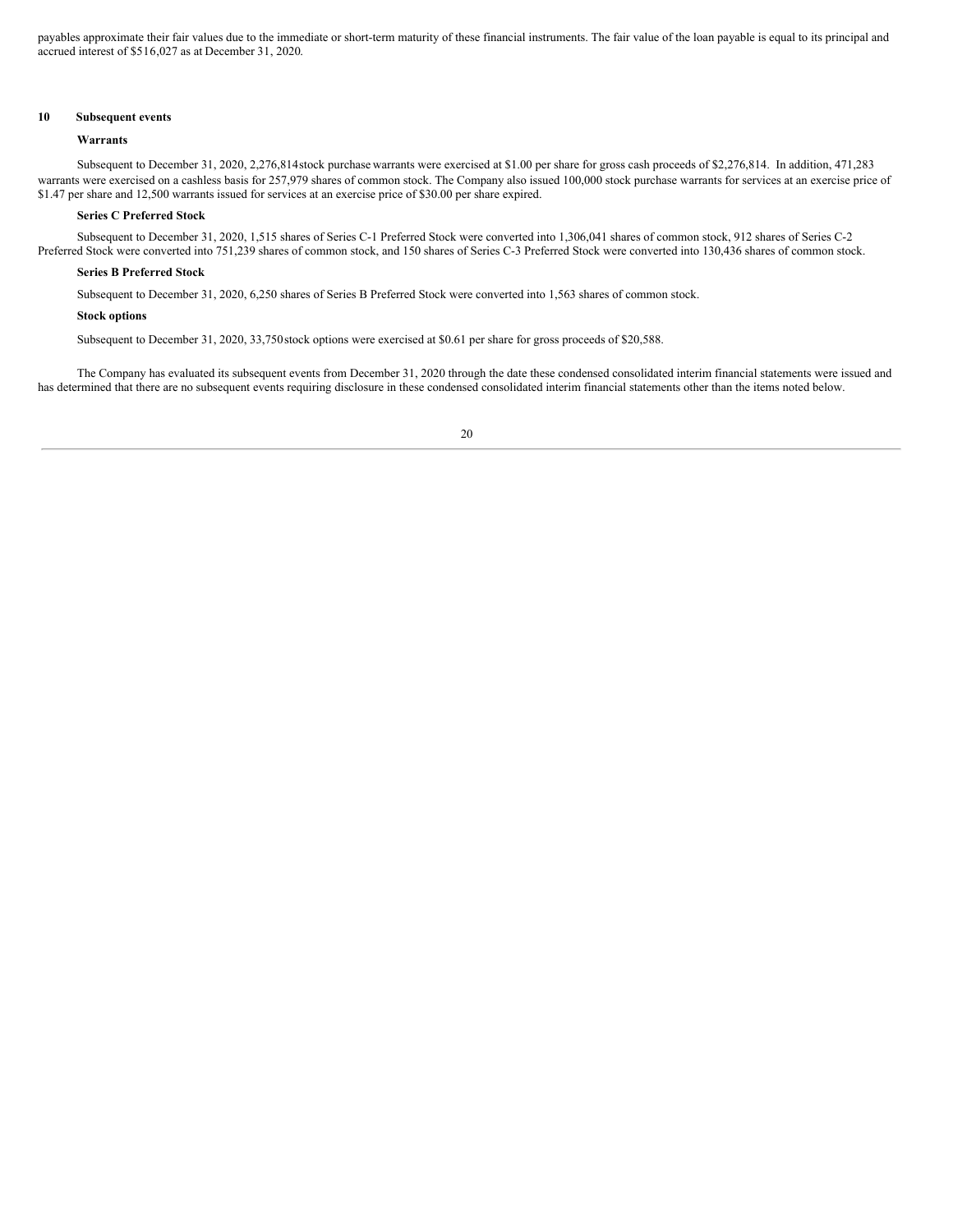#### <span id="page-22-0"></span>**Item 2. Management's Discussion and Analysis ofFinancial Condition and Results of Operations**

This Management's Discussion and Analysis ("MD&A") contains "forward-looking statements", within the meaning of the Private Securities Litigation Reform Act of 1995, which represent our projections, estimates, expectations, or beliefs concerning, among other things, financial items that relate to management's future plans or objectives or to our future economic and financial performance. In some cases, you can identify these statements by terminology such as "may", "should", "plans", "believe", "will", "anticipate", "estimate", "expect" "project", or "intend", including their opposites or similar phrases or expressions. You should be aware that these statements are projections or estimates as to future events and are subject to a number of factors that may tend to influence the accuracy of the statements. These forward-looking statements should not be regarded as a representation by us or any other person that our events or plans will be achieved. You should not unduly rely on these forward-looking statements, which speak only as of the date of this report. Except as may be required under applicable securities laws, we undertake no obligation to publicly revise any forward-looking statement to reflect circumstances or events after the date of this report or to reflect the occurrence of unanticipated events.

You should review the factors and risks we describe under "Risk Factors" in this report on Form 10-K for the year ended June 30, 2020 and in our other filings with the Securities and Exchange Commission, available at www.sec.gov. Actual results may differ materially from any forward-looking statement.

## **Impact of Coronavirus ("COVID-19") on our Operations, Financial Condition, Liquidity and Results of Operations**

In December 2019, a novel strain of coronavirus, COVID-19, was reported to have surfaced in Wuhan, China and on March 11, 2020 it was declared a pandemic by the World Health Organization. The ultimate impact of the COVID-19 pandemic on our operations is unknown and will depend on future developments, which are highly uncertain and cannot be predicted with confidence, including the duration of the COVID-19 outbreak, new information which may emerge concerning the duration and severity of the COVID-19 pandemic, and any additional preventative and protective actions that governments, or us, may determine are needed.

To date, the COVID-19 pandemic has not caused significant disruption to our clinical studies. Each of our ongoing Phase 2 clinical studies is being conducted at a single site which has reduced the risk of disruption. Patient visits are currently taking place on schedule for both the MD Anderson Cancer Center study being conducted in Houston, Texas and the Sun Yat-sen University Cancer Center study being conducted in China. In addition, thus far, any disruptions to patient treatments have been within allowances under each study protocol. Access to the sites by our clinical monitors has been limited during the COVID-19 pandemic but the recording of study data in both studies and patient treatments at both study sites are being conducted per protocol at this time.

We have cash available to fund planned operations into the fourth quarter of calendar 2021. However, the COVID-19 pandemic has created significant economic uncertainty and volatility in the credit and capital markets. The ultimate impact of the COVID-19 pandemic on our ability to raise additional capital is unknown and will depend on future developments, which are highly uncertain and cannot be predicted with confidence, including the duration of the COVID-19 outbreak and new information which may emerge concerning the severity of the COVID-19 pandemic. We may not be able to raise sufficient additional capital and may tailor our drug candidate development programs based on the amount of funding we are able to raise in the future. Nevertheless, there is no assurance that these initiatives will be successful.

#### **Background**

Kintara Therapeutics, Inc. (formerly DelMar Pharmaceuticals, Inc.) is a clinical stage, biopharmaceutical company focused on the development and commercialization of new cancer therapies.

On June 9, 2020, we entered into an Agreement and Plan of Merger and Reorganization (the "Merger Agreement"), by and among Adgero Acquisition Corp., our wholly-owned subsidiary incorporated in the State of Delaware ("Merger Sub"), and Adgero Biopharmaceuticals Holdings, Inc., a Delaware corporation ("Adgero"). On August 19, 2020, upon the terms and subject to the conditions set forth in the Merger Agreement, Merger Sub merged with and into Adgero (the "Merger"), the separate corporate existence of Merger Sub ceased and Adgero continued its existence under Delaware law as the surviving corporation in the Merger and became our direct, wholly-owned subsidiary. As a result of the Merger, each issued and outstanding share of Adgero common stock, par value \$0.0001 per share (the "Adgero Common Stock") (other than treasury shares held by Adgero), was converted automatically into the right to receive 1.5740 shares (the "Exchange Ratio") of our common stock, and cash in lieu of any fractional shares. Also, each outstanding warrant to purchase Adgero Common Stock was converted into a warrant exercisable for that number of shares of our common stock equal to the product of (x) the aggregate number of shares of Adgero Common Stock for which such warrant was exercisable and (y) the Exchange Ratio.

Following the completion of the Merger, we changed our name from DelMar Pharmaceuticals, Inc. to Kintara Therapeutics, Inc. and began trading on Nasdaq under the symbol "KTRA".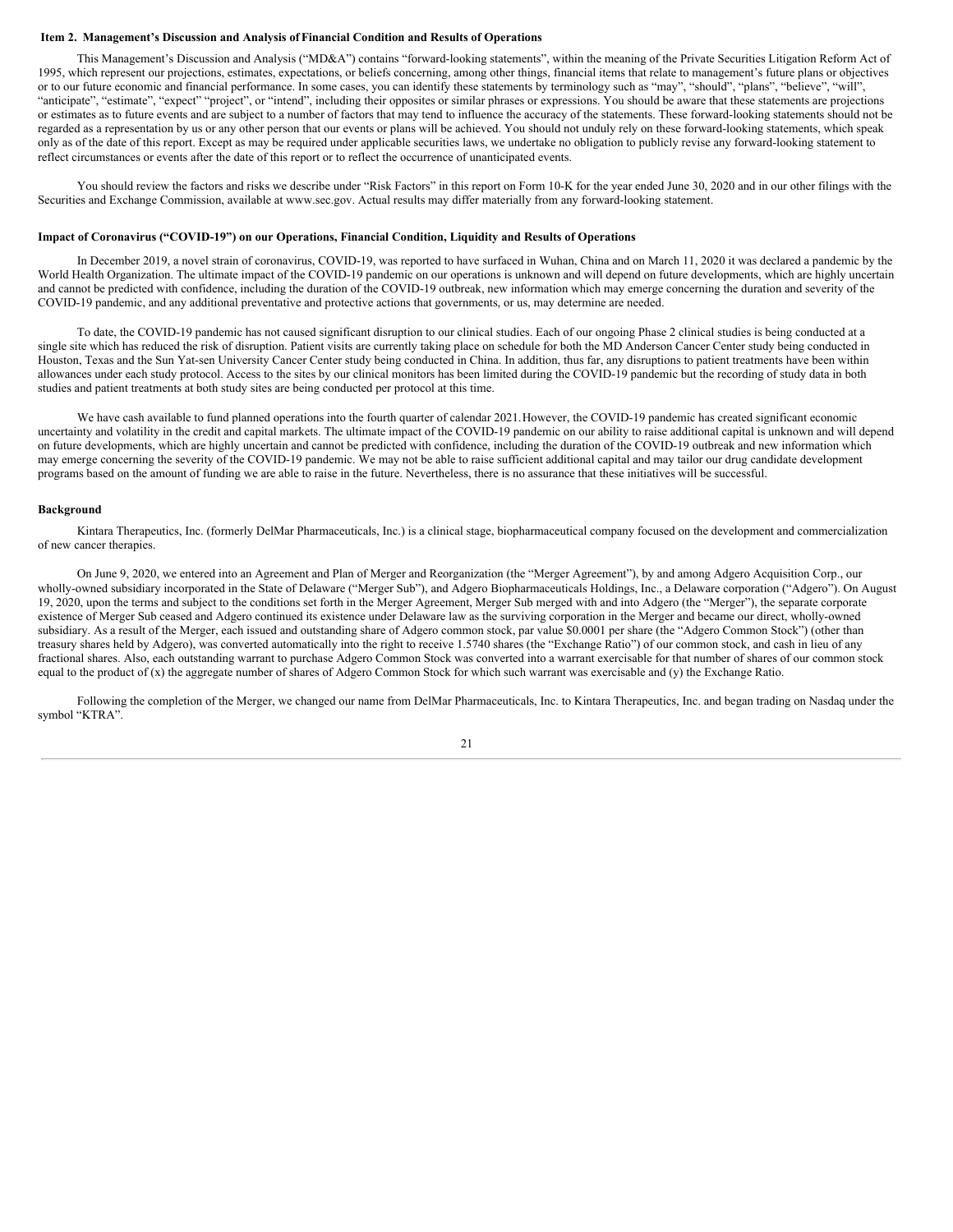We are the parent company of Del Mar (BC), a British Columbia, Canada corporation, and Adgero. We are also the parent company to Callco and Exchangeco which are British Columbia, Canada corporations. Callco and Exchangeco were formed to facilitate the Reverse Acquisition.

References to "we", "us", and "our", refer to Kintara and our wholly-owned subsidiaries, Del Mar (BC), Adgero, Callco and Exchangeco.

We are dedicated to the development of novel cancer therapies for patients with unmet medical needs. Our mission is to benefit patients by developing and commercializing anti-cancer therapies for patients whose solid tumors exhibit features that make them resistant to, or unlikely to respond to, currently available therapies, with particular focus on orphan cancer indications.

Our two lead candidates are VAL-083, a novel, validated, DNA-targeting agent, for the treatment of drug-resistant solid tumors such as glioblastoma multiforme ("GBM") and potentially other solid tumors, including ovarian cancer, non-small cell lung cancer ("NSCLC"), and diffuse intrinsic pontine glioma ("DIPG") and REM-001, a late-stage photodynamic therapy ("PDT") for the treatment of cutaneous metastatic breast cancer ("CMBC"). PDT is a treatment that uses light sensitive compounds, or photosensitizers, that, when exposed to specific wavelengths of light, act as a catalyst to produce a form of oxygen that induces local tumor cell death.

## **Recent Highlights**

- On January 13, 2021, we announced the initiation of patient recruitment for the VAL-083 study arm of the Global Coalition for Adaptive Research ("GCAR") registrational Phase 2/3 clinical trial for GBM. The trial, titled GBM AGILE (Glioblastoma Adaptive Global Innovative Learning Environment) Study, is a revolutionary, patient-centered, adaptive platform trial for registration evaluating multiple therapies for patients with newly-diagnosed and recurrent GBM. We also announced that VAL-083 is the only therapeutic agent currently being evaluated in all three GBM patient subtypes: newly-diagnosed methylated MGMT; newly-diagnosed unmethylated MGMT; and recurrent.
- On November 19, 2020 at the Society of Neuro-Oncology ("SNO") Annual Meeting we announced positive data updates from our ongoing Phase 2 clinical studies in newly-diagnosed first-line, newly-diagnosed adjuvant, and recurrent GBM.
- On October 21, 2020, we announced we had entered into a definitive agreement with GCAR to include VAL-083 in GCAR's GBM AGILE Study. We plan to utilize the GBM AGILE Study to serve as the basis for VAL-083's new drug application ("NDA") submission and registration.
- On August 19, 2020, we completed our merger with Adgero and through three closings of a private placement, the first of which also closed on August 19, 2020, we raised aggregate gross proceeds of approximately \$25 million, or net proceeds of approximately \$21.6 million.

### **Private Placement of Series C Preferred Stock**

In conjunction with the closing of the Merger, and through a series of three private placement closings, we issued a total of 25,028 shares of Series C Convertible Preferred Stock (the "Series C Stock") at a purchase price of \$1,000 per share for total aggregate gross proceeds of approximately \$25 million, or net proceeds of approximately \$21.6 million. Each closing of the private placement was priced at-the-market under the rules of the Nasdaq Stock Market.

The Series C Stock was issued in three series (C-1, C-2, and C-3) at conversion prices equal to \$1.16, \$1.214 and \$1.15, respectively. As result, we issued a total of 25,028 shares of Series C Stock, which will be convertible into an aggregate of 21,516,484 shares of common stock. The Series C Stock will be entitled to receive dividends, payable in shares of common stock at a rate of 10%, 15%, 20% and 25% of the number of shares of common stock issuable upon conversion of the Series C Stock, on the 12th, 24th, 36th and 48th month, anniversary of the initial closing of the private placement which occurred on August 19, 2020; provided, that the holder of such shares has not converted the shares of Series C Stock prior to the applicable dividend rate.

In connection with the private placement, we entered into a Placement Agency Agreement (the "Placement Agency Agreement"), with Aegis Capital Corp., which acted as our exclusive placement agent (the "Placement Agent") for the private placement. Pursuant to the terms of the Placement Agency Agreement, in connection with the three closings of the private placement, we paid the Placement Agent an aggregate cash fee of \$2,502,800, a non-accountable expense allowance of approximately \$650,840 and issued to the Placement Agent, or its designees, warrants to purchase 2,504 shares of Series C Stock (the "Placement Agent Warrants"). The Placement Agent Warrants have an exercise price of \$1,000 per share, provide for a cashless exercise feature and are exercisable for a period of four years from the date of the initial closing of the private placement. The Series C Stock issuable upon exercise of the Placement Agent Warrants will be convertible into shares of common stock and will be entitled to the same dividend rights as the outstanding Series C Stock. In addition, and as compensation for advisory services rendered in connection with the Merger, we issued 571,951 shares of common stock to the Placement Agent.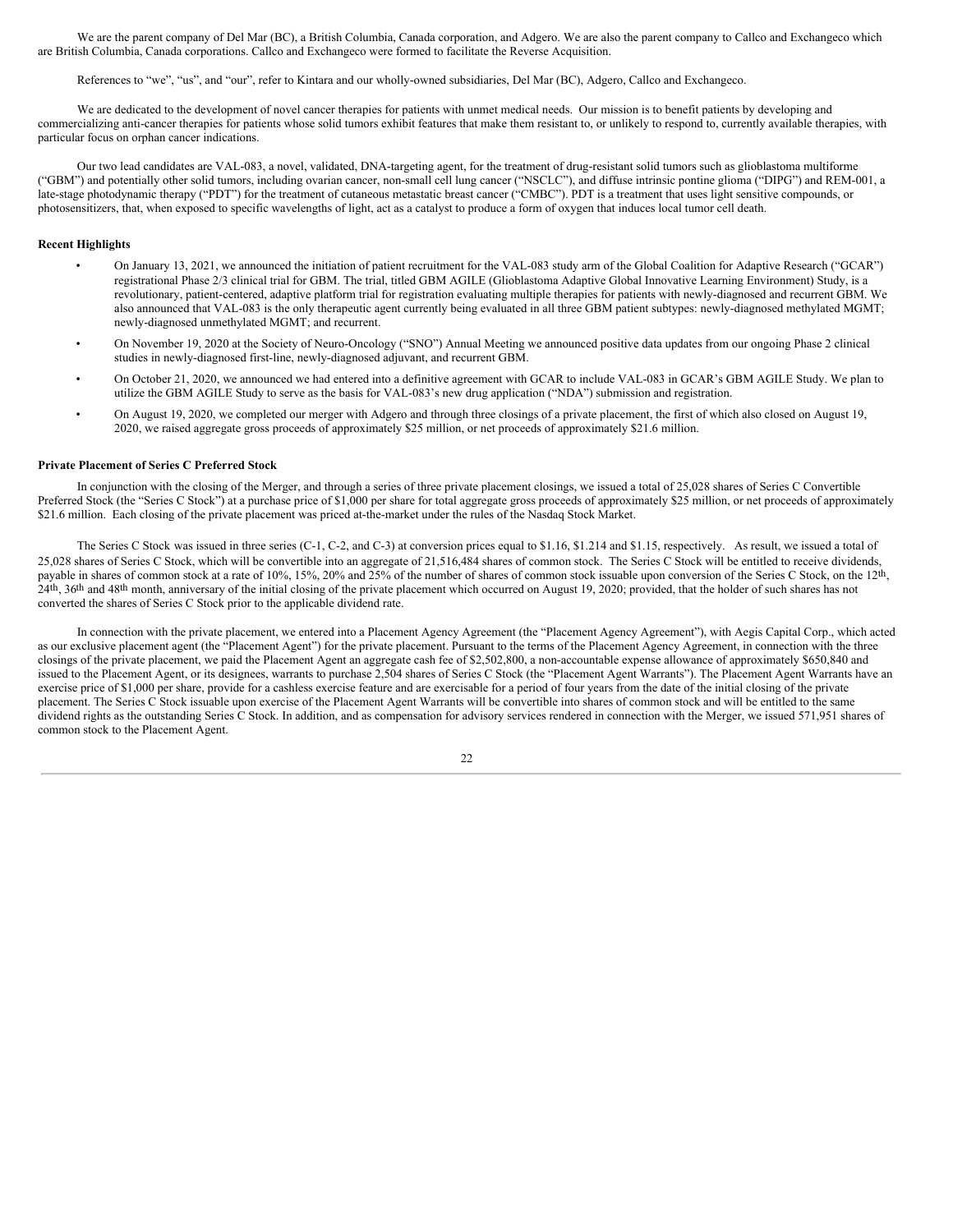## **Targeted Clinical Milestones**

# **(calendar quarters)**

Below are our planned, or expected, milestones for the respective time periods noted:

## **Q1 2021**

• Commence Enrollment – GCAR GBM AGILE Registration Study

## **Q2 2021**

- American Association for Cancer Research Posters Data Updates for Phase 2 GBM Studies
- VAL-083: Top Line Results Phase 2 Recurrent/Adjuvant GBM Study
- REM-001: First patient enrolled CMBC lead-in study

## **Q4 2021**

• REM-001: Top Line Results – CMBC lead-in study

# **Q1 2022**

• VAL-083: Graduation from Stage 1 to Stage 2 in the GCAR GBM AGILE Registration Study

## **Product Pipeline**

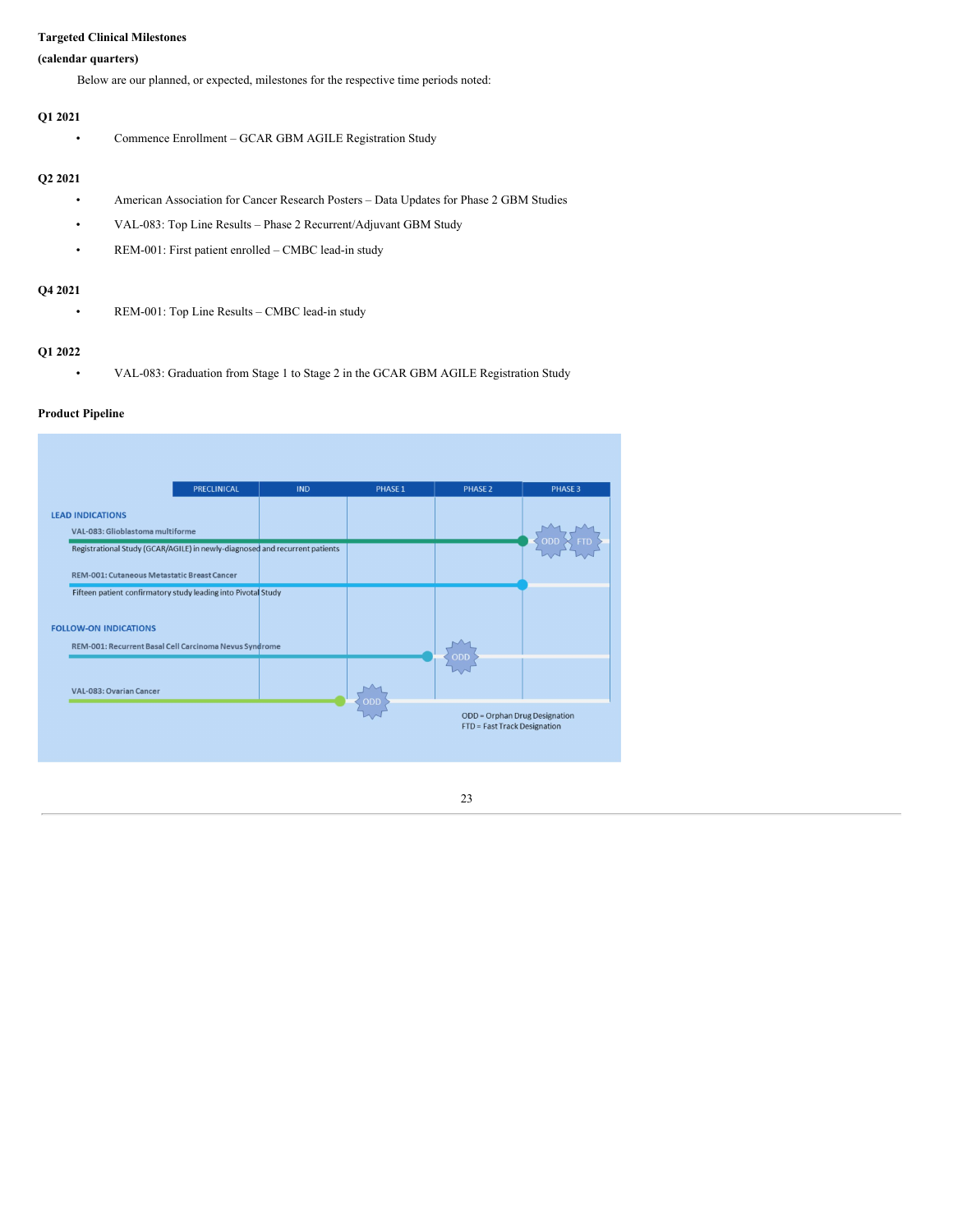## **VAL-083**

## **Background**

VAL-083 is a first-in-class, small-molecule, DNA-targeting chemotherapeutic that has demonstrated activity against a range of tumor types in prior Phase 1 and Phase 2 clinical studies sponsored by the US National Cancer Institute ("NCI"). "First-in-class" means that VAL-083 embodies a unique molecular structure which is not an analogue or derivative of any approved product, or product under development, for the treatment of cancer. As part of our business strategy, we leverage and build upon these prior NCI investments and data from more than 40 NCI- Phase 1 and Phase 2 clinical studies, which includes an estimated 1,100 patient safety database.

Prior studies of VAL-083 have shown increased median overall survival benefits versus radiation alone validating the tumor affecting properties of VAL-083. Our recent research has highlighted the opportunities afforded by VAL-083's unique mechanism of action and its potential to address unmet medical needs in a well-defined and acknowledged biomarker selected population within the larger GBM population. We are thus focusing our initial development efforts on patients whose tumors exhibit biological features that make them resistant to, or unlikely to respond to, currently available therapies as identified by the National Comprehensive Cancer Network ("NCCN"). For example, our research demonstrating VAL-083's activity in GBM independent of the O6-methyl guanine methyltransferase ("MGMT") methylation status allows us to focus patient selection based on this important biomarker and thus improve the probability of success in our current and future clinical studies.

We are currently conducting two open-label, biomarker-driven, Phase 2 studies in MGMT-unmethylated GBM. MGMT is a DNA-repair enzyme that is associated with resistance to temozolomide ("TMZ"), the current standard-of-care chemotherapy used in the treatment of GBM. Greater than 60% of GBM patients have MGMT-unmethylated tumors and exhibit a high expression of MGMT, which is correlated with TMZ treatment failure and poor patient outcomes as indicated in the NCCN guidelines for GBM treatment published in September 2017. Our research to-date demonstrates that VAL-083's anti-tumor activity is independent of MGMT expression. In our current Phase 2 studies we are using MGMT as a biomarker to identify patients for treatment with VAL-083 in three distinct GBM patient populations:

- MGMT-unmethylated GBM, currently comprising two ongoing, separate Phase 2 clinical studies for:
	- GBM patients in two study arms at MD Anderson Cancer Center ("MDACC"):
		- as adjuvant therapy immediately following concomitant TMZ treatment with chemoradiation; and
		- in Avastin®-naïve recurrent GBM patients;
	- Newly-diagnosed GBM patients at Sun Yat-sen University Cancer Center ("SYSUCC").

On June 4, 2020, we accepted an invitation from GCAR to include VAL-083 in GCAR's GBM AGILE Study, an adaptive clinical study platform for patients with GBM. On October 21, 2020, we announced we had entered into a definitive agreement with GCAR and on January 13, 2021, we announced the initiation of patient recruitment for the VAL-083 study arm of the GBM AGILE Study. We also announced that VAL-083 is the only therapeutic agent currently being evaluated in all three GBM patient subtypes in the GBM AGILE Study: newly-diagnosed methylated MGMT; newly-diagnosed unmethylated MGMT; and recurrent. We plan to utilize the GBM AGILE Study to serve as the basis for VAL-083's NDA submission and registration.

GBM AGILE is an international, innovative platform trial designed to more rapidly identify and confirm effective therapies for patients with glioblastoma through response adaptive randomization and a seamless phase 2/3 design. The trial, conceived by over 130 key opinion leaders, is conducted under a master protocol, allowing multiple therapies or combinations of therapies from different pharmaceutical partners to be evaluated simultaneously. With its innovative design and efficient operational infrastructure, we believe data from the GBM AGILE Study can be used as the foundation for an NDA and biologics license application submissions and registrations to the U.S. Food and Drug Administration ("FDA") and other health authorities.

GCAR is a 501(c)(3) nonprofit organization uniting physicians, clinical researchers, advocacy and philanthropic organizations, biopharma, health authorities, and other key stakeholders in healthcare to expedite the discovery and development of treatments for patients with rare and deadly diseases by serving as sponsor of innovative and complex trials including master protocols and platform trials. GCAR is the sponsor of GBM AGILE. Key strategic partners for the GBM AGILE trial effort include the National Brain Tumor Society, National Foundation for Cancer Research, and Asian Fund for Cancer Research.

We have also undertaken research in ovarian cancer. Ovarian cancer is the fifth most common cancer in women and is the leading cause of death among women diagnosed with gynecological malignancies. We are in the process of evaluating the best path forward in ovarian cancer including the potential combination of VAL-083 with PARP inhibitors. The FDA granted orphan drug designation for the use of VAL-083 in the treatment of ovarian cancer in 2016.

In addition to our clinical development activities in the United States, pursuant to our collaboration with Guangxi Wuzhou Pharmaceutical (Group) Co. Ltd. ("Guangxi Wuzhou Pharmaceutical Company"), we have provided Guangxi Wuzhou Pharmaceutical Company certain commercial rights to VAL-083 in China where it is approved as a chemotherapy for the treatment of chronic

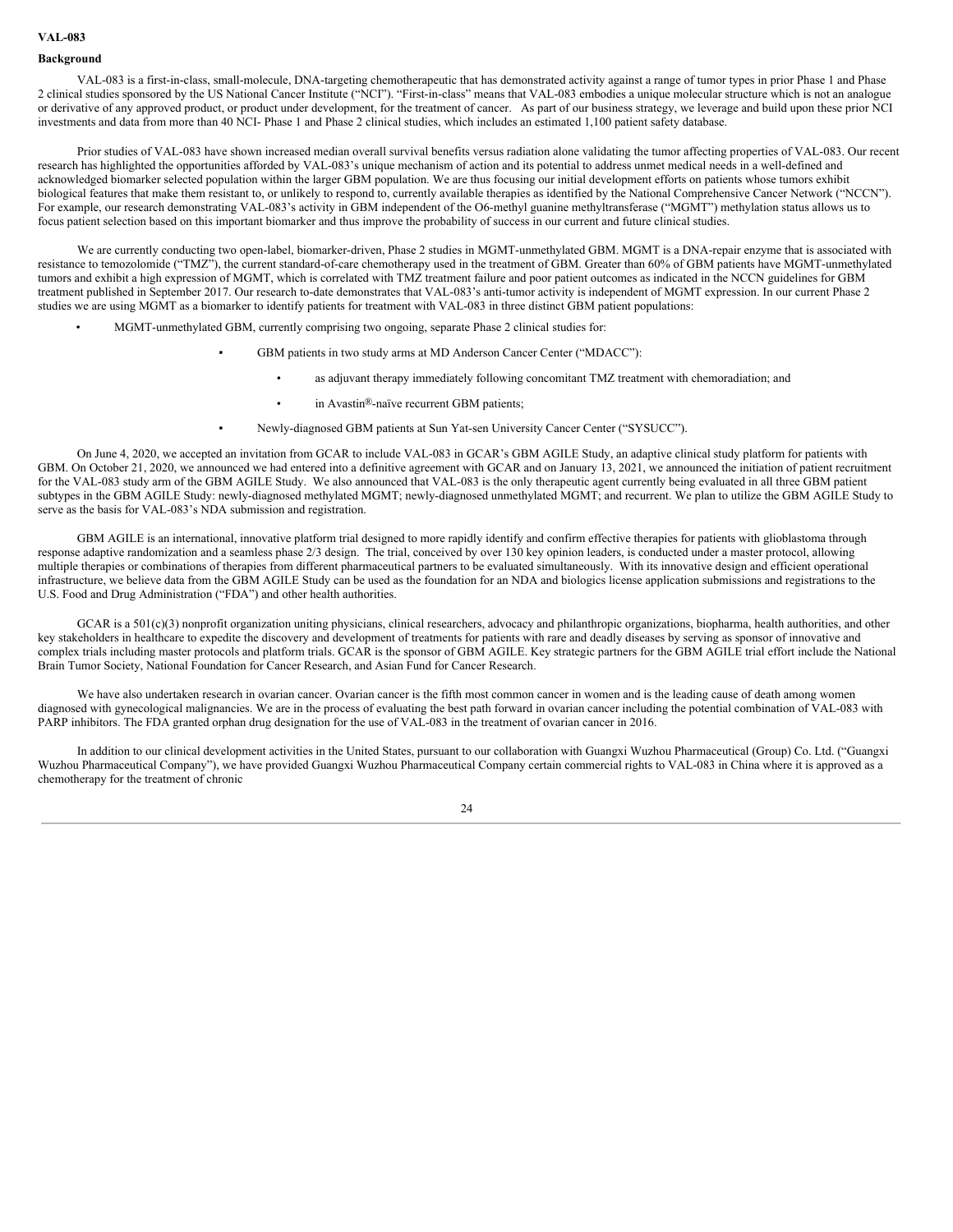myelogenous leukemia ("CML") and lung cancer. Guangxi Wuzhou Pharmaceutical Company is the only manufacturer presently licensed by the China Food and Drug Administration ("CFDA") to produce the product for the China market.

We have a broad patent portfolio to protect our intellectual property. Our patent applications claim composition of matter and methods of use of VAL-083 and related compounds, synthetic methods, and quality controls for the manufacturing process of VAL-083. We believe that our portfolio of intellectual property rights provides a defensible market position for the commercialization of VAL-083. In addition, VAL-083 has been designated by the FDA as an orphan drug under the Orphan Drug Act and the European Medicines Agency ("EMA") for the treatment of gliomas, including GBM. The FDA has also granted Orphan Drug description to VAL-083 for the treatment of medulloblastoma and ovarian cancer.

Our corporate development strategy is to advance VAL-083 on an indication-by-indication basis, and then to consider out-licensing when it has matured enough to warrant proper licensing valuations. In addition to VAL-083's applicability to multiple solid tumor indications, we are also constantly evaluating licensing, or acquiring additional product candidates, in order to establish a product pipeline and to position us for long-term sustainability and growth of shareholder value. We believe the experience of our clinical development team will position us to efficiently develop possible drug candidates that we may acquire, or license, in the future.

We intend to continue to evaluate options for our strategic direction. These options may include raising additional capital, the acquisition of another company and/or complementary assets, our sale, or another type of strategic partnership.

#### **MGMT-unmethylated GBM**

GBM is the most common and the most lethal form of glioma. According to the Central Brain Tumor Registry of the United States, GBM occurs with an incidence of 3.20 per 100,000 person-years. Approximately 13,000 new cases of GBM were diagnosed in the United States and 16,000 in Europe during 2017. Within the GBM patient population, approximately two-thirds of patients are unmethylated with respect to their MGMT status.

Measurement of MGMT (O6-methyl guanine methyltransferase) methylation status has become routine in clinical practice as a biomarker that correlates with resistance to the standard-of-care chemotherapy with TMZ (Temodar®), and patient outcomes in GBM. Approximately two-thirds of GBM patients' tumors are characterized as "MGMTunmethylated" and exhibit a high expression of MGMT, a naturally occurring DNA-repair enzyme, the activity of which nullifies the chemotherapeutic activity of TMZ. The lack of specific therapies for MGMT-unmethylated GBM is a significant unmet medical need. Importantly, the 2017 update to the NCCN guidelines states that the treatment benefit of TMZ is likely to be lower in GBM patients with an unmethylated MGMT promoter.

We have demonstrated that VAL-083's anti-tumor mechanism is active independent from the MGMT status*in vitro*. We believe this suggests the potential of VAL-083 as a replacement for the current standard-of-care chemotherapy, temozolomide, in MGMT-unmethylated GBM. We are therefore utilizing MGMT-methylation status to identify GBM patients who are unlikely to respond to temozolomide and including only MGMT-unmethylated patients in our current clinical studies of VAL-083.

We believe that our research, in the context of the 2017 update to the NCCN guidelines, highlights this unmet need and the opportunity for VAL-083 as a potential new standard-of-care in the treatment of MGMT-unmethylated GBM.

## **VAL-083 Clinical Studies**

## *Phase 2 Study in Newly-Diagnosed MGMT-unmethylated GBM*

In September 2017, we initiated a single arm, biomarker driven, open-label Phase 2 study in newly-diagnosed MGMT-unmethylated GBM patients at SYSUCC in Guangzhou, China. The study is being conducted under our collaboration agreement with Guangxi Wuzhou Pharmaceutical Company.

In this Phase 2 study, VAL-083 is being combined with radiotherapy as a potential replacement for standard-of-care chemoradiation with temozolomide in patients with MGMT-unmethylated GBM. The goals of the study are to confirm the safety of the three-day VAL-083 dosing regimen in combination with radiotherapy and to investigate efficacy outcomes of the combination of VAL-083 and radiotherapy in MGMT-unmethylated GBM patients.

We have completed enrollment of this study with a total of 29 newly-diagnosed, MGMT-unmethylated GBM patients. The efficacy endpoints of the study include tumor response, as assessed by the Response Assessment in NeuroOncology ("RANO"), and progression-free survival ("PFS"), progression-free survival at six months ("PFS6"), and overall survival ("OS"), compared to historical results in the target population. The study is being conducted in two parts: (1) Dose-confirmation: VAL-083 in cohorts (20, 30 and 40 mg/m2/day IV daily x 3 every 21 days) to assess safety and activity when administered concurrently with x-ray therapy ("XRT") to confirm the maximum tolerated dose ("MTD"), and (2) Expansion: VAL-083 will be studied in up to 20 additional patients at the target dose, as determined by the dose-confirmation part of the study, administered concurrently with XRT.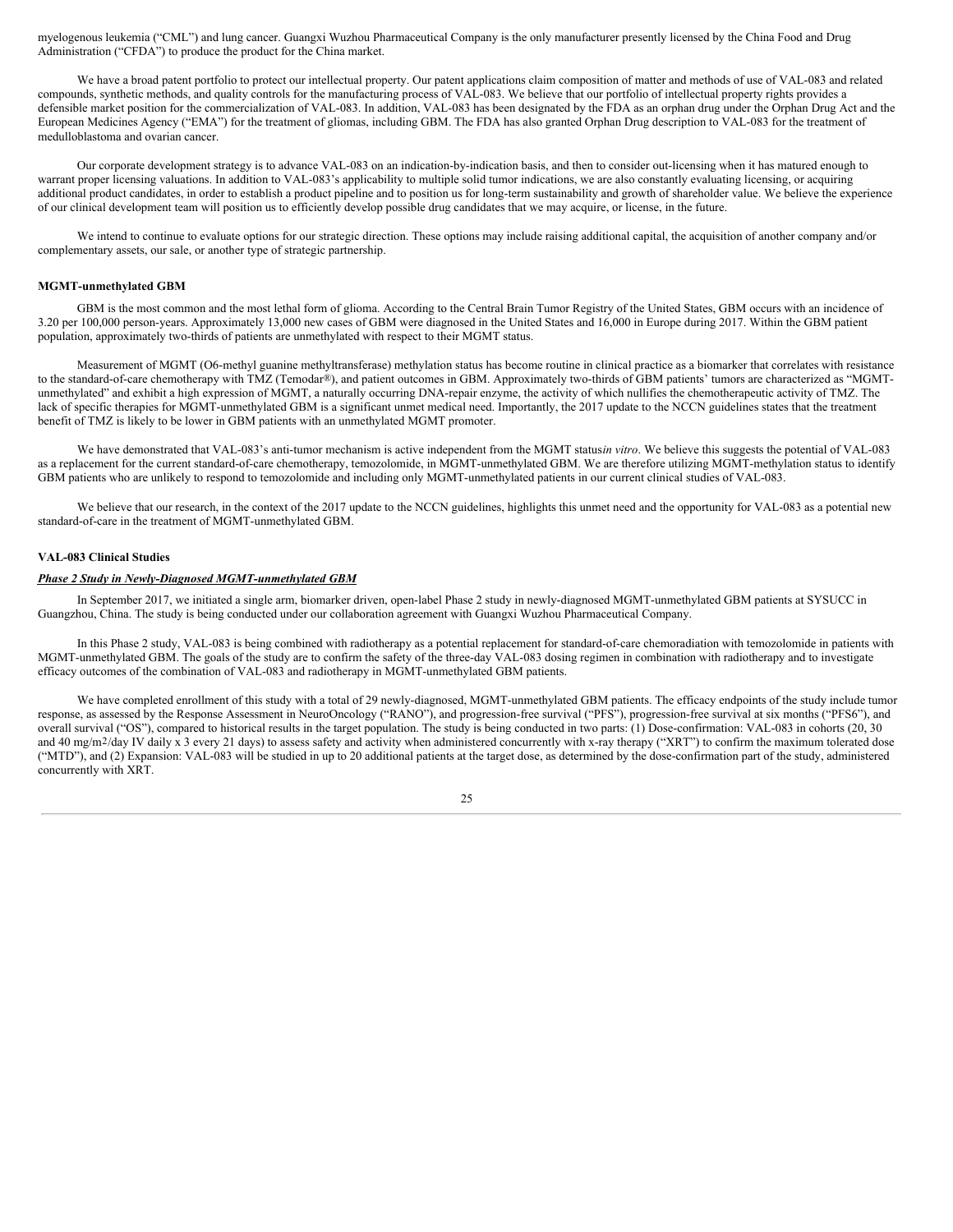Assessments of safety and tolerability will be used to support further clinical development of VAL-083 in combination with radiotherapy. Pharmacokinetic assessments of VAL-083 in plasma and cerebral spinal fluid ("CSF") will be used to correlate drug exposure in the central nervous system with patient outcomes.

Dose-confirming cohorts studying 20, 30, and 40 mg/m2/day x three every 21 days have been completed. Based on the dose confirmation phase of the study, we have selected 30 mg/m<sup>2</sup>/day for combination with irradiation for the treatment of newly-diagnosed MGMT-unmethylated GBM patients. This study is fully enrolled at 29 patients.

On November 19, 2020 at the virtual SNO Annual Meeting, we provided an update on patient data as follows:

• For the 29 patients who had completed at least their first efficacy assessment as of the October 21, 2020 cut-off date, median PFS with VAL-083 is currently 9.3 months (95% confidence interval ("CI") 6.4-12.0 months). Additionally, for the 25 patients initially receiving the treatment dose that will be carried forward into the GBM AGILE pivotal Phase 3 study of 30 mg/m2/day on days 1, 2 and 3 of a 21-day cycle, median PFS was reported to be 8.7 months (CI 6.4-12.5 months).

While this is not a head-to-head study, this PFS data compares favorably to historical TMZ control data. Published data from Hegi et al. (2005 - New England Journal of Medicine) and Tanguturi et al. (2017 - NeuroOncology) indicates that MGMT-unmethylated patients receiving the current standard of care have a median PFS of 5.3 months and 6.9 months, respectively. Multiple treatment cycles of VAL-083 at the 30 mg/m<sup>2</sup>/day dose in combination with standard radiation treatment (2 Gy/day, 5 days/week) was shown to be generally safe and well-tolerated.

### *Phase 2 Study in MGMT-unmethylated GBM in Collaboration with University of Texas MD Anderson Cancer Center*

In February 2017, we initiated a biomarker driven, open-label, single-arm Phase 2 study in collaboration with MDACC. This biomarker-driven study (testing for MGMT methylation status) has been amended to enroll up to 83 patients (35 with a starting dose of 40 mg/m<sup>2</sup>/day and 48 with a starting dose of 30 mg/m<sup>2</sup>/day) to determine the potential of VAL-083 treatment to improve overall survival in GBM patients whose tumors have recurred following treatment with temozolomide. These patients will not have been treated previously with Avastin<sup>®</sup>. In addition, this study has been amended to add a new adjuvant patient arm. This arm will include up to 36 patients previously treated with TMZ in combination with radiation who, rather than being treated with additional cycles of TMZ, will begin treatment with VAL-083.

## *Recurrent Study Arm*

On November 19, 2020 at the virtual SNO Annual Meeting, we provided an update on patient data as follows:

- For patients in the recurrent group receiving second-line therapy with VAL-083 following first-line TMZ failure, 84 patients have been enrolled as of the data cut-off of October 23, 2020 with 35 patients (34 efficacy evaluable) having received an initial dose of 40 mg/m2/day and 49 (43 efficacy evaluable) having received the planned Phase 3 initial dose of 30 mg/m2/day (on days 1, 2 and 3 of a 21-day cycle).
- For the 43 patients initially receiving the intended treatment dose that will be carried forward in the GBM AGILE pivotal study (30 mg/m2/day on days 1, 2 and 3 of a 21-day cycle), median overall survival (mOS) is currently 8.5 months (CI 6.8-13.7 months) as of the October 23, 2020 cut-off date.
- mOS for the 77 patients who have completed at least one cycle of treatment was 7.6 months (CI 6.4-10.6 months).

While this is not a head-to-head study, historically, lomustine, which is the most commonly used chemotherapy for these patients, has demonstrated mOS of 7.2 months as indicated by published data from Wick et al. (2017 – New England Journal of Medicine).

The safety profile in this study has been well within the existing safety monitoring guidelines described in the study protocol. However, in consultation with the principal investigator at MDACC, we have amended the protocol for this clinical study to modify the starting dose of VAL-083 to 30 mg/m<sup>2</sup>/day on days 1, 2 and 3, of a 21-day cycle. This modification may improve tolerance in this patient population and thereby potentially increase overall exposure to VAL-083 by increasing the number of cycles of drug patients may be able to receive. We have modified the patient screening platelet count, from 100,000/µL to 125,000/µL, for the same reasons. Safety data from this study will become part of the overall safety dossier to support future filings with the FDA and other regulatory agencies.

It is important for this GBM patient population, which has been heavily pre-treated with temozolomide, to be able to be treated with multiple cycles of VAL-083 without significant hematological toxicities. We believe the modified dose of VAL-083, in addition to the change in patient eligibility platelet counts, should help provide for enhanced patient safety. We believe a positive outcome from this study will help support approval of VAL-083 for the treatment of MGMT-unmethylated recurrent GBM.

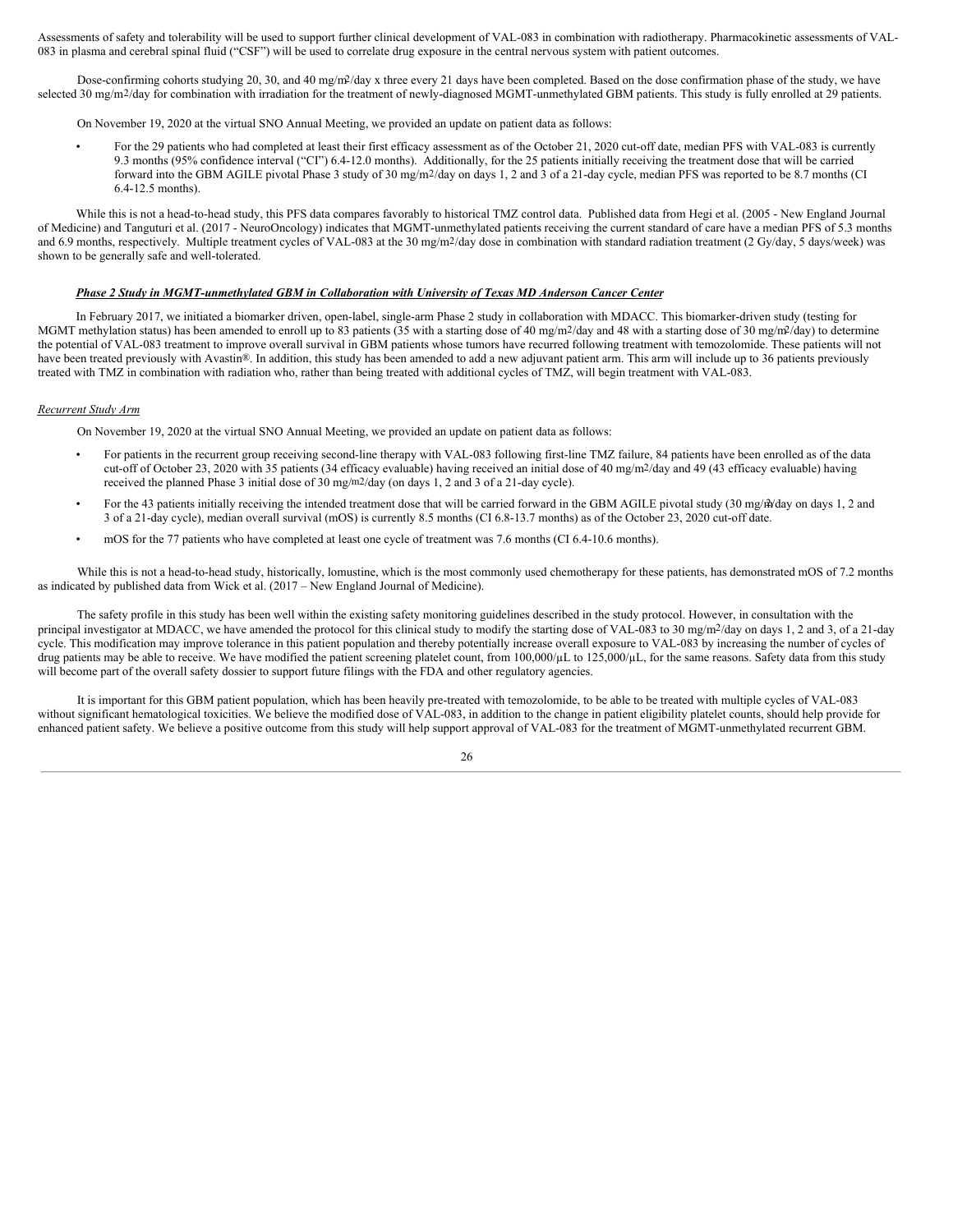A detailed description of this study can be found at clinicatrials.gov, Identifier Number: NCT02717962.

## *Newly-Diagnosed Adjuvant Study Arm*

On July 24, 2019, we announced the enrollment of the first patient in the newly-diagnosed adjuvant arm of the Phase 2 study being conducted at MDACC. The newlydiagnosed adjuvant arm was originally planned for 24 patients, but based on encouraging outcomes, we plan to increase the newly-diagnosed adjuvant arm enrollment from the originally planned 24 patients to include up to 12 additional patients. These patients will have had initial cycles of temozolomide concomitant with radiation but will not have yet started subsequent cycles of TMZ (i.e., maintenance stage TMZ patients).

On November 19, 2020 at the virtual SNO Annual Meeting, we provided an update on patient data as follows:

• As of the data cut-off date of October 23, 2020, for the 27 efficacy evaluable patients (of a planned up to 36 patients) median PFS is currently 10.0 months (CI 7.6-10.8).

While this is not a head-to-head study, this PFS data compares favorably to historical TMZ control data of 5.3 months and 6.9 months as indicated by published data from Hegi et al. (2005 - New England Journal of Medicine) and Tanguturi et al. (2017 – NeuroOncology), respectively.

As noted above, patients in the recurrent arm of the MDACC clinical study have been heavily pre-treated with temozolomide. Based on published data from our MDACC and SYSUCC clinical studies, we believe there is a significant opportunity to treat GBM patients in the pre-temozolomide maintenance stage (i.e., adjuvant). At the AACR's annual meeting in April 2019, we reported that myelosuppression (thrombocytopenia and neutropenia) is the most common adverse event associated with VAL-083.

A detailed description of this study can be found at clinicatrials.gov, Identifier Number: NCT02717962.

### *Safety Across Studies*

Consistent with prior studies, myelosuppression is the most common adverse event with VAL-083 in both the recurrent GBM and adjuvant treatment setting. In the 30 mg/m2/day starting dose cohort (the planned dose for the GBM AGILE Study) three subjects have experienced a serious adverse event (SAE) possibly related to VAL-083 in the recurrent group and one patient has experienced a possibly drug-related SAE in the adjuvant group as of the relevant data cut-off dates.

## **VAL-083 Fast Track Designation**

The FDA has granted us Fast Track designation for VAL-083 in recurrent GBM.

Fast Track designation is designed to expedite the review of drugs that show promise in treating life-threatening diseases and address unmet medical needs, with the goal of getting new treatments to patients earlier. Fast Track designation provides sponsors with an opportunity for increased frequency for communication with the FDA to ensure an optimal development plan and to collect appropriate data needed to support drug approval. Additional benefits of the Fast Track designation may include an Accelerated Approval, a Priority Review, and a Rolling Review. Accelerated Approval is granted to drugs that demonstrate an effect on a surrogate, or intermediate endpoints, reasonably likely to predict clinical benefit. Priority Review shortens the FDA review process for a new drug from ten months to six months and is appropriate for drugs that demonstrate significant improvements in both safety and efficacy of an existing therapy. Rolling Review provides a drug company the opportunity to submit completed sections of its NDA for review by the FDA. Typically, NDA reviews do not commence until the drug company has submitted the entire application to the FDA. Through the Fast Track designation, the FDA attempts to ensure that questions raised during the drug development process are resolved quickly, often leading to earlier approval and increased access for patients.

#### **Current Treatments for Gliomas and Glioblastoma Multiforme**

Gliomas are a type of Central Nervous System ("CNS") tumor that arises from glial cells in the brain or spine. Glial cells are the cells surrounding nerves. Their primary function is to provide support and protection for neurons in the CNS.

GBM is the most common and the most lethal form of glioma. According to the Central Brain Tumor Registry of the United States, GBM occurs with an incidence of 3.20 per 100,000 person-years. Approximately 13,000 new cases of GBM were diagnosed in the United States and 16,000 in Europe during 2017.

Common symptoms of GBM include headaches, seizures, nausea, weakness, paralysis and personality or cognitive changes such as loss of speech or difficulty in thinking clearly. GBM progresses quickly and patients' conditions deteriorate rapidly

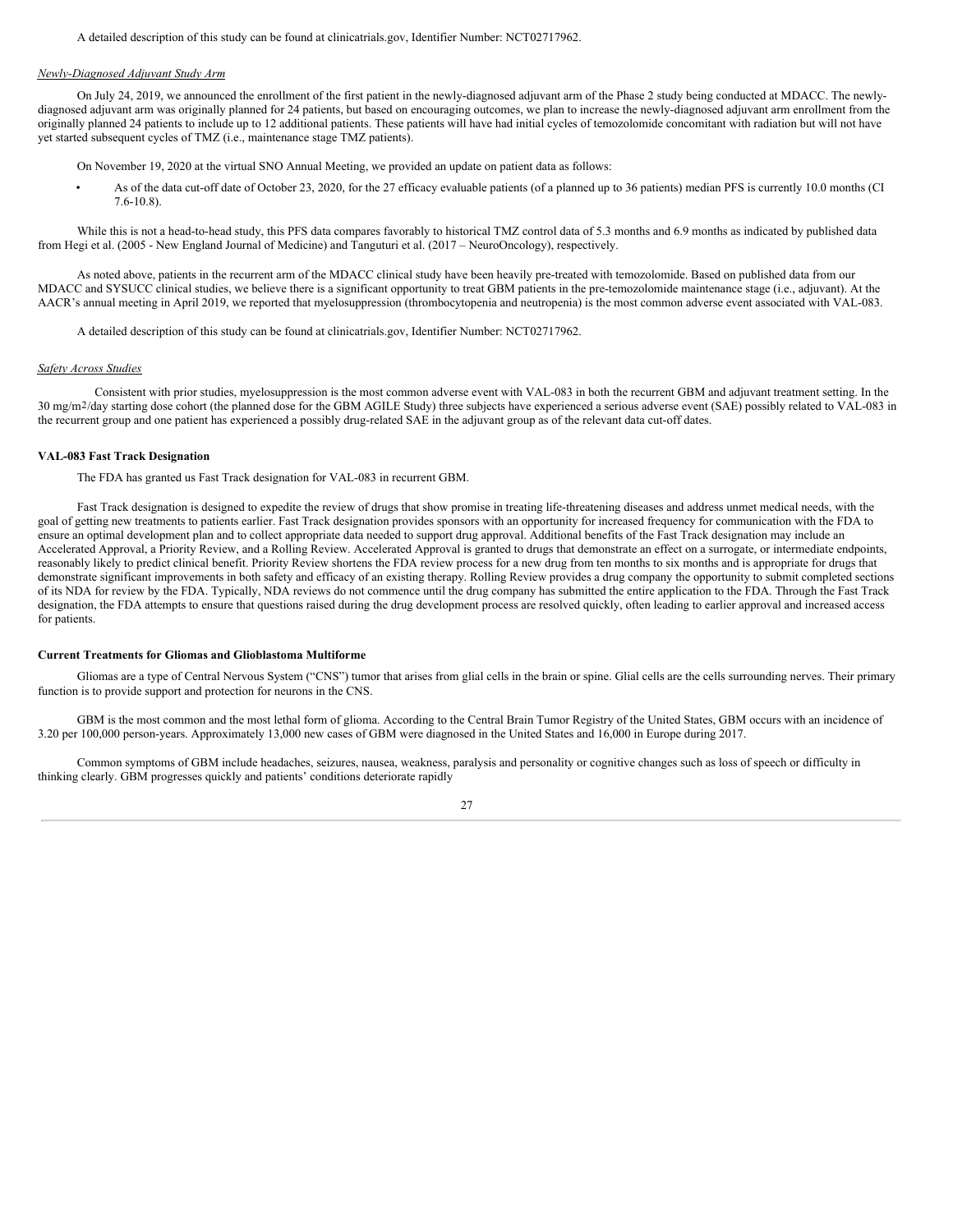progressing to death. The outlook for GBM patients is generally poor. The overall median survival in newly diagnosed GBM patients with best available treatments is less than 15 months, and two-year and five-year survival rates are approximately 30% and 10%, respectively.

In September 2017, the NCCN updated treatment guidelines for GBM. The recommended treatment regimen for GBM includes surgical resection to remove as much of the tumor as possible ("debulking") followed by radiotherapy with concomitant and adjuvant chemotherapy with temozolomide with or without tumor treating fields ("TTF"). GBM patients whose tumors exhibit an unmethylated promoter for the gene encoding the DNA repair enzyme MGMT, a biomarker correlated with resistance to temozolomide, may be treated with radiation alone following surgery.

Patients with an unmethylated MGMT promoter have high levels of MGMT, a naturally-occurring DNA repair enzyme that repairs tumor-fighting lesions induced by TMZ thus allowing a patient's tumor to continue to grow despite treatment, which leads to poor outcomes. Measurement of MGMT methylation status has become routine in clinical practice as biomarker that correlates with response to TMZ and patient outcomes in GBM.

## Probability of GBM Patient Survival Correlated to Expression of MGMT Enzyme (Unmethylated promoter = High MGMT Expression and Significantly Shorter **Survival)**



TTF (Optune®) is a non-invasive technique for adults with GBM. TTF uses alternating electrical fields to disrupt tumor cell division, or cause cell death, thereby preventing the tumor from growing or spreading as quickly. A clinical study reported that GBM patients treated with TTF combined with TMZ experienced longer survival than those treated with TMZ alone.

The majority of GBM patients' tumors recur within 6 – 12 months of initial treatment. Experimental therapy through clinical studies is recommended under NCCN guidelines for eligible patients. NCCN guidelines also recommend treatment with systemic chemotherapy, such as lomustine ("CCNU"). For patients who are eligible for additional surgical debulking, local chemotherapy with carmustine ("BCNU") wafers may be employed. CCNU and BCNU target the same DNA-site as TMZ and are also subject to MGMT-related resistance.

Avastin (Avastin®, an anti-VEGF antibody) recently received full approval in the US, Canada, Australia, and Japan as a single agent for patients with recurrent GBM following prior therapy. Avastin carries an FDA "black-box warning" related to severe, sometimes fatal, side effects such as gastrointestinal perforations, wound healing complications and hemorrhage. There are no data demonstrating an improvement in disease-related symptoms or increased survival for GBM patients treated with Avastin.

Recurrent GBM patients, especially those whose tumors progress following treatment with Avastin, have limited or no treatment options and a very poor prognosis. According to published literature, the median survival for GBM patients whose tumors progress following Avastin is less than five months.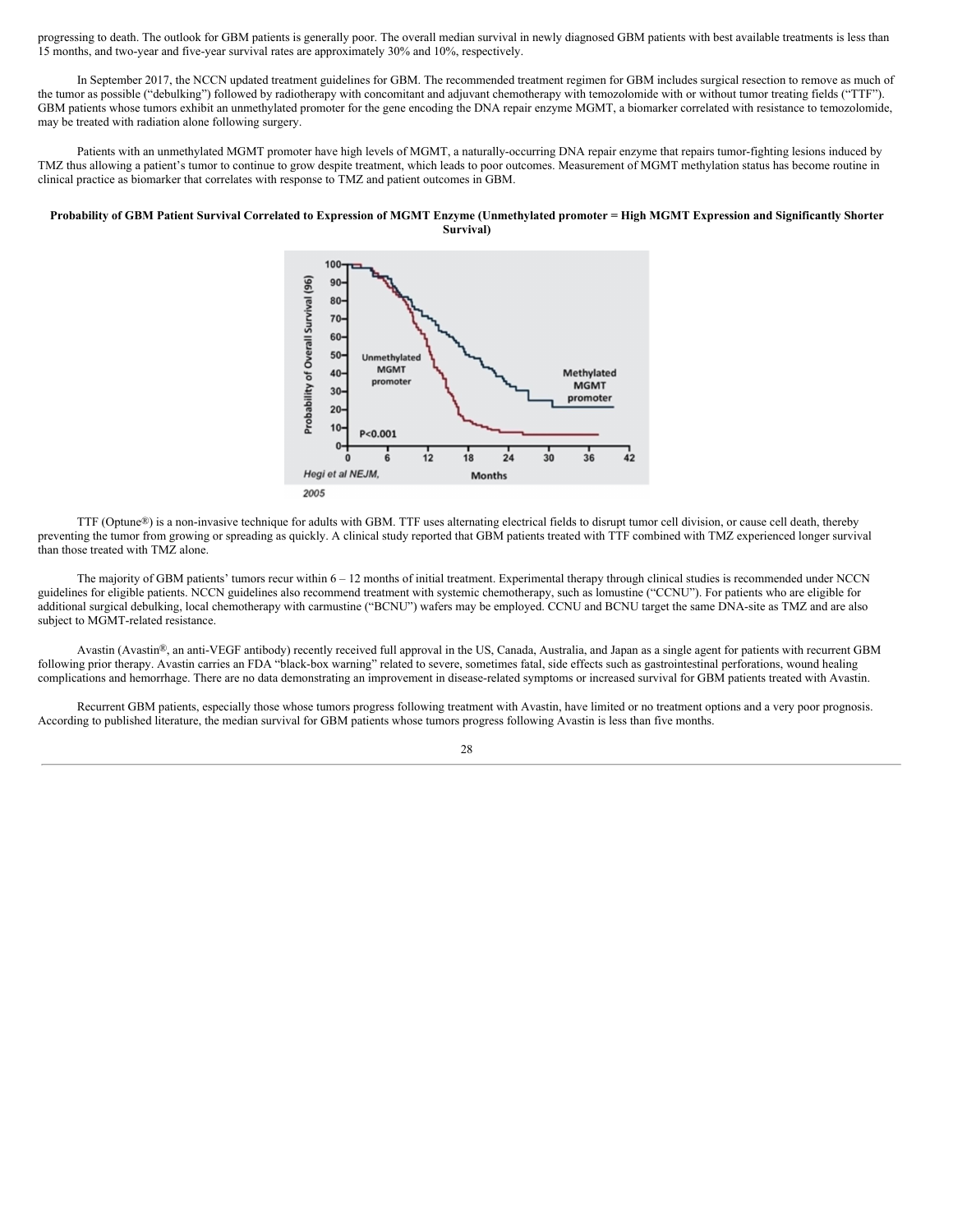#### **VAL-083 Mechanism of Action**

Chemotherapy forms the basis of treatment in nearly all cancers. We believe that VAL-083 may be effective in treating tumors exhibiting biological features that cause resistance to currently available chemotherapy, particularly for patients who have failed, or become resistant to, other treatment regimens.

Our research suggests that VAL-083 attacks cancer cells via a unique mechanism of action which is distinct from other chemotherapies used in the treatment of cancer. Our data indicate that VAL-083 forms inter-strand crosslinks at the  $N<sup>7</sup>$  position of guanine on the DNA of cancer cells. Our data also indicate that this crosslink forms rapidly and is not easily repaired by the cancer cell, resulting in cell-cycle arrest and lethal double-strand DNA breaks in cancer cells. VAL-083 readily crosses the blood brain barrier. Published preclinical and clinical research demonstrate that VAL-083 is absorbed more readily in tumor cells than in normal cells.

*In vitro*, our data also demonstrate that VAL-083's distinct mechanism may be able to overcome drug resistance against a range of cancers. For example, VAL-083 is active against MGMT-unmethylated GBM cells which are resistant to treatment with temozolomide and nitrosoureas. VAL-083 also retains a high level of activity in p53 mutated non-small cell lung cancer ("NSCLC"), ovarian cancer and medulloblastoma cell lines that are resistant to platinum-based chemotherapy.

Importantly, clinical activity against each of the tumors mentioned above was established in prior NCI-sponsored Phase 2 clinical studies. We believe that these historical clinical data and our own research support the development of VAL-083 as a potential new treatment for multiple types of cancer.

The main dose-limiting toxicity ("DLT") related to the administration of VAL-083 in previous NCI-sponsored clinical studies and our own clinical studies is myelosuppression, particularly thrombocytopenia. Myelosuppression, including thrombocytopenia, is a common side effect of chemotherapy. Myelosuppression is the decrease in cells responsible for providing immunity, carrying oxygen, and causing normal blood clotting. Thrombocytopenia is a reduction in platelet counts which assist in blood clotting. Modern medicine allows for better management of myelosuppressive side effects. We believe this offers the potential opportunity to improve upon the drug's already established efficacy profile by substantially increasing the dose of VAL-083 that can be safely administered to cancer patients.

#### **REM-001**

#### **Background**

Through REM-001, we are developing our photodynamic therapy ("PDT") for the treatment of rare, unmet medical needs. PDT is a treatment that uses light sensitive compounds, or photosensitizers, that, when exposed to specific wavelengths of light, act as catalysts to produce a form of oxygen that induces local tumor cell death. REM-001 consists of three parts, the laser light source, the light delivery device, and the REM-001 drug product (collectively, the "REM-001 Therapy"). REM-001 consists of an active pharmaceutical ingredient ("API") in a lipid formulation. The REM-001 API is SnET2 ("tin ethyl etiopurpurin") which is a second-generation PDT photosensitizer agent. We believe REM-001 possesses multiple advantages over earlier generation PDT compounds.

Our lead indication for REM-001 is CMBC which is a disease that may strike individuals with advanced breast cancer and for which effective treatment options are limited. In four Phase 2 and/or Phase 3 clinical studies in CMBC patients, primarily targeting patients who had previously received chemotherapy and failed radiation therapy, REM-001 Therapy was able to reduce or eliminate a substantial number of the treated CMBC tumors. Specifically, our analysis of the data collected from these studies indicates that in approximately 80% of evaluable tumor sites treated with REM-001 Therapy, there was a complete response; meaning that follow-up clinical assessments indicated no visible evidence of the tumor remaining. We believe clinical data indicates that REM-001 Therapy holds promise as a treatment to locally eliminate, or slow the growth of, treated cutaneous cancerous tumors in this difficult-to-treat patient population.

In 2012, Adgero acquired certain assets and regulatory filings, including REM-001 Therapy developed by Miravant Medical Technologies, and its wholly-owned subsidiaries (collectively, "Miravant"), and the associated technology, clinical data and intellectual property, from a creditor of Miravant. The primary motivation behind the acquisition of the technology was to secure the rights to the REM-001 Therapy and its associated technology, proprietary processes and regulatory filings which have already undergone substantial clinical development which we believe will help expedite the process of gaining regulatory approval to market our REM-001 Therapy.

Miravant initiated commercial development of REM-001 and its associated device components in the 1990s. This led to late-stage clinical studies in CMBC and also in an aspect of "wet" age-related macular degeneration ("AMD"). Of these two indications, AMD represented a much larger market, and in 1998, for what we believe were primarily business reasons, Miravant discontinued its CMBC program and, together with, or through its corporate partners, ultimately focused its REM-001 development efforts on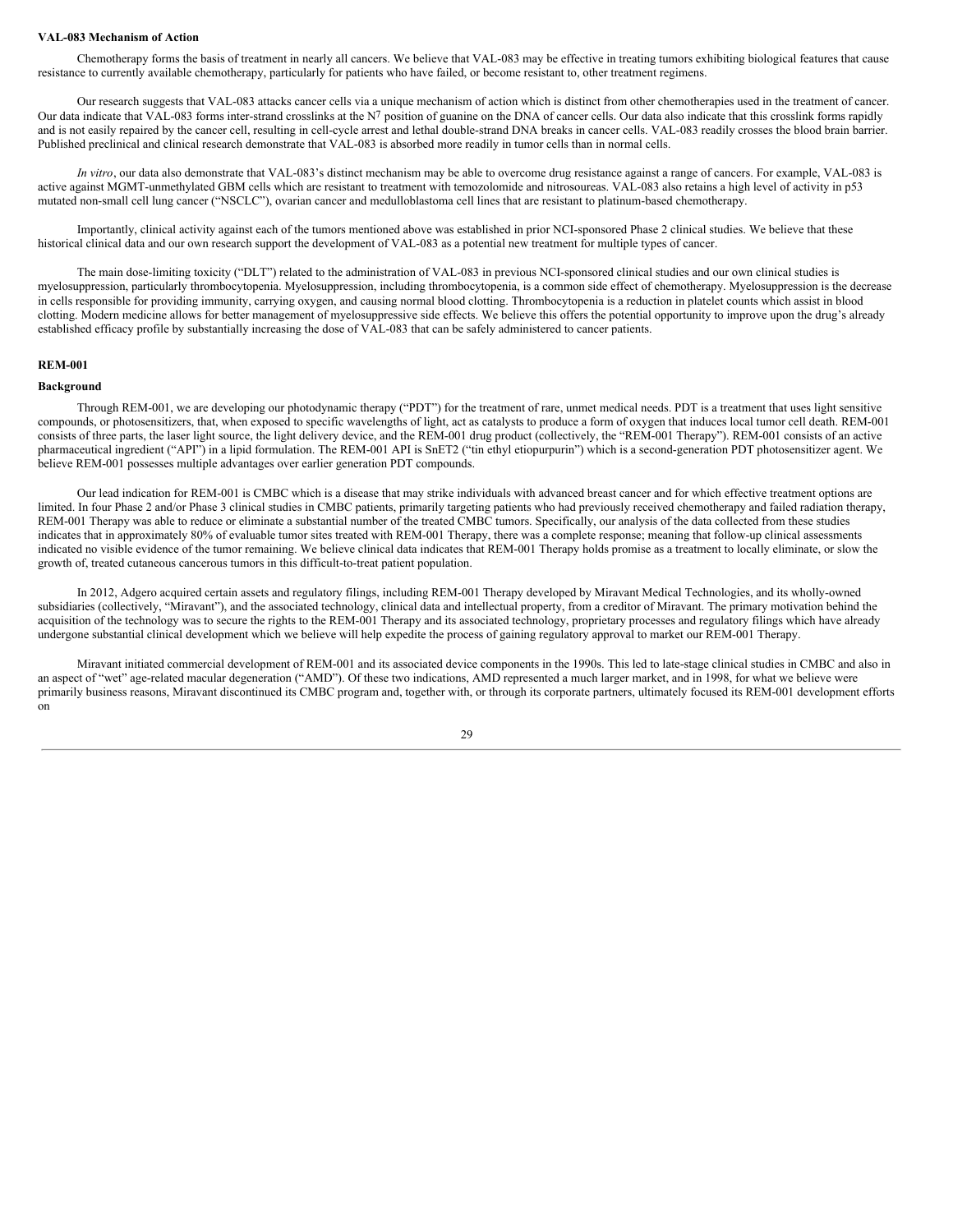AMD. In 2004, Miravant submitted an NDA to the FDA for the use of REM-001 to treat an aspect of AMD. The FDA reviewed this submission and granted Miravant an approvable letter for REM-001 in the treatment of AMD, with final approval contingent on, among other things, the successful completion of a Phase 3 study. Miravant ceased operations in 2006 prior to completing this study.

While Miravant did not pursue the CMBC indication through to approval, it did compile substantial clinical data in the four Miravant CMBC Studies. The first two of these studies were Phase 2/3 studies that treated 68 CMBC patients who, for the most part, previously failed radiation therapy, and were then treated with REM-001 Therapy. Miravant compiled both safety and efficacy data for these two studies. At the time Miravant discontinued its CMBC program, REM-001 Therapy was also being tested in two additional Phase 2 or 3 clinical studies that treated a total of 81 CMBC patients. Our review of internal Miravant records indicates that data was collected in all four studies generally in accordance with Good Clinical Practice and the data was analyzed for safety, and reports were filed with the FDA. Our review also indicates that Miravant never conducted an efficacy analysis of the 81 patients in the last two studies which were not yet complete when Miravant discontinued its CMBC program.

Based on our analysis of both the 81 CMBC patients, and data collected from the initial 68 patients, we believe REM-001 Therapy provided promising safety and efficacy in CMBC patients and that, taken together, these results provide strong support for REM-001 Therapy as a potential therapy for this disease. Furthermore, we believe the approvable letter previously granted to Miravant with respect to its NDA for REM-001 in an aspect of AMD may indicate that many of the elements required for approval have already been completed for REM-001.

Numerous approaches have been utilized to treat CMBC patients, including various forms of chemotherapy, radiation therapy, surgical excision, hyperthermia, cryotherapy, electro-chemotherapy, topical drugs, and intra-lesional chemotherapy injections. However, for the most part, we believe that these therapies are often inadequate given the limited efficacy, toxicities and/or side effects of each. We believe our REM-001 Therapy has several advantages for this indication: it can be highly directed to the tumor site, has minimal systemic effects or normal tissue toxicities, can be used in conjunction with other therapies, and can be periodically repeated.

As a result of our review, we submitted questions to the FDA under a Type C format to review the technology and results and determine the anticipated requirements for regulatory approval. On March 3, 2017, we received FDA's written response to these questions. Based on that response, we believe our plans to manufacture REM-001 by revising the prior quality standards to meet the currently-recommended regulatory standards will be acceptable. The FDA also indicated our plans for utilizing light delivery devices that have been shown to be functionally equivalent to the devices used by Miravant will be acceptable.

In October 2017, we held a Type B face-to-face guidance meeting with the FDA that was primarily focused on the design of a Phase 3 study in CMBC. Then, in May 2018, we held a Type B end-of-phase 2 meeting with the FDA that focused on our plans for addressing CMC and device topics related to our CMBC effort. In these interactions, the FDA provided guidance on a number of clinical parameters it would like us to measure in the planned clinical study, and on the associated CMC and device plans. Based on the FDA's responses, we plan to conduct a Phase 3 clinical study in CMBC to test the safety and efficacy of REM-001 Therapy for marketing approval. In June 2018, we submitted to the FDA a Phase 3 protocol and statistical analysis plan incorporating feedback received from FDA at the October 2017 meeting. We have also undertaken extensive discussions with clinical research organizations to carry out this study and have received detailed proposals from five of these organizations. Since our May 2018 meeting, we have engaged a contract manufacturer who has manufactured the starting material for our API and manufactured two API lots under GMP. We are currently planning to undertake GMP manufacturing of finished drug product for use in the planned clinical study.

We also believe REM-001 Therapy holds promise as a treatment for cutaneous metastatic cancers other than CMBC, as well as locally-advanced basal cell cancer such as often occurs in patients with Basal Cell Carcinoma Nevus Syndrome ("BCCNS") and cutaneously recurrent basal cell cancer. On January 16, 2018, the FDA granted our request that tin ethyl etiopurpurin (the active pharmaceutical ingredient in REM-001) be designated as an orphan drug for treatment of BCCNS. Following this designation, we contacted clinical experts in BCCNS and related indications to seek their guidance on the most appropriate clinical pathway for REM-001 Therapy in these indications.

We believe REM-001 Therapy also holds promise for certain cardiovascular conditions, including de novo treatment of cardiovascular access sites in hemodialysis patients to ameliorate current high failure rates. We also hold an orphan drug designation that was initially awarded to Miravant for tin ethyl etiopurpurin for the prevention of access graft failure in hemodialysis patients. We have been working to further develop this indication, including engaging with a key opinion leader in this area and submitting an NIH grant proposal for late stage preclinical research that we believe could lead directly to an IND and clinical study. On July 17, 2020 we received notification that that grant had been awarded.

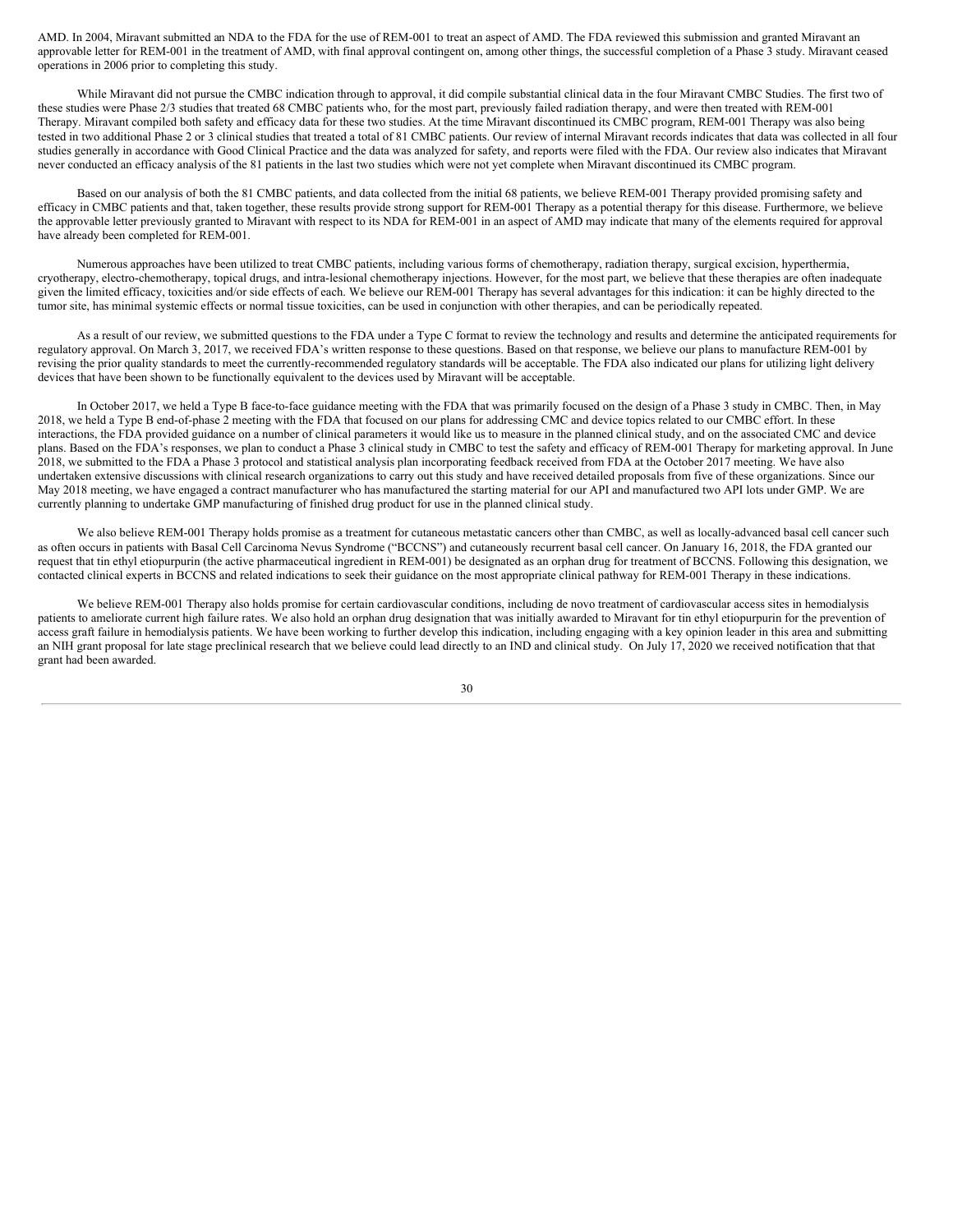## **REM-001 Regulatory Filings**

The initial investigational new drug ("IND") filing for REM-001 Therapy was IND 39,940 which was filed in June 1992 with the FDA's Division of Oncology and Pulmonary Drug Products. This IND is now under the purview of the FDA's Division of Oncology Products. All CMBC studies were conducted under this IND. Miravant kept this IND in place but in 2005 they placed it on inactive status since they had focused their REM-001 development efforts on ophthalmology. In 2012, following St Cloud's foreclosure action on Miravant and our subsequent purchase of the Miravant assets, St. Cloud transferred ownership of this IND to us. This transfer was formally recognized by the FDA with a Change of Sponsor letter dated December 14, 2012. Our interactions with the FDA for CMBC are under the auspices of this IND. It is our expectation, based on input from regulatory consultants, that clinical development in CMBC, non-CMBC cutaneous metastatic cancer and BCCNS basal cell nevus syndrome would be conducted under this IND. Recent FDA approvals in locally advanced basal cell cancers, which included patients with BCCNS, have been under the purview of the FDA's Division of Oncology Products.

As part of our purchase agreement with St. Cloud, sponsorship of two other INDs was transferred to us. On February 25, 2013, the FDA's Division of Dermatology and Dental Products notified us with a Change of Sponsor letter that it recognized us as the sponsor of IND 50,116. On May 8, 2013 the FDA's Division of Transplant and Ophthalmology Products notified us with a Change of Sponsor letter that it recognized Adgero as the sponsor of IND 49,648. At this time, we do not anticipate any of our planned, or contemplated, clinical development activities would be under either of these INDs.

## **REM-001 Therapy**

Our REM-001 Therapy product consists of three parts, the DD series laser light source (or equivalent), the ML2-0400 light delivery device (or equivalent) and the drug REM-001. Pursuant to the Miravant oncology IND, the FDA previously approved all three components to be used together in certain Miravant CMBC Studies. In use, the drug REM-001 is first administered by intravenous infusion and allowed to distribute within the body and be taken up by the tumors. Tumors are then illuminated with light using the light delivery device, which is attached to the laser light source, so that the accumulated drug REM-001 can be activated for the desired clinical effect. Our analysis of clinical data collected in the Miravant CMBC Studies shows that REM-001 Therapy provides a stronger reaction in tumor tissues than in healthy tissues, which was a goal with REM-001's formulation.

Our plan is to use new lasers that are functionally equivalent to the Miravant DD2, the laser used in certain prior Miravant clinical studies, for CMBC. The Miravant DD2 lasers are capable of delivering two watts of optical power centered at a wavelength of 664 nanometers. Based on our interactions with the FDA, we believe that use of such new functionally equivalent lasers will be acceptable to the FDA.

The light delivery devices we plan to use in our CMBC program are the same basic design developed and used previously by Miravant in its clinical studies. In the case of cutaneous treatment, such as with CMBC, the light delivery device consists of an optical fiber which has a modified end to allow it to deliver a uniform light treatment field to the tumor. Our plan is to have clinical light delivery devices built by a contract medical device manufacturer using the basic Miravant design and tested to the same performance specifications as used previously.

## **The REM-001 Drug**

REM-001 is a light activated photosensitizer drug used in PDT. During light activation, photosensitizer drugs act as a catalyst and absorb light energy which they transfer to surrounding oxygen-containing molecules to create reactive oxygen species ("ROS"). ROS can initiate various biological mechanisms of action:

- Apoptosis—Certain photosensitizer drugs associate with the cells' mitochondria. When light activated, these drugs generate ROS that alter mitochondria membrane permeability to allow the release of activators that initiate a programmed cell death process known as apoptosis. Apoptosis is a desirable means of inducing tumor cell death as it is the body's natural mode for eliminating damaged cells.
- Necrosis—At higher doses these photosensitizer-generated ROS can overwhelm a cell and induce cellular necrosis.
- Anti-angiogenesis—As they grow, tumors develop their own micro-vasculature network. ROS can be used to create permeability in these micro-vessels which reduces their effectiveness and cuts off the tumor's blood supply.
- Immune Response—PDT is known to induce an immune response including activation of CD8+T cells to attack tumor cells. Such T cells provide one of the key mechanisms making up the body's immune response system, which response may enhance anti-tumor immunity. Therapeutic drugs that produce such an immune response are known as immunotherapies. We believe that immunotherapies are promising areas of cancer treatment and are being developed as either monotherapies or in combination with other treatments.

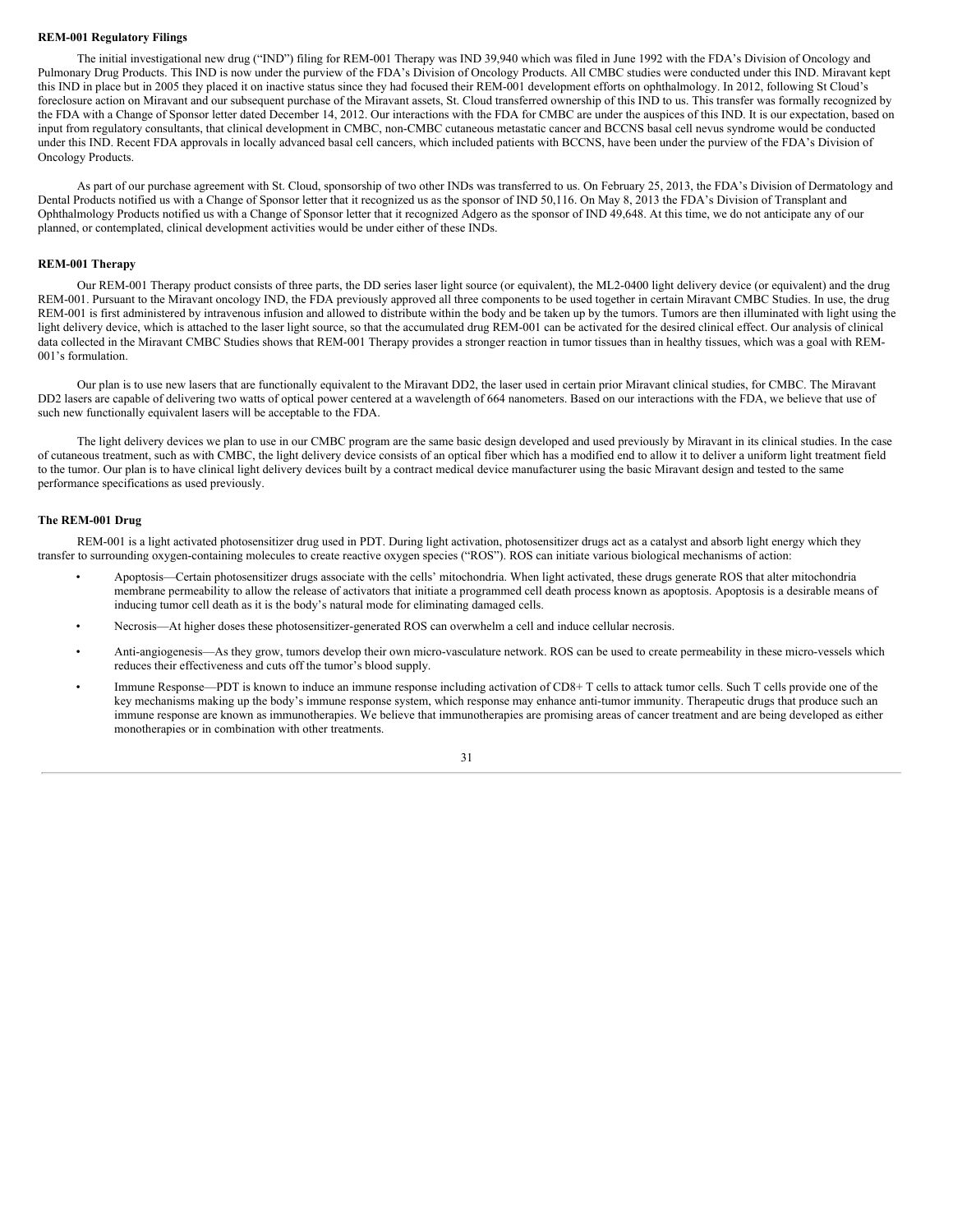REM-001 has been shown to induce apoptosis and, in treating an aspect of AMD, to have anti-angiogenesis properties. REM-001 is a second-generation photosensitizer drug designed with the following attributes to overcome several of the shortcomings of earlier, first generation photosensitizer drugs such as Photofrin:

- It is activated with longer wavelength, deeper penetrating light;
- It has a stronger light absorption coefficient;
- It is a synthetic single molecule; and
- It causes transient photosensitivity of shorter duration.

## **REM-001 Safety and Toxicology**

PDT carries what we believe is an inherent safety advantage since it uses photosensitizer compounds that are largely inactive except when they are being illuminated by intense light at specific wavelengths. Nevertheless, drug molecules, including photosensitizer molecules, can carry safety or toxicology risks on their own. REM-001 has previously undergone preclinical and clinical studies throughout its development cycle and has undergone certain tests typically required for FDA drug approval. REM-001 has been safely administered to over 1,100 patients in prior clinical studies. Most significantly, REM-001 has been previously reviewed by the FDA as part of the NDA submitted by Miravant for the use of REM-001 to treat an aspect of AMD, a non-CMBC indication. Following that review, the FDA granted an approvable letter for REM-001 in an aspect of AMD in 2004, with final approval contingent on, among other things, the successful completion of a Phase 3 study. While not definitive, we believe this letter, along with feedback we received from FDA meetings, indicates that it is unlikely that there will be significant safety or toxicology issues associated with REM-001 that would ultimately prevent marketing approval.

Based on our review of the clinical data of the Miravant CMBC Studies, we believe pain was the most common treatment-related adverse event experienced by patients in these studies. The second most common safety issue experienced with REM-001 was a transient photosensitivity, meaning extended exposure in bright light and direct sunlight should be avoided. Transient photosensitivity occurs with all photosensitizers to some degree. We believe this issue can be addressed by minimizing one's exposure to bright light and sunlight for two to four weeks after treatment. In general, the potentially treatment-related adverse events observed in these CMBC studies were expected in nature (pain, edema, skin photosensitivity) and severity, and mostly resolved during the course of the studies.

#### **Current and Experimental Treatments for CMBC**

As with many cancers, the current standard treatment for CMBC is surgical excision. However, this is often not feasible due to the extent of the tumor field or the condition of the skin, particularly in patients who have had radiation therapy. A number of other therapies have been used on patients with CMBC, including various forms of chemotherapy, radiation therapy, hyperthermia, cryotherapy, electro-chemotherapy, topical drugs and intra-lesional chemotherapy injections. Researchers have also attempted to combine therapies in an effort to improve efficacy. However, we believe that these therapies are often inadequate given the limited efficacy, toxicities and/or side effects of each. The side effects associated with therapies may be particularly difficult for patients who may have already experienced extensive surgery along with a full course of radiation and/or systemic chemotherapy. Also, the fact that CMBC tumors continue to develop following these therapies is a signal that the tumor cells may have developed a resistance to some of these approaches. Based on our discussions with clinicians and literature reviews, and its March 3, 2017 response from FDA, we believe that treatment of unresectable CMBC tumors is a largely unmet medical need, particularly in patients who have already received extensive radiation and chemotherapy.

#### **Clinical Results in CMBC**

While we have not conducted any clinical studies, we have undertaken an analysis of the Phase 1 and four Phase 2 and/or Phase 3 CMBC clinical studies done previously with REM-001 Therapy by Miravant (the "Miravant CMBC Studies") and have concluded that, in these studies, REM-001 Therapy provided higher tumor response rates than are generally seen with alternative CMBC treatments but this program was discontinued in 1998. Our review of Miravant's records further indicates that, following this decision, Miravant continued to monitor patients in the CMBC studies and collected data as required by protocol, but they conducted no further treatment of CMBC patients with REM-001 Therapy. We believe that Miravant primarily chose to discontinue this program in order to focus its REM-001 development efforts on an aspect of "wet" AMD.

### *Phase 1 Clinical Study*

A Phase 1 dose escalation clinical study was initially conducted by Miravant to establish the REM-001 dosimetry to be used in subsequent safety and efficacy studies. The study was initiated in 1993 and enrolled 22 patients with a variety of types of cutaneous

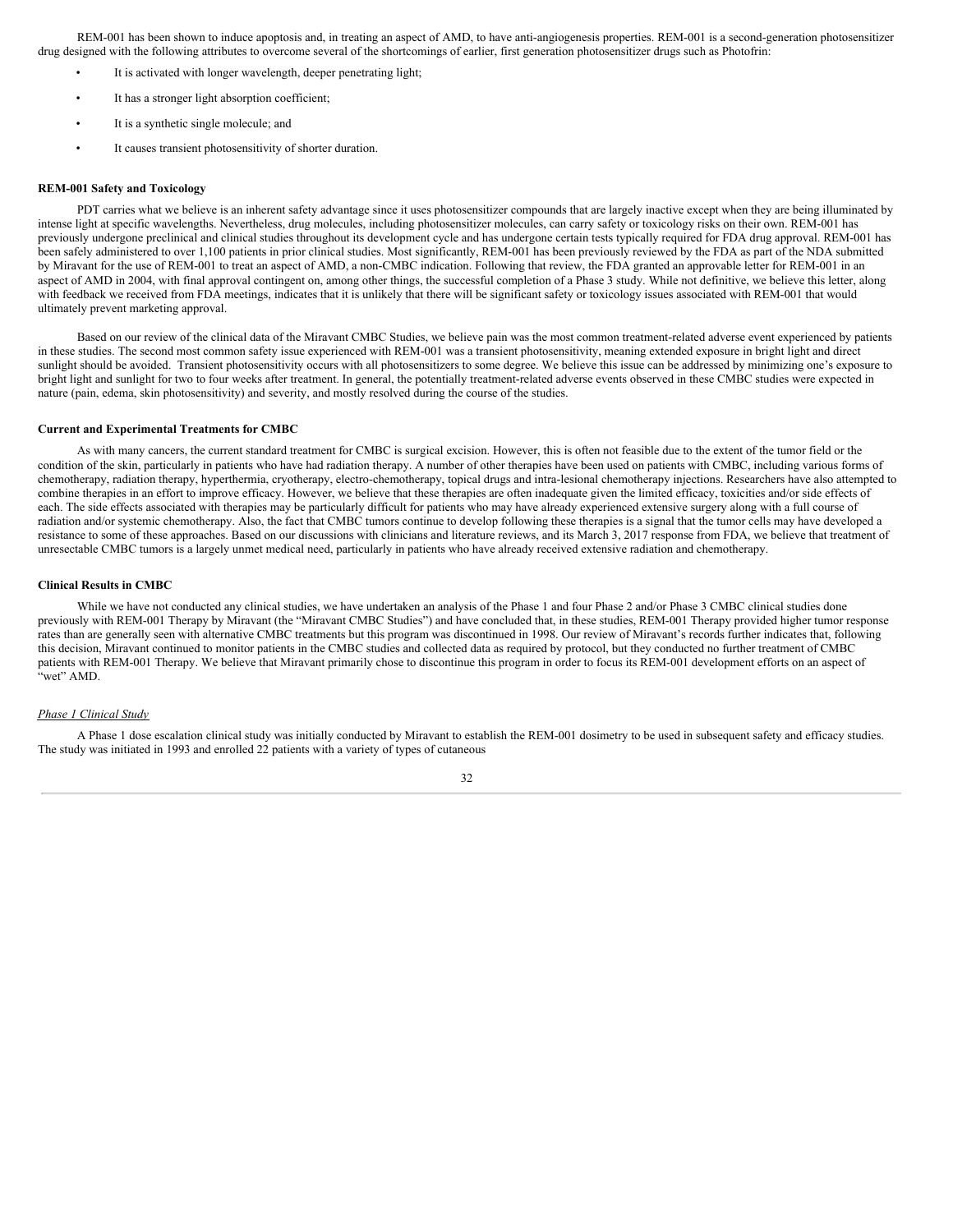cancer lesions. Of these, 213 cutaneous cancer lesions were treated using escalating REM-001 drug and light doses. This study used earlier generation light delivery devices than those used in later studies but these devices provided equivalent light output to those units used in later studies. In these studies, REM-001 drug doses ranged from 0.1 mg/kg to 1.2 mg/kg, light doses ranged from 100 to 200 J/cm<sup>2</sup> and treatment time-points ranged from 24 to 72 hours. This study indicated that a drug dose in excess of 0.8 mg/kg and a light dose of 200 J/cm<sup>2</sup> administered at 24 hours provided a high overall response rate when delivered in a variety of cutaneous cancer lesions. The previously tested dose of 1.2mg/kg was then tested further in a second Phase 1 trial, where it was administered to 27 cutaneous tumor lesions and provided a 66% complete response rate and a 90% overall response rate. Based on these results, this dosimetry was used in subsequent CMBC studies, including the Miravant CMBC Studies described below.

## *Phase 2/3 Studies*

Miravant conducted four Phase 2/3 studies with REM-001 Therapy for the treatment of CMBC as summarized below. These studies all used the same dosimetry as described above and most of the patients had been previously treated with radiation therapy and chemotherapy. The light delivery devices used in these studies were the ML1- 0400 or the functionally equivalent ML2-0400. The laser light source used in three of the studies was the Miravant DD2 laser and one study used the KTP model laser manufactured by LaserScope. Each study was conducted under Miravant's REM-001 cancer Investigational New Drug Application ("IND") using Good Clinical Practices with safety and efficacy data collected accordingly. In connection with our acquisition of the Miravant assets, ownership of that IND has been transferred to us.

The table below summarizes the Miravant CMBC Studies. Studies CA008, CA009 and CA019 required that the patients enrolled had received prior radiation therapy. Study CA013 did not have this specific inclusion requirement but our review of the data indicates that at least 50 of the 56 patients in CA013 had received prior radiation therapy. A second difference across the studies is that studies CA008, CA009 and CA019 had a 24-week follow-up period while study CA013 had a 52-week follow-up period. Also, in studies CA008 and CA009 two tumor lesions on each patient were randomly selected as controls and did not receive light activation. CA013 was conducted in Europe by a corporate partner of Miravant. Beyond these differences and those device differences noted above, we believe there were no other substantive differences between the studies and that all studies enrolled similar patients.

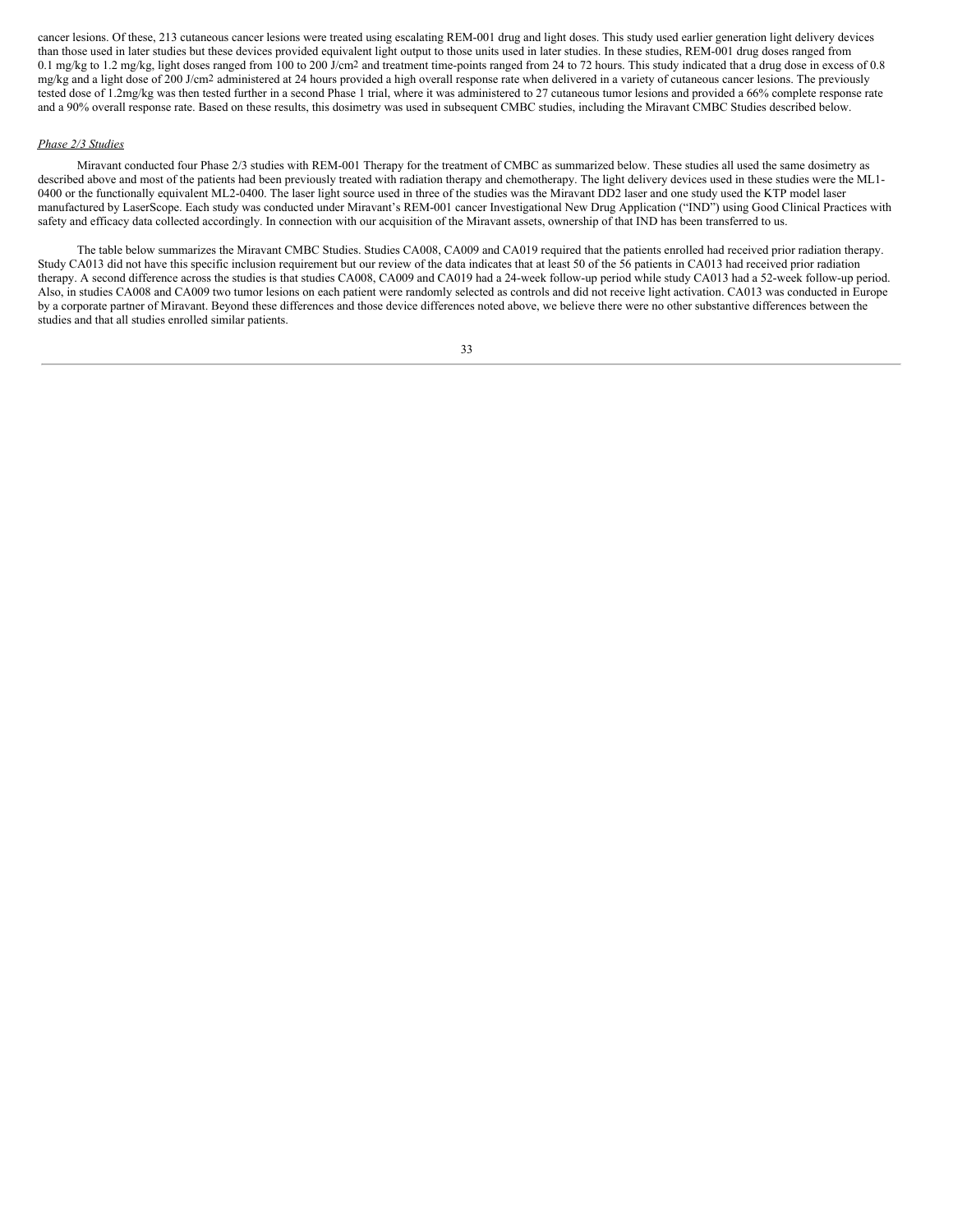## **Table of Phase 2 and/or 3 Miravant CMBC Studies**

## **(Note: SnET2 is now called REM-001.)**

| <b>Study Title</b>                                                     | Phase | Location | <b>Total</b><br><b>Patients</b> | <b>Total</b><br><b>Patients</b><br>Previously<br><b>Treated with</b><br>Radiotherapy | Included<br>Randomly<br><b>Selected</b><br>Control<br><b>Tumors</b> |
|------------------------------------------------------------------------|-------|----------|---------------------------------|--------------------------------------------------------------------------------------|---------------------------------------------------------------------|
| <b>CA008:</b> Open-Label Randomized No Treatment                       |       |          |                                 |                                                                                      |                                                                     |
| Concurrent Controlled Study of Single Dose                             |       |          |                                 |                                                                                      |                                                                     |
| Tin Ethyl Etiopurpurin (SnET2) Photodynamic                            |       |          |                                 |                                                                                      |                                                                     |
| Therapy (PDT) in Patients with Advanced                                |       |          |                                 |                                                                                      |                                                                     |
| Breast Cancer Who Have Failed Radiation                                |       |          |                                 |                                                                                      |                                                                     |
| Therapy for the Management of Cutaneous                                |       |          |                                 |                                                                                      |                                                                     |
| Metastatic Breast Carcinoma                                            |       |          |                                 |                                                                                      |                                                                     |
| (24 Week Follow Up)                                                    | 2/3   | U.S.     | 32                              | 32                                                                                   | Yes                                                                 |
| CA009: Open-Label Randomized No Treatment                              |       |          |                                 |                                                                                      |                                                                     |
| Concurrent Controlled Study of Single Dose                             |       |          |                                 |                                                                                      |                                                                     |
| Tin Ethyl Etiopurpurin (SnET2) Photodynamic                            |       |          |                                 |                                                                                      |                                                                     |
| Therapy (PDT) in Patients with Advanced                                |       |          |                                 |                                                                                      |                                                                     |
| Breast Cancer Who Have Failed Radiation                                |       |          |                                 |                                                                                      |                                                                     |
| Therapy for the Management of Cutaneous<br>Metastatic Breast Carcinoma |       |          |                                 |                                                                                      |                                                                     |
| (24 Week Follow Up)                                                    | 2/3   | U.S.     | 36                              | 36                                                                                   | Yes                                                                 |
| CA013: Multinational, Open-Label Study of                              |       |          |                                 |                                                                                      |                                                                     |
| Single Dose Tin Ethyl Etiopurpurin (SnET2)                             |       |          |                                 |                                                                                      |                                                                     |
| Photodynamic Therapy (PDT) in Patients                                 |       |          |                                 |                                                                                      |                                                                     |
| with Advanced Breast Cancer for the                                    |       |          |                                 |                                                                                      |                                                                     |
| Management of Cutaneous Metastases                                     |       |          |                                 |                                                                                      |                                                                     |
| of Breast Carcinoma (52 Week Follow Up)                                | 2     | Europe   | 56                              | 50                                                                                   | No                                                                  |
| CA019: Open-Label Study of Single Dose Tin                             |       |          |                                 |                                                                                      |                                                                     |
| Ethyl Etiopurpurin (SnET2) Photodynamic                                |       |          |                                 |                                                                                      |                                                                     |
| Therapy (PDT) in Patients with Advanced                                |       |          |                                 |                                                                                      |                                                                     |
| Breast Cancer Who Have Failed Radiation                                |       |          |                                 |                                                                                      |                                                                     |
| Therapy for the Management of Cutaneous                                |       |          |                                 |                                                                                      |                                                                     |
| Metastatic Breast Carcinoma                                            |       |          |                                 |                                                                                      |                                                                     |
| (24 Week Follow Up)                                                    | 3     | U.S.     | 25                              | 25                                                                                   | No                                                                  |
|                                                                        |       |          |                                 |                                                                                      |                                                                     |

The primary endpoints for studies CA008 and CA009 were objective tumor response rate, quality-of-life change, device performance and patient safety. Our review of the tumor response rate and quality-of-life endpoints indicated they were defined as follows:

• *Tumor Response:* Measured as paired response difference, as calculated by the percentage of a patient's evaluable lesions that respond minus the percentage of the patient's control lesions that respond with this difference averaged over all treated patients.

• *Quality of Life Change:* Measured using the Dermatologic Life Quality Index (DLQI, A.Y. Finlay and O.K. Khan, "Dermatology Life Quality Index (DLQI —a simple practical measure for routine clinical use". Clinical and Experimental Dermatology 1994; 19: 210-2 16) with change measured from baseline measurements.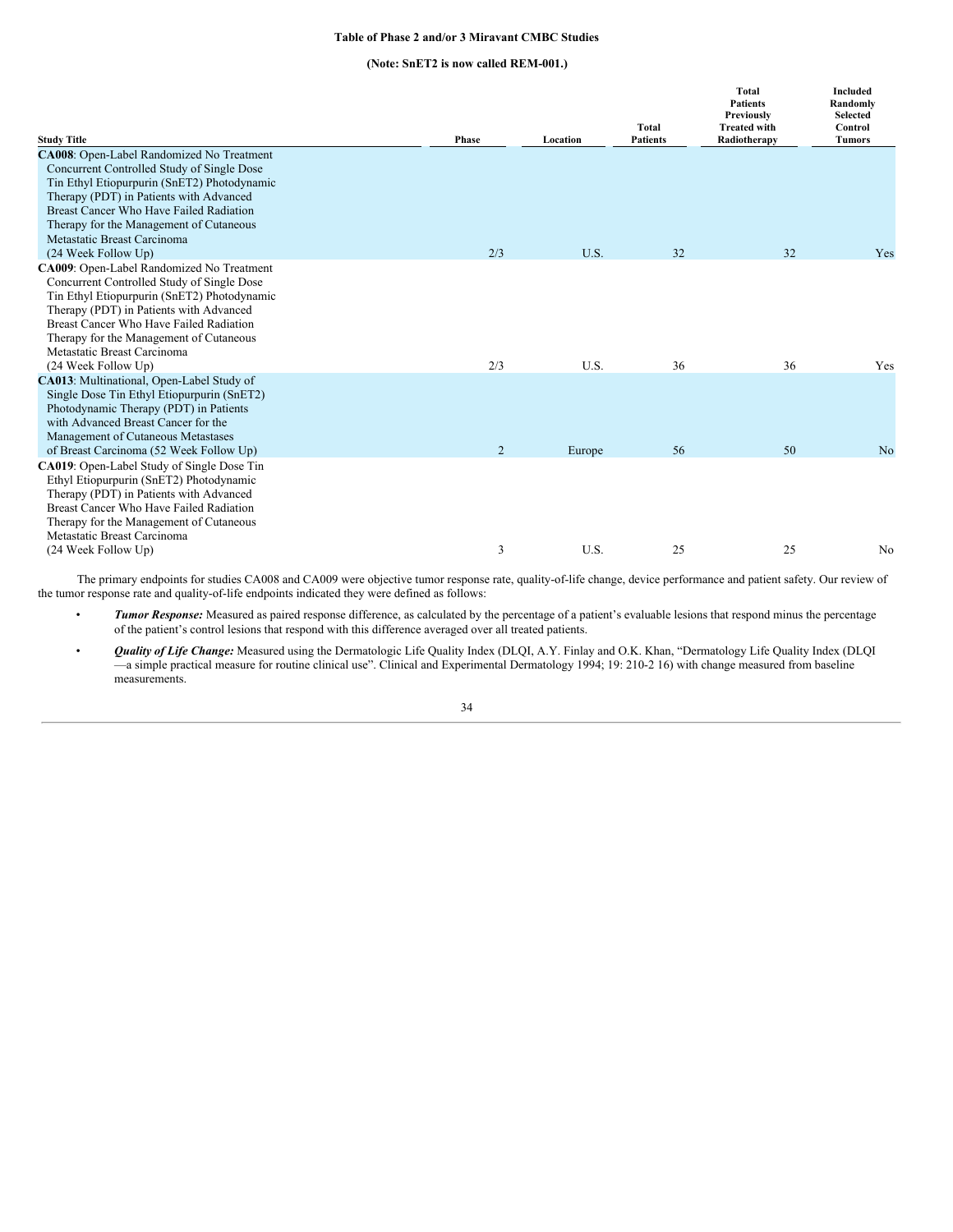The following table shows the results of these two endpoints for studies CA008 and CA009 as calculated by Miravant. In some cases, patients dropped out of the study before lesion responses could be assessed or they did not complete their quality of life questionnaires. The Eligible Patients column in this and the following tables refers to the number of patients in each case for which sufficient data is available to calculate the relevant endpoint.

|              | <b>Tumor Response as Measured by</b><br><b>Paired Response Endpoint</b> |                 | 24 Week Quality of Life<br>Change |                             |                |         |
|--------------|-------------------------------------------------------------------------|-----------------|-----------------------------------|-----------------------------|----------------|---------|
|              | Eligible<br><b>Patients</b>                                             | $Mean \pm SD$   |                                   | Eligible<br><b>Patients</b> |                |         |
| Study        | M                                                                       | (%)             | P value                           | N                           | $Mean \pm SD$  | P value |
| <b>CA008</b> | 18                                                                      | $33\% \pm 37\%$ | ${}_{0.001}$                      |                             | $0.4 \pm 4.8$  | 0.813   |
| CA009        | 19                                                                      | $39\% \pm 47\%$ | ${}_{0.001}$                      |                             | $-0.3 \pm 4.1$ | 0.554   |

The FDA typically requires a p value of 0.05 or less for approval. Based on the above results, it appears that the Paired Response endpoint achieved statistical significance in both the CA008 and CA009 studies. However, it is our understanding that FDA questions the strength of this data, in part due to the small number of patients involved as well as the fact that each patient had only two control lesions.

Following discussions with the FDA, an endpoint called Clinical Success was added as an additional measure of tumor response. This was defined as follows:

• *Clinical Success:* Clinical success is determined by a two-step process. First, for each patient, clinical success occurs when the fraction of evaluable lesions that respond minus the fraction of evaluable lesions that progress is greater than 0.5. Second, for the entire study, an average rate of clinical success is determined, simply by taking the ratio of individual patients who are clinical successes to the total number of eligible patients. Note this endpoint does not involve the control lesions or any other control, so a p-value is not appropriate since p-values refer to the difference between a treated and a control group. In such uncontrolled settings, the statistical measure commonly used by regulatory agencies instead of a p-value is the confidence interval, which is provided in the charts below.

The clinical success rates for studies CA008 and CA009 as calculated by Miravant are provided in the following table:

|              |                             | <b>Tumor Response as</b><br><b>Measured by Clinical Success</b> |                   |  |
|--------------|-----------------------------|-----------------------------------------------------------------|-------------------|--|
|              |                             | Average                                                         |                   |  |
|              | Eligible<br><b>Patients</b> | Rate of<br>Clinical<br><b>Success</b>                           | 95%<br>Confidence |  |
| Study        | (N)                         | $(\%)$                                                          | Interval          |  |
| <b>CA008</b> | 20                          | 60%                                                             | $39\% - 81\%$     |  |
| CA009        | 20                          | 50%                                                             | $28\%$ - $72\%$   |  |

No significant device failures were observed in either study. Secondary endpoints in CA008 and CA009 were patient disease burden, duration of response and patient pain assessment. Miravant's analysis indicated, for patients for which data was available, there was a treatment benefit in disease burden ( $p = 0.0017$  for CA008,  $p = 0.0020$  for  $C_A(009)$  and duration of response ( $p < 0.001$  for  $C_A(008)$ , not significant in  $C_A(009)$ ) when comparing treated and control lesions. In terms of pain, there was no significant change in pain in CA008 and a treatment related increase in pain at 4 Weeks post-treatment in CA009. Treatment related pain, particularly during the first month after treatment, was the most commonly reported adverse event and was often treated with analgesics.

Studies CA013 and CA019 used similar endpoints with one notable exception. Tumor Response as Measured by Paired Response was not possible in these studies since this measurement relies on control lesions and CA013 and CA019 did not include controls. Miravant did not conduct an efficacy analysis of these two studies but we have conducted an analysis of the Quality of Life and Clinical Success endpoints used in the pivotal CA008 and CA009 studies. Results from that analysis are shown in the following table:

|       | <b>Clinical Success</b>                 |                                                          | 24 Week Quality of Life Change |                             |               |         |
|-------|-----------------------------------------|----------------------------------------------------------|--------------------------------|-----------------------------|---------------|---------|
| Study | Eligible<br><b>Patients</b><br><b>N</b> | Average<br>Rate of<br><b>Clinical</b><br>Success $(\% )$ | 95%<br>Confidence<br>Interval  | Eligible<br><b>Patients</b> | $Mean \pm SD$ | P value |
| CA013 | 32                                      | 88%                                                      | $71\% - 97\%$                  | 16                          | $1.3 \pm 3.6$ | 1.00    |
| CA019 | 18                                      | 83%                                                      | $45\% - 86\%$                  |                             | $2.5 \pm 4.7$ | 1.00    |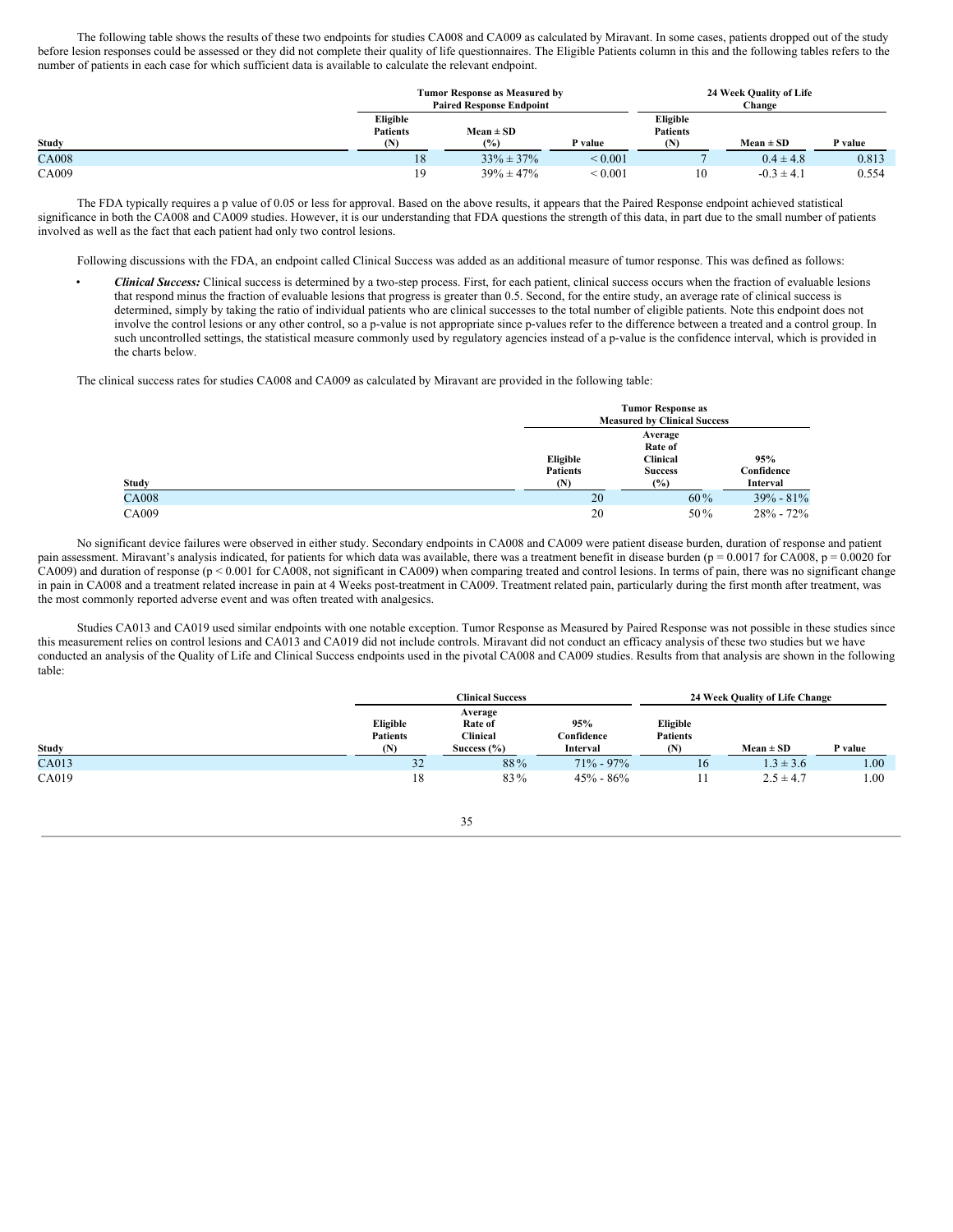We have not attempted any further analysis of the endpoints included in these two studies.

The most common adverse events seen in these four studies (CA008, CA009, CA013, CA019) were pain and photosensitivity, both of which are expected with this therapy. In the four studies there were a total of 17 serious adverse events (SAE's) that were judged by investigators to be possibly, probably or definitely related to treatment. None of these were classified by the investigator as life threatening and none resulted in death. Of the 17 SAE's, eight were related to necrosis of the treated lesions, three were related to treatment field infection, 4 were treatment related pain, one was a photosensitivity skin reaction and one was an allergic reaction.

We believe that the data from these studies show that REM-001 Treatment is a promising therapy for CMBC. However, because there are no approved therapies for CMBC, we have no basis for comparing these results to existing therapies. Based on the FDA's March 3, 2017 response, we believe the FDA will view these results as supportive data and our plan is to conduct a new pivotal Phase 3 study to support an NDA.

The figure below shows the results of our initial preliminary analysis of Miravant clinical data and depicts the percentage of evaluable lesions in each Miravant CMBC Study for which there was a complete response; i.e. where all visible clinical evidence of the tumor is gone after treatment with REM-001 Therapy.



## **Clinical Development Plans**

#### *CMBC*

Based on the FDA's guidance, our plan is to conduct a Phase 3 clinical study in CMBC. Our plan is to include a first confirmatory element to test the safety and efficacy of REM-001 Therapy for marketing approval. In June 2018, we submitted to FDA a Phase 3 protocol and statistical analysis plan incorporating feedback received from the FDA at our October 2017 meeting.

At this time, we estimate the necessary study design will be a pivotal Phase 3 multi-center study that would enroll approximately 100-150 CMBC patients who have received prior radiation therapy and chemotherapy. This study has been designed with input from the FDA with the goal of gaining expedited development and review through one or more of the FDA's expedited programs. Following our meeting with the FDA, we undertook further analysis of the original Miravant study data and concluded that the data may support use of a lower dose than Miravant used in its original study design. Use of such a lower dose may have potential benefits including faster post-treatment healing and response assessment and lower drug exposure. Based on this analysis and discussions with regulatory and clinical consultants, including prior FDA employees or consultants, and clinical research organizations, we plan to add a preliminary confirmatory element to our Phase 3 study. This confirmatory element anticipates treating up to 15 patients at a lower dose than used by Miravant. Patients treated in this confirmatory phase will not be included in the pivotal study efficacy population but their results should provide an indication that a lower dose may be as effective as the original Miravant dose and they may be used to provide a further preliminary confirmation of the potential of REM-001 Therapy in CMBC and if the results are sufficiently compelling, we may use them as guidance for the use of a slightly lowered dose in the pivotal study. This confirmatory phase was included in the protocol submitted to FDA in June 2018 and we have not received comment on this from FDA although based on guidance from our regulatory consultants we believe the FDA will be supportive of this design.

If approved, the FDA grants five years of data exclusivity for a new chemical entity ("NCE"). A drug is an NCE if the FDA has not previously approved any other new drug containing the same active ingredient. We believe that REM-001 would qualify for this form of exclusivity.

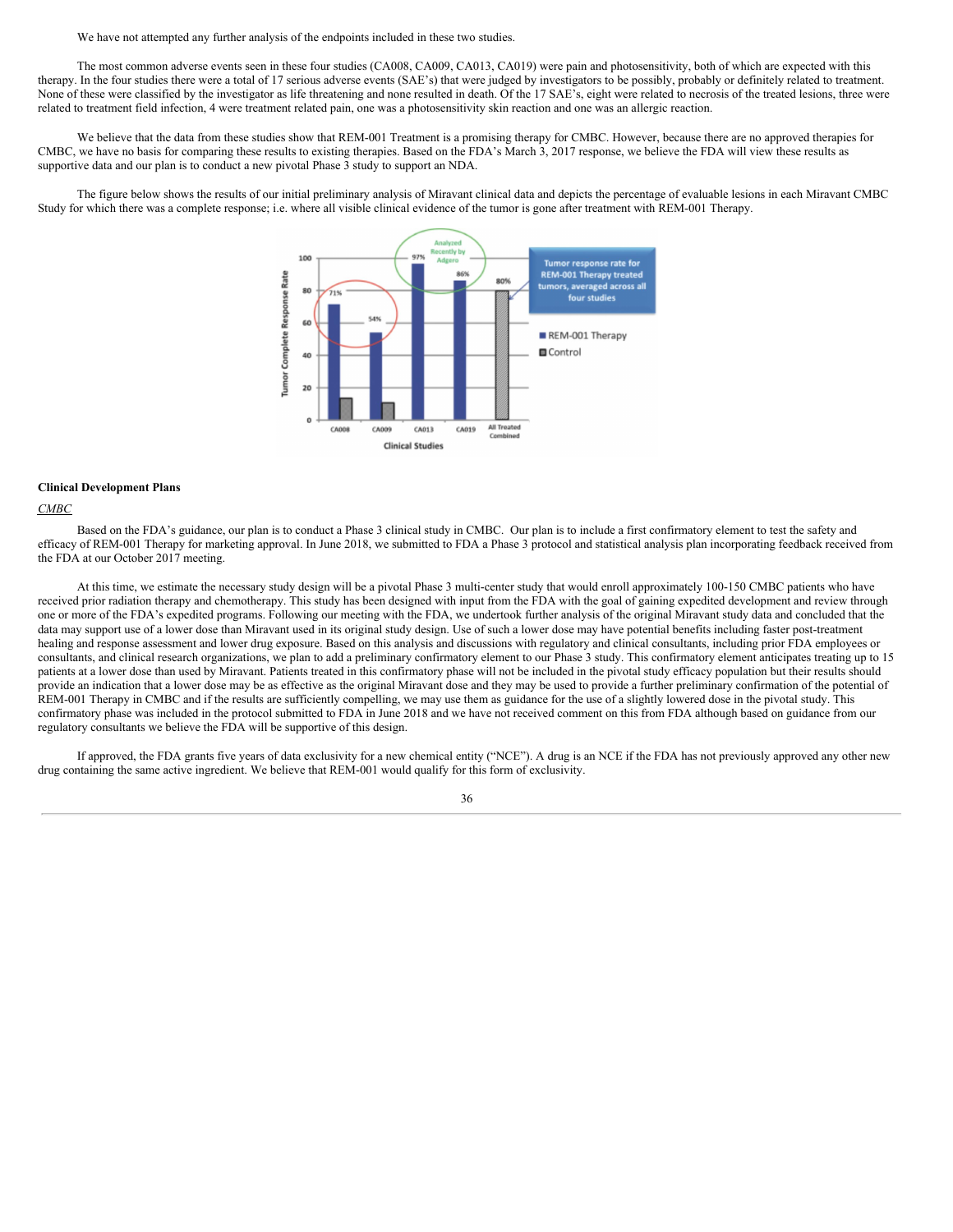#### **Corporate History**

We are a Nevada corporation formed on June 24, 2009 under the name Berry Only Inc. On January 25, 2013, we entered into and closed an exchange agreement (the "Exchange Agreement"), with Del Mar Pharmaceuticals (BC) Ltd. ("Del Mar (BC)"), 0959454 B.C. Ltd. ("Callco"), and 0959456 B.C. Ltd. ("Exchangeco") and the security holders of Del Mar (BC). Upon completion of the Exchange Agreement, Del Mar (BC) became a wholly-owned subsidiary of ours (the "Reverse Acquisition").

On August 19, 2020, we acquired Adgero Biopharmaceuticals Holdings Inc. ("Adgero") and changed our name from DelMar Pharmaceuticals, Inc. to Kintara Therapeutics, Inc. We are the parent company to the following entities:

- Del Mar (BC), a British Columbia, Canada corporation incorporated on April 6, 2010, which is a clinical stage company with a focus on the development of drugs for the treatment of cancer;
- Adgero, a Delaware corporation incorporated on October 26, 2015, which is a clinical stage company with a focus on the development of photodynamic therapy for the treatment of rare, unmet medical needs, specifically orphan cancer indications;
- Adgero Biopharmaceuticals, Inc. a Delaware corporation incorporated on November 16, 2007; and
- Callco and Exchangeco which are British Columbia, Canada corporations. Callco and Exchangeco were formed to facilitate the Reverse Acquisition.

#### **Outstanding Securities**

As of February 10, 2021, we had 30,626,018 shares of common stock issued and outstanding, outstanding warrants to purchase 9,048,971 shares of common stock, warrants to purchase 2,504 Series C Preferred Stock that upon exercise are convertible into 2,152,701 shares of common stock, outstanding stock options to purchase 6,452,959 shares of common stock, 603,998 outstanding shares of Series B Preferred Stock that are convertible into 151,017 shares of common stock, 21,093 outstanding shares of Series C Preferred Stock that are convertible into 18,161,050 shares of common stock. All common stock warrants and stock options are convertible, or exercisable into, one share of common stock. Each Series B convertible preferred share is convertible into 0.25 shares of common stock. The Series C Preferred Stock (issued in three series) is convertible into shares of common stock at \$1.16 per share (Series C-1), \$1.214 per share (Series C-2) or \$1.15 per share (Series C-3), respectively. The Series C Preferred stock purchase warrants are convertible into Series C Preferred Stock at \$1,000 per share for either Series C-1, Series C-2, or Series C-3 Preferred Stock, as applicable.

#### **Selected Quarterly Information**

The financial information reported herein has been prepared in accordance with accounting principles generally accepted in the United States. Our functional currency at December 31, 2020 and June 30, 2020 is the US\$. The following tables represent selected financial information for us for the periods presented.

#### *Selected Balance Sheet Data*

|                            | December 31,<br>2020 | <b>June 30,</b><br>2020 |
|----------------------------|----------------------|-------------------------|
|                            | (in thousands)       |                         |
| Cash and cash equivalents  | 17,158               | 2,392                   |
| Working capital            | 14,990               | 176                     |
| Total assets               | 20,489               | 2,938                   |
| Total stockholders' equity | 17.585               | 263                     |

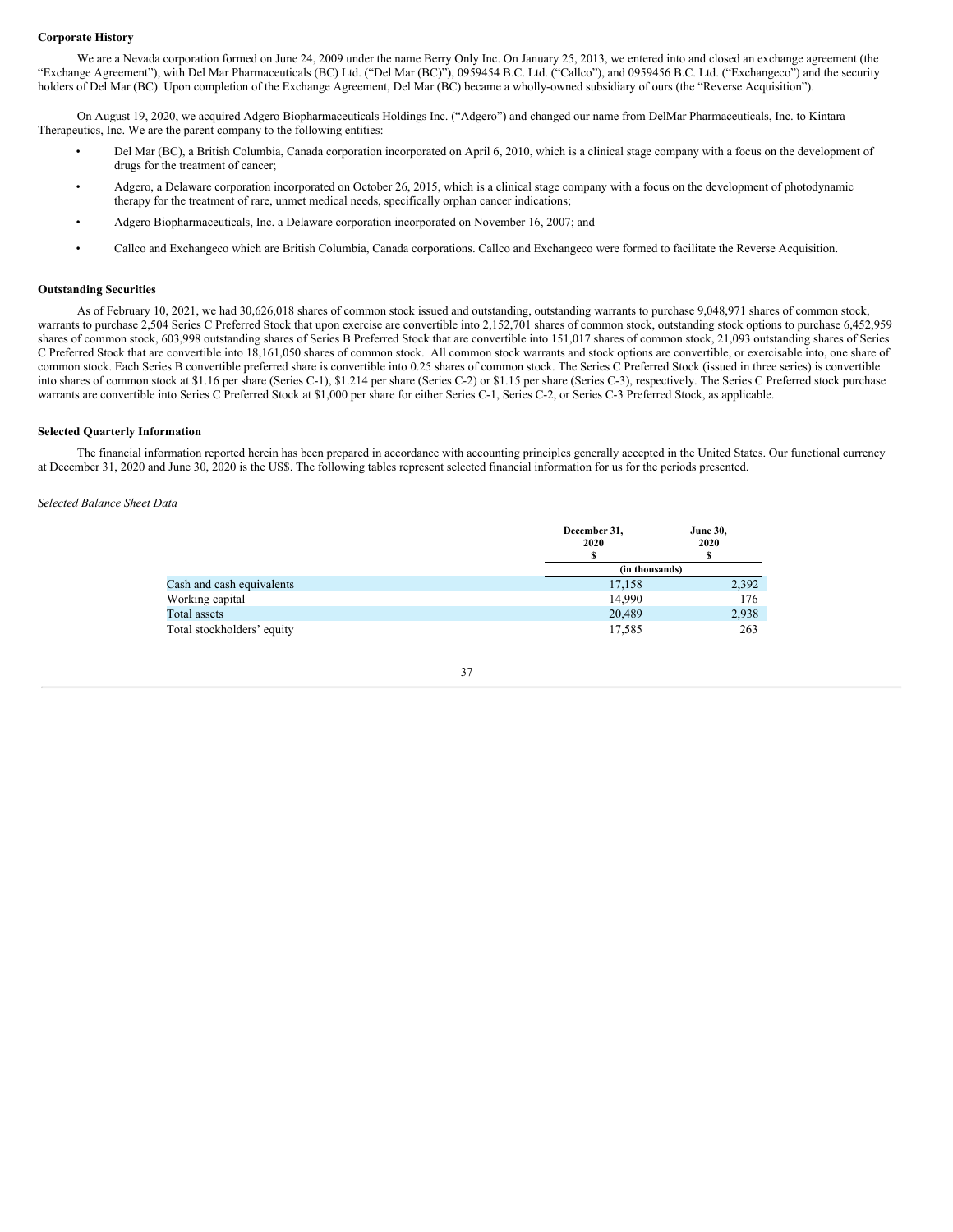# **For the three months ended**

|                                                    | December 31,<br>2020<br>Ś             | December 31,<br>2019<br>S |
|----------------------------------------------------|---------------------------------------|---------------------------|
|                                                    | (in thousands, except per share data) |                           |
| <b>Expenses</b>                                    |                                       |                           |
| Research and development                           | 2,584                                 | 712                       |
| General and administrative                         | 2,794                                 | 1,054                     |
|                                                    | 5,378                                 | 1,766                     |
| Other (income) loss                                |                                       |                           |
| Foreign exchange loss                              | 3                                     | 2                         |
| Amortization of deferred loan costs                | 25                                    |                           |
| Interest expense                                   | 8                                     |                           |
| Interest income                                    | (1)                                   | (28)                      |
|                                                    | 35                                    | (26)                      |
| Net loss for the period                            | 5,413                                 | 1,740                     |
| Series A Preferred cash dividend                   | 2                                     | 2                         |
| Series B Preferred stock dividend                  | 4                                     | 3                         |
| Net loss for the period attributable to common     |                                       |                           |
| stockholders                                       | 5,419                                 | 1,745                     |
| Basic and fully diluted weighted average number of |                                       |                           |
| shares                                             | 24,845                                | 11,408                    |
| Basic and fully diluted loss per share             | 0.22                                  | 0.15                      |

## **For the six months ended**

|                                                     | December 31.                          | December 31, |
|-----------------------------------------------------|---------------------------------------|--------------|
|                                                     | 2020<br>S                             | 2019<br>S    |
|                                                     | (in thousands, except per share data) |              |
|                                                     |                                       |              |
| <b>Expenses</b>                                     |                                       |              |
| Research and development                            | 3,941                                 | 1,434        |
| General and administrative                          | 4,329                                 | 1,967        |
| Merger costs                                        | 500                                   |              |
| In-process research and development                 | 16,094                                |              |
|                                                     | 24,864                                | 3,401        |
| Other (income) loss                                 |                                       |              |
| Foreign exchange loss                               | 2                                     | 2            |
| Amortization of deferred loan costs                 | 51                                    |              |
| Interest expense                                    | 16                                    |              |
| Interest income                                     | (2)                                   | (57)         |
|                                                     | 67                                    | (55)         |
| Net loss for the period                             | 24,931                                | 3,346        |
| Deemed dividend recognized on beneficial conversion |                                       |              |
| features of Series C Preferred stock issuance       | 3,181                                 |              |
| Series A Preferred cash dividend                    | 4                                     | 4            |
| Series B Preferred stock dividend                   | 9                                     | 5            |
| Net loss for the period attributable to common      |                                       |              |
| stockholders                                        | 28,125                                | 3,355        |
| Basic and fully diluted weighted average number of  |                                       |              |
| shares                                              | 20,976                                | 9,473        |
| Basic and fully diluted loss per share              | 1.34                                  | 0.35         |
|                                                     |                                       |              |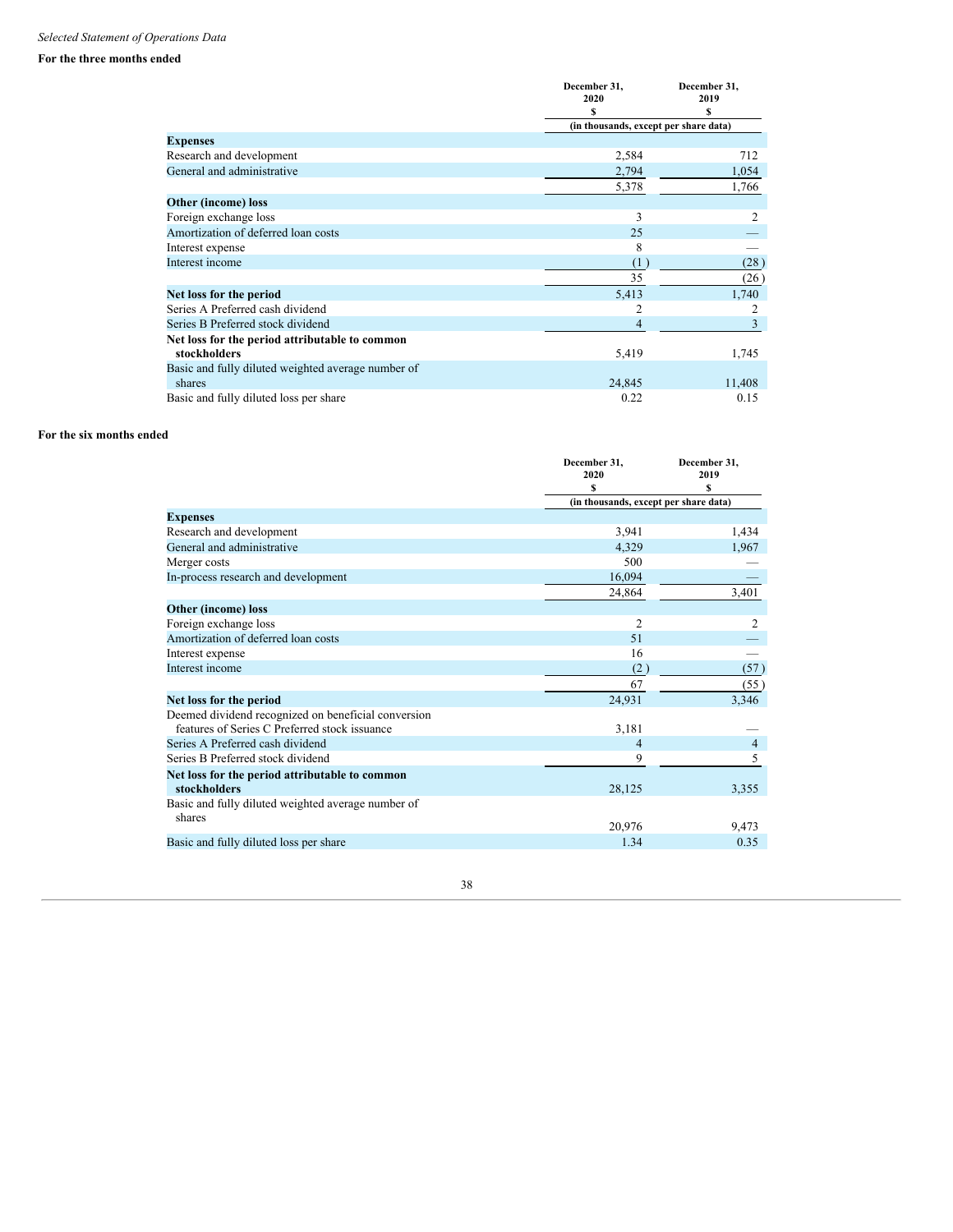## **Expenses net of non-cash, share-based compensation expense – non-GAAP**

The following table discloses research and development, and general and administrative expenses net of non-cash, share-based compensation payment expense. The disclosure has been provided to reconcile the total operational expenses on a GAAP basis and the non-GAAP operational expenses net of non-cash stock-based compensation in order to provide an estimate of cash used in research and development, and general and administrative expense. Management uses the cash basis of expenses for forecasting and budget purposes to determine the allocation of resources and to plan for future financing opportunities.

## **For the three months ended**

|                                                                                                | December 31,<br>2020 | December 31,<br>2019<br>S |
|------------------------------------------------------------------------------------------------|----------------------|---------------------------|
|                                                                                                | (in thousands)       |                           |
| Research and development - GAAP                                                                | 2,584                | 712                       |
| Less: non-cash, share-based compensation<br>expense                                            | (572)                | (27)                      |
| Research and development net of non-cash,<br>share-based, compensation expense -<br>Non-GAAP   | 2,012                | 685                       |
| General and administrative - GAAP                                                              | 2,794                | 1,054                     |
| Less: non-cash, share-based compensation<br>expense                                            | (1,735)              | (170)                     |
| General and administrative net of non-cash,<br>share-based, compensation expense –<br>Non-GAAP | 1.059                | 884                       |

# **For the six months ended**

| (in thousands) |       |
|----------------|-------|
|                |       |
| 3,941          | 1,434 |
|                |       |
| (663)          | (40)  |
|                |       |
| 3,278          | 1,394 |
| 4,329          | 1,967 |
|                |       |
| (2,095)        | (213) |
|                |       |
|                | 1,754 |
|                | 2.234 |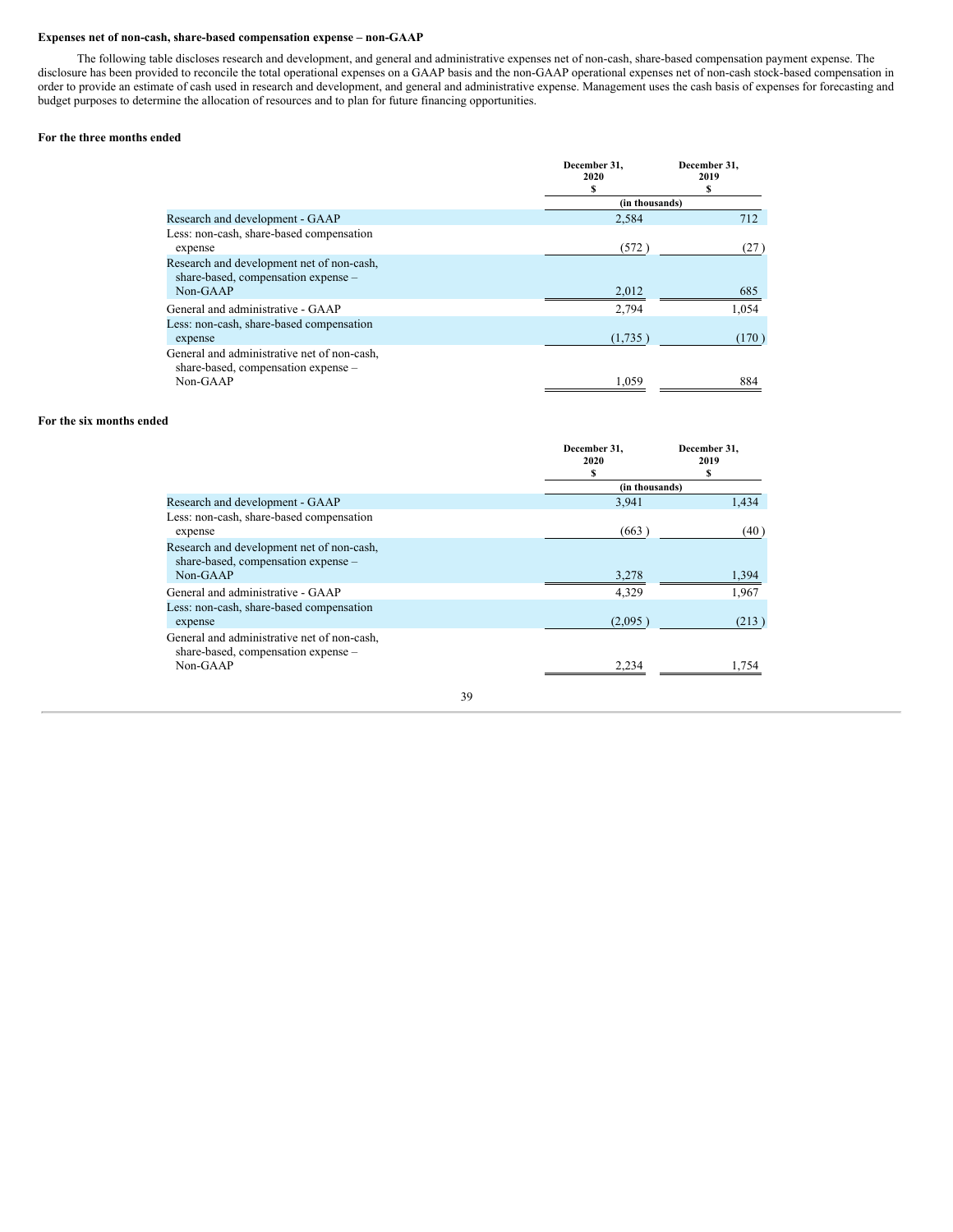#### **Results of Operations**

## **Comparison of the three months ended December 31, 2020 and December 31, 2019**

|                                     |                      | Three months ended   |           |          |
|-------------------------------------|----------------------|----------------------|-----------|----------|
|                                     | December 31,<br>2020 | December 31,<br>2019 |           |          |
|                                     | S                    | s                    | Change \$ | Change % |
|                                     |                      | (in thousands)       |           |          |
| <b>Expenses</b>                     |                      |                      |           |          |
| Research and development            | 2,584                | 712                  | 1,872     | 263      |
| General and administrative          | 2,794                | 1,054                | 1,740     | 165      |
|                                     | 5,378                | 1,766                | 3,612     |          |
| Other (income) loss                 |                      |                      |           |          |
| Foreign exchange loss               |                      | 2                    |           | 50       |
| Amortization of deferred loan costs | 25                   |                      | 25        |          |
| Interest expense                    | 8                    |                      | 8         |          |
| Interest income                     | (1)                  | (28)                 | 27        | (96)     |
|                                     | 35                   | (26)                 | 61        |          |
| <b>Net loss</b>                     | 5,413                | 1,740                | 3,673     |          |

## *Research and Development*

Research and development expenses increased to \$2,584 for the three months ended December 31, 2020 from \$712 for the three months ended December 31, 2019. The increase was largely attributable to higher clinical development, non-cash, share-based compensation expenses and personnel costs incurred during the three months ended December 31, 2020 compared to the three months ended December 31, 2019.

Clinical development costs have increased in the current quarter compared to the prior quarter largely due to costs related to the GCAR GBM AGILE Study. Patient recruitment commenced in January 2021 so there were costs incurred in order prepare the study for recruitment. In addition, with the acquisition of the REM-001 technology as part of the Adgero merger that closed in August 2020, costs relating to clinical development and drug manufacturing activity have been incurred. We expect our research and development costs to be higher in fiscal year 2021 than fiscal year 2020 as our GCAR GBM AGILE Study continues and we incur costs related to the development of REM-001. Further, as a result of our acquisition of the REM-001 technology during the quarter ended September 30, 2020 costs were incurred in the current quarter for that technology that were not incurred in the corresponding quarter in the prior period.

Non-cash, share-based compensation expense increased for the three months ended December 31, 2020 compared to the three months ended December 31, 2019, due to the recognition of compensation expense for stock options granted in September 2020. Personnel costs have increased in the current quarter compared to the prior quarter due to the addition of staff from the Adgero transaction.

#### *General and Administrative*

General and administrative expenses were \$2,794 for the three months ended December 31, 2020 compared to \$1,054 for the three months ended December 31, 2019. A significant portion of the increase was due to higher non-cash, share-based compensation expenses and personnel costs incurred in the current three months compared to the prior three months.

Non-cash, share-based compensation expense increased for the three months ended December 31, 2020 compared to the three months ended December 31, 2019, due to the recognition of compensation expense for stock options granted in September 2020 as well as due to the acceleration of vesting of certain stock options granted in a prior period. In addition, non-cash, share-based compensation expense increased due to the issuance of warrants for professional services. Personnel costs have increased in the current quarter compared to the prior quarter due to the addition of staff from the Adgero transaction.

## *Preferred Share Dividends*

For each of the three months ended December 31, 2020 and 2019, we recorded \$2 related to the dividend payable to Valent on the Series A preferred stock. The dividend has been recorded as a direct increase in accumulated deficit for both periods.

During the three months ended December 31, 2020, we issued 3,479 (2019 – 3,700) shares of common stock as a dividend on the Series B Preferred stock and recognized \$4 (2019 - \$3) as a direct increase in accumulated deficit.

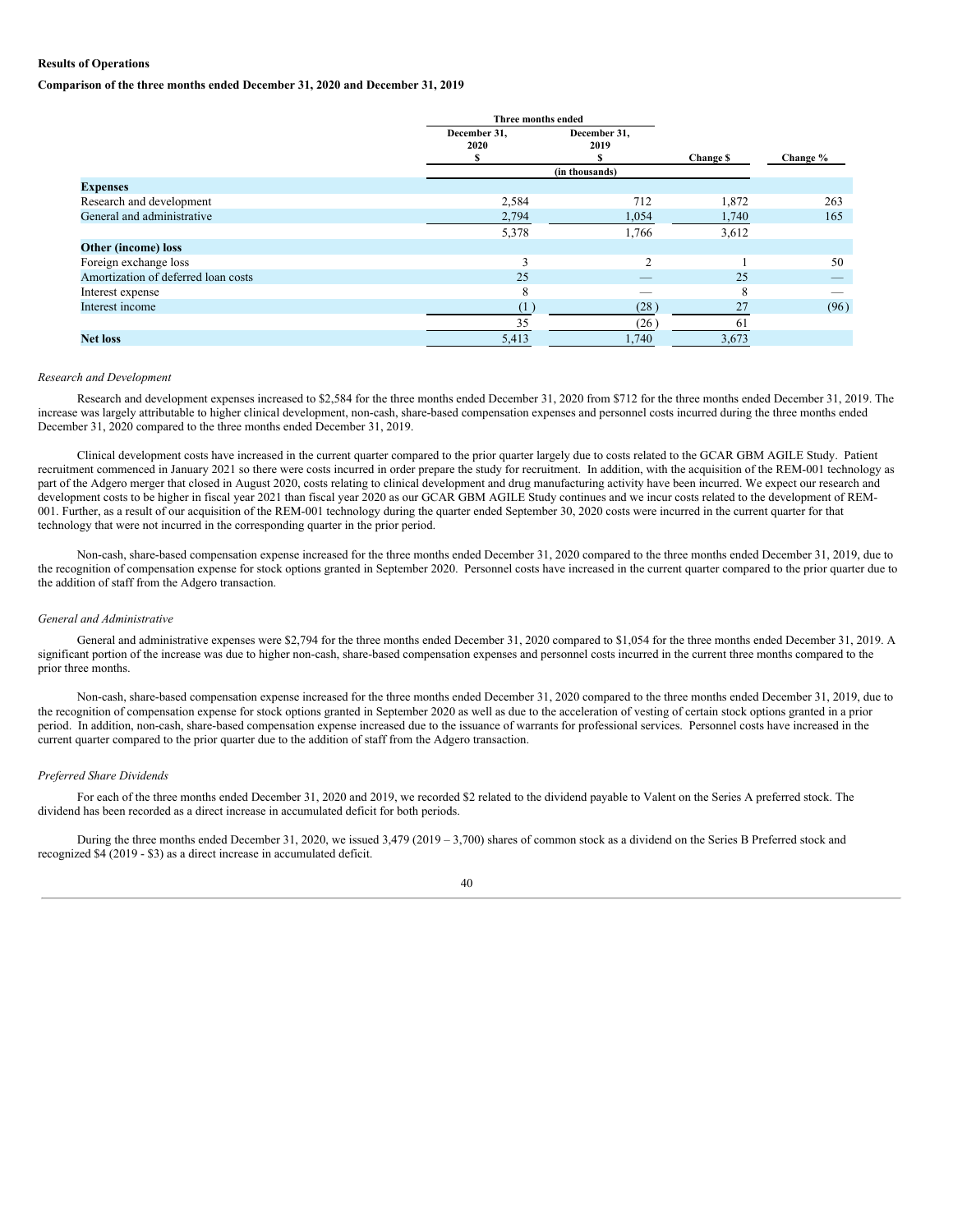|                                     |                      | Six months ended     |           |          |
|-------------------------------------|----------------------|----------------------|-----------|----------|
|                                     | December 31,<br>2020 | December 31,<br>2019 |           |          |
|                                     | э                    | S                    | Change \$ | Change % |
|                                     |                      | (in thousands)       |           |          |
| <b>Expenses</b>                     |                      |                      |           |          |
| Research and development            | 3,941                | 1,434                | 2,507     | 175      |
| General and administrative          | 4,329                | 1,967                | 2,362     | 120      |
| Merger costs                        | 500                  |                      | 500       |          |
| In-process research and development | 16,094               |                      | 16,094    |          |
|                                     | 24,864               | 3,401                | 21,463    |          |
| Other (income) loss                 |                      |                      |           |          |
| Foreign exchange loss               | $\mathcal{D}$        | $\overline{2}$       |           |          |
| Amortization of deferred loan costs | 51                   |                      | 51        |          |
| Interest expense                    | 16                   |                      | 16        |          |
| Interest income                     | (2)                  | (57)                 | 55        | (96)     |
|                                     | 67                   | (55)                 | 122       |          |
| <b>Net loss</b>                     | 24,931               | 3,346                | 21,585    |          |

### *Research and Development*

Research and development expenses increased to \$3,941 for the six months ended December 31, 2020 from \$1,434 for the six months ended December 31, 2019. The increase was largely attributable to higher clinical development, non-cash, share-based compensation expenses, personnel, and intellectual property costs incurred during the six months ended December 31, 2020 compared to the six months ended December 31, 2019.

Clinical development costs have increased in the current period compared to the prior period largely due to the start-up and recruitment costs related to the GCAR GBM AGILE Study. Patient recruitment commenced in January 2021 so there were costs incurred in order prepare the study for recruitment. In addition, with the acquisition of the REM-001 technology as part of the Adgero merger, costs relating to clinical development and drug manufacturing activity have been incurred. We expect our research and development costs to be higher in fiscal year 2021 than fiscal year 2020 as our GCAR GBM AGILE Study continues and we incur costs related to the development of REM-001. Further, as a result of our acquisition of the REM-001 technology during the quarter ended September 30, 2020, costs were incurred for that technology in the six months ended December 31, 2020 that were not incurred in the corresponding prior period.

Non-cash, share-based compensation expense increased for the three months ended December 31, 2020 compared to the three months ended December 31, 2019, due to the recognition of compensation expense for stock options granted in September 2020. Personnel costs have increased in the current quarter compared to the prior quarter due to the addition of staff from the Adgero transaction.

Intellectual property costs increased in the six months ended December 31, 2020 compared to the six months ended December 31, 2019 as we have incurred more foreign office actions in the current period than the prior period. Patent costs can vary considerably depending on the filing of new patents, conversion of the provisional applications to PCT applications, foreign office actions, and actual filing costs.

## *General and Administrative*

General and administrative expenses were \$4,329 for the six months ended December 31, 2020 compared to \$1,967 for the six months ended December 31, 2019. A significant portion of the increase was due to higher non-cash, share-based compensation expense, office and sundry expenses, personnel, and professional fees incurred in the current six months compared to the prior six months.

Non-cash, share-based compensation expense increased for the three months ended December 31, 2020 compared to the three months ended December 31, 2019, due to the recognition of compensation expense for stock options granted in September 2020 as well as due to the acceleration of vesting of certain stock options granted in a prior period. In addition, non-cash, share-based compensation expense increased due to the issuance of warrants for professional services. Office and sundry increased in the six months ended December 31, 2020 compared to the six months ended December 31, 2019 due primarily to costs of higher directors' and officers' liability insurance.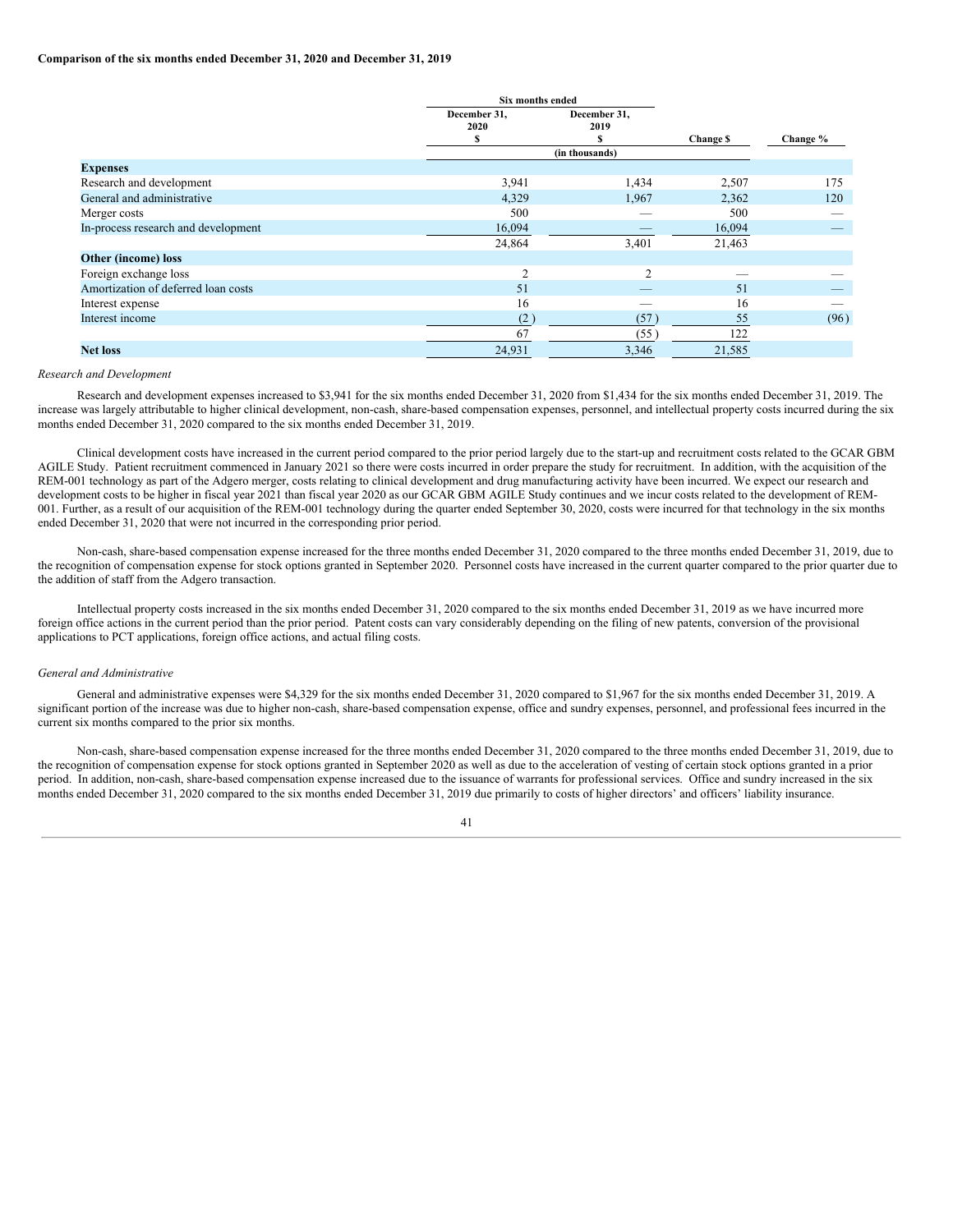Professional fees increased during the six months ended December 31, 2020 compared to the six months ended December 31, 2019 primarily due to higher legal and accounting fees in the current period. Personnel costs have increased in the current quarter compared to the prior quarter due to the addition of staff from the Adgero transaction.

## *Merger Costs*

Merger costs of \$500 relate to expenditures with respect to the Adgero transaction and have been expensed.

## *Acquired In-Process Research and Development Expense*

We acquired in-process research and development assets in connection with our merger with Adgero. As the acquired in-process research and development assets were deemed to have no current or alternative future use, an expense of \$16.1 million was recognized in the condensed consolidated interim statements of operations for the six month period ended December 31, 2020.

## *Preferred Share Dividends*

For each of the six months ended December 31, 2020 and 2019, we recorded \$4 related to the dividend payable to Valent on the Series A preferred stock. The dividend has been recorded as a direct increase in accumulated deficit for both periods.

During the six months ended December 31, 2020, we issued 7,179 (2019 – 7,400) shares of common stock as a dividend on the Series B Preferred stock and recognized \$9 (2019 - \$5) as a direct increase in accumulated deficit.

## **Liquidity and Capital Resources**

## **Six months ended December 31, 2020 compared to the six months ended December 31, 2019**

|                                      | December 31,<br>2020 | December 31,<br>2019 | Change   | Change<br>$\frac{6}{9}$ |
|--------------------------------------|----------------------|----------------------|----------|-------------------------|
|                                      | (in thousands)       |                      |          |                         |
| Cash flows from operating activities | (9, 541)             | (3.977)              | (5, 564) | 140                     |
| Cash flows from investing activities | 972                  |                      | 972      |                         |
| Cash flows from financing activities | 23,335               | 6,606                | 16.729   | 253                     |

#### *Operating Activities*

Net cash used in operating activities increased to \$9,541 for the six months ended December 31, 2020 from \$3,977 for the six months ended December 31, 2019. During the six months ended December 31, 2020 and 2019, we reported net losses of \$24,931 and \$3,346, respectively. Partially offsetting the higher loss in the current period compared to the prior period was the recognition of \$16,094 of acquired in-process research and development expense related to the Adgero merger. Additional changes in adjustments to reconcile net loss to net cash used in operating activities for the six months ended December 31, 2020 included stock option expense of \$2,530 being recognized during the current period compared to \$211 in the prior period. The most significant change in working capital for the six months ended December 31, 2020 was from a use of cash due to an increase prepaid expenses and deposits related to a \$2,600 payment to GCAR for study initiation and patient recruitment. The most significant change in working capital for the six months ended December 31, 2019 was cash used as a reduction in accounts payable and accrued liabilities of \$994.

#### *Investing Activities*

As part of the Adgero merger that closed on August 19, 2020, we acquired \$969 in cash. There were no investing activities during the six months ended December 31, 2019.

#### *Financing Activities*

During the six months ended December 31, 2020, we received approximately \$21,600 in net proceeds from the completion of a private placement of Series C Preferred stock and \$1,180 from the cash exercise of stock purchase warrants. Also, during the six months ended December 31, 2020, we received proceeds from the NBTS Loan of \$500.

During the six months ended December 31, 2019, we received \$6,583 in net proceeds from the completion of an underwritten public offering by us of common stock, pre-funded warrants, and common stock purchase warrants. Additionally, we received \$26 pursuant to the exercise of warrants in the current period.

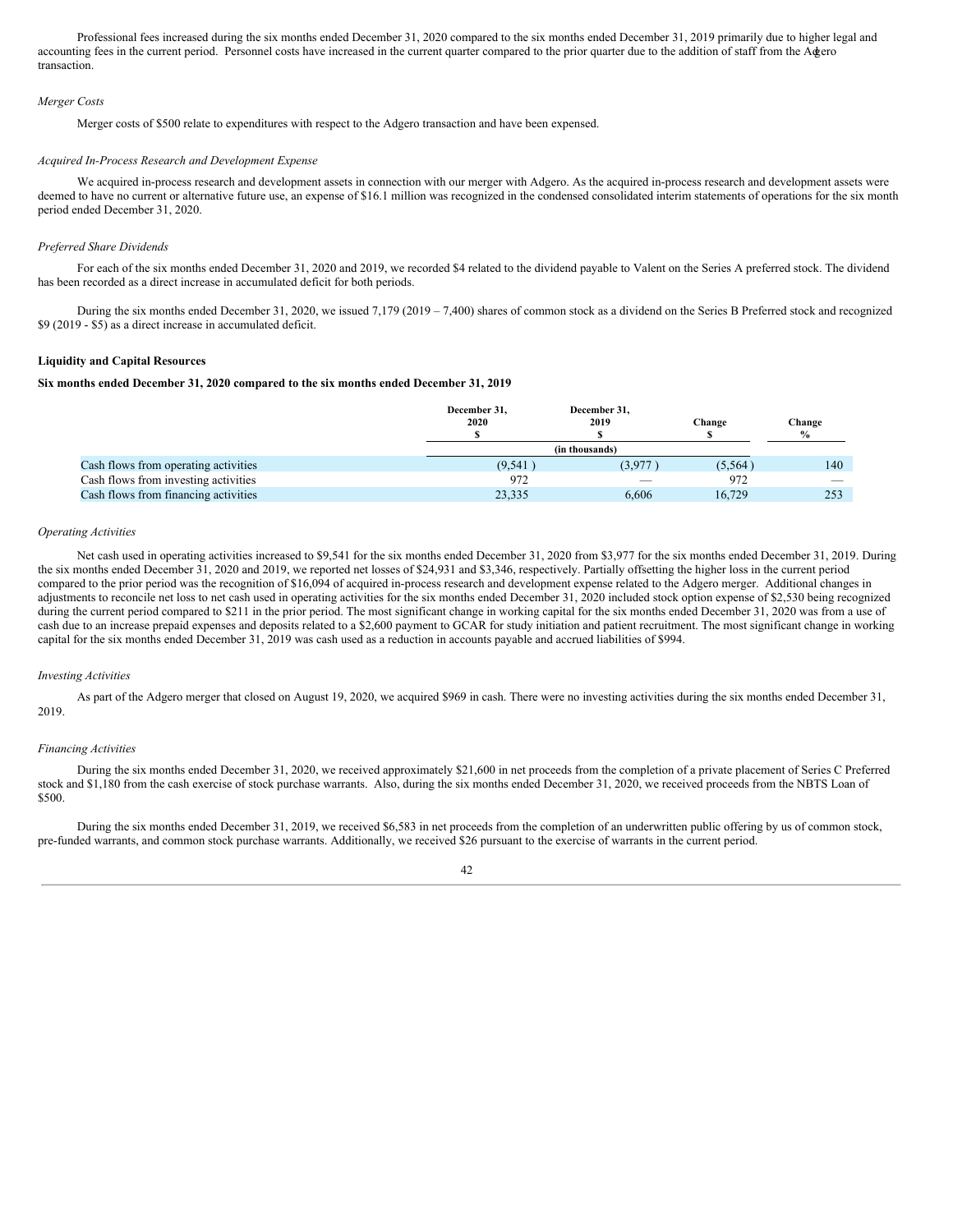## **Going Concern and Capital Expenditure Requirements**

### Going Concern and Management Plans

(See note 1 to the condensed consolidated interim financial statements)

The condensed consolidated interim financial statements have been prepared on a going concern basis, which assumes that we will continue our operations for the foreseeable future and contemplates the realization of assets and the settlement of liabilities in the normal course of business.

For the six months ended December 31, 2020, we reported a loss of \$24.9 million, and a negative cash flow from operations of \$9.5 million. We had an accumulated deficit of \$97.8 million and had cash and cash equivalents of \$17.2 million as of December 31, 2020. We are in the clinical stage and have not generated any revenues to-date. We do not have the prospect of achieving revenues until such time that our product candidates are commercialized, or partnered, which may not ever occur. In the near future, we will require additional funding to maintain our clinical trials, research and development projects, and for general operations. These circumstances indicate substantial doubt exists about our ability to continue as a going concern within one year from the date of filing of the condensed consolidated interim financial statements.

Consequently, management is pursuing various financing alternatives to fund our operations so we can continue as a going concern. However, the coronavirus ("COVID-19") pandemic has created significant economic uncertainty and volatility in the credit and capital markets. Management plans to secure the necessary financing through the issue of new equity and/or the entering into of strategic partnership arrangements but the ultimate impact of the COVID-19 pandemic on our ability to raise additional capital is unknown and will depend on future developments, which are highly uncertain and cannot be predicted with confidence, including the duration of the COVID-19 outbreak and any new information which may emerge concerning the severity of the COVID-19 pandemic. We may not be able to raise sufficient additional capital and may tailor our drug candidate development program based on the amount of funding we are able to raise in the future. Nevertheless, there is no assurance that these initiatives will be successful.

The condensed consolidated interim financial statements do not give effect to any adjustments to the amounts and classification of assets and liabilities that may be necessary should we be unable to continue as a going concern. Such adjustments could be material.

Our future funding requirements will depend on many factors, including but not limited to:

- the rate of progress and cost of our clinical studies, preclinical studies and other discovery and research and development activities;
- the costs associated with establishing manufacturing and commercialization capabilities;
- the costs of acquiring or investing in businesses, product candidates and technologies;
- the costs of filing, prosecuting, defending and enforcing any patent claims and other intellectual property rights;
- the costs and timing of seeking and obtaining FDA and other regulatory approvals;
- the effect of competing technological and market developments;
- the economic and other terms and timing of any collaboration, licensing or other arrangements into which we may enter; and
- the impact of us being a public entity.

Until we can generate a sufficient amount of product revenue to finance our cash requirements, which we may never do, we expect to finance future cash needs primarily through public or private equity offerings, or strategic collaborations. The sale of equity and convertible debt securities may result in dilution to our stockholders and certain of those securities may have rights senior to those of our shares of capital stock. If we raise additional funds through the issuance of preferred stock, convertible debt securities or other debt financing, these securities or other debt could contain covenants that would restrict our operations. Any other third-party funding arrangement could require us to relinquish valuable rights. Economic conditions may affect the availability of funds and activity in equity markets. We do not know whether additional funding will be available on acceptable terms, or at all. If we are not able to secure additional funding when needed, we may have to delay, reduce the scope of or eliminate one or more of our clinical trials or research and development programs or make changes to our operating plan. In addition, we may have to seek a partner for one or more of our product candidates at an earlier stage of development, which would lower the economic value of those programs to us.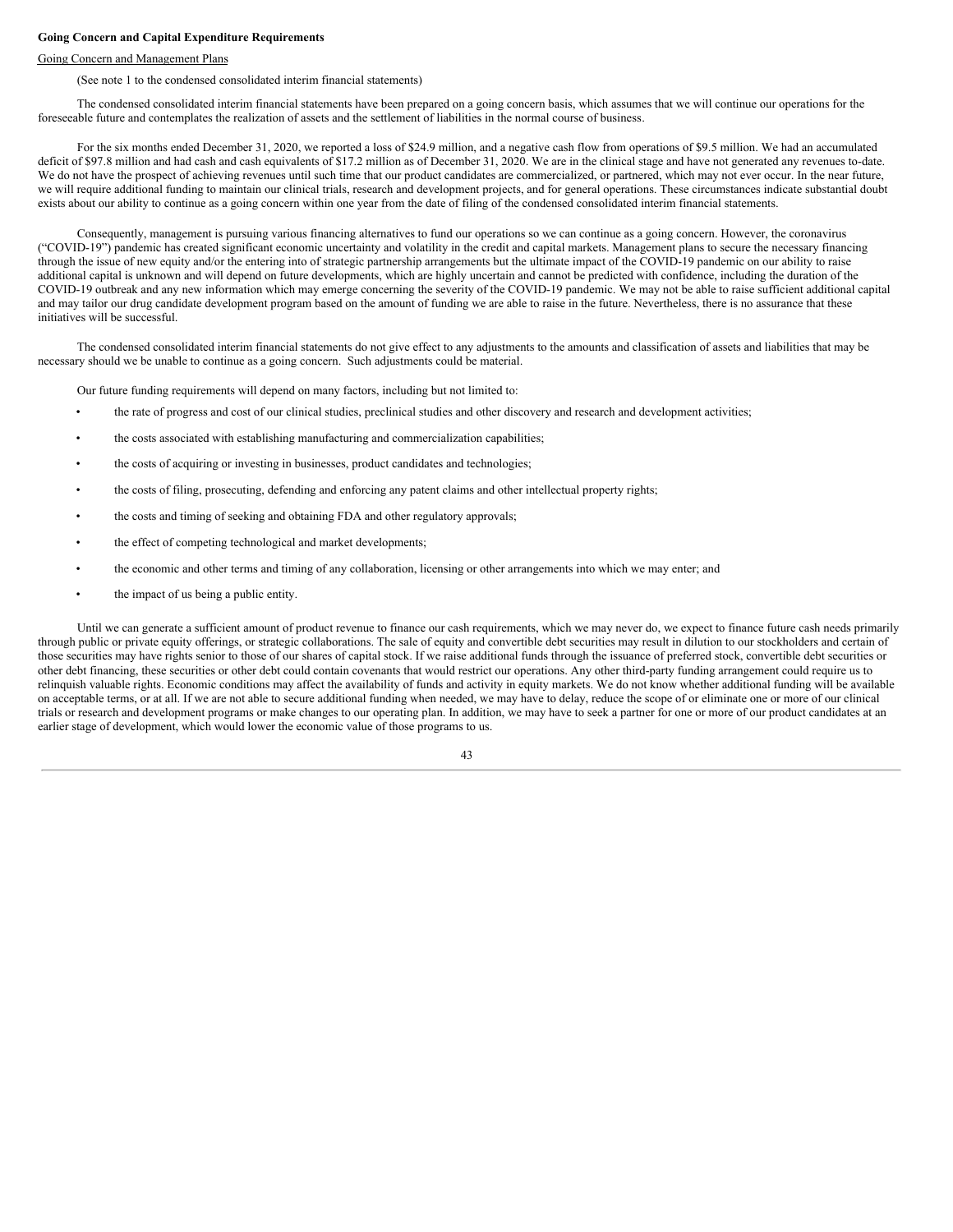#### **Critical Accounting Policies**

The preparation of financial statements, in conformity with generally accepted accounting principles in the United States, requires companies to establish accounting policies and to make estimates that affect both the amount and timing of the recording of assets, liabilities, revenues and expenses. Some of these estimates require judgments about matters that are inherently uncertain and therefore actual results may differ from those estimates.

A detailed presentation of all of our significant accounting policies and the estimates derived therefrom is included in Note 2 to our consolidated financial statements for the year ended June 30, 2020 contained in our Form 10-K. While all of the significant accounting policies are important to our consolidated financial statements, the following accounting policies and the estimates derived therefrom are critical:

- Warrants and shares issued for services
- Stock options
- Accruals for research and development expenses and clinical trials

#### Warrants and shares issued for services

We have issued equity instruments for services provided by employees and nonemployees. The equity instruments are valued at the fair value of the instrument granted.

## Stock options

We recognize compensation costs resulting from the issuance of stock-based awards to employees, non-employees and directors as an expense in the statement of operations over the service period based on a measurement of fair value for each stock-based award. Prior to our adoption of ASU 2018-07, *Compensation-Stock Compensation (Topic 718), Improvements to Nonemployee Share-Based Payment Accounting* ("ASU 2018-07"), stock options granted to non-employee consultants were revalued at the end of each reporting period until vested using the Black-Scholes option-pricing model and the changes in their fair value were recorded as adjustments to expense over the related vesting period. For the six-months ended December 31, 2020 and 2019, the determination of grant-date fair value for stock option awards was estimated using the Black-Scholes model, which includes variables such as the expected volatility of our share price, the anticipated exercise behavior of its grantee, interest rates, and dividend yields. For the six-months ended December 31, 2020 and 2019, we utilized the plain vanilla method to determine the expected life of stock options. These variables are projected based on our historical data, experience, and other factors. Changes in any of these variables could result in material adjustments to the expense recognized for share-based payments. Such value is recognized as expense over the requisite service period, net of actual forfeitures, using the accelerated attribution method. We recognize forfeitures as they occur. The estimation of stock awards that will ultimately vest requires judgment, and to the extent actual results, or updated estimates, differ from current estimates, such amounts are recorded as a cumulative adjustment in the period estimates are revised.

## Accruals for research and development expenses and clinical trials

As part of the process of preparing our financial statements, we are required to estimate our expenses resulting from our obligations under contracts with vendors, clinical research organizations and consultants, and under clinical site agreements in connection with conducting clinical trials. The financial terms of these contracts are subject to negotiations, which vary from contract to contract and may result in payment terms that do not match the periods over which materials or services are provided under such contracts. Our objective is to reflect the appropriate expenses in our financial statements by matching those expenses with the period in which services are performed and efforts are expended. We account for these expenses according to the timing of various aspects of the expenses. We determine accrual estimates by taking into account discussion with applicable personnel and outside service providers as to the progress of clinical trials, or the services completed. During the course of a clinical trial, we adjust our clinical expense recognition if actual results differ from our estimates. We make estimates of our accrued expenses as of each balance sheet date based on the facts and circumstances known to us at that time. Our clinical trial accruals are dependent upon the timely and accurate reporting of contract research organizations and other third-party vendors. Although we do not expect our estimates to be materially different from amounts actually incurred, our understanding of the status and timing of services performed relative to the actual status and timing of services performed may vary and may result in us reporting amounts that are too high or too low for any particular period. For years ended June 30, 2020 and 2019, there were no material adjustments to our prior period estimates of accrued expenses for clinical trials.

### **Off-Balance Sheet Arrangements**

We do not have any off-balance sheet arrangements.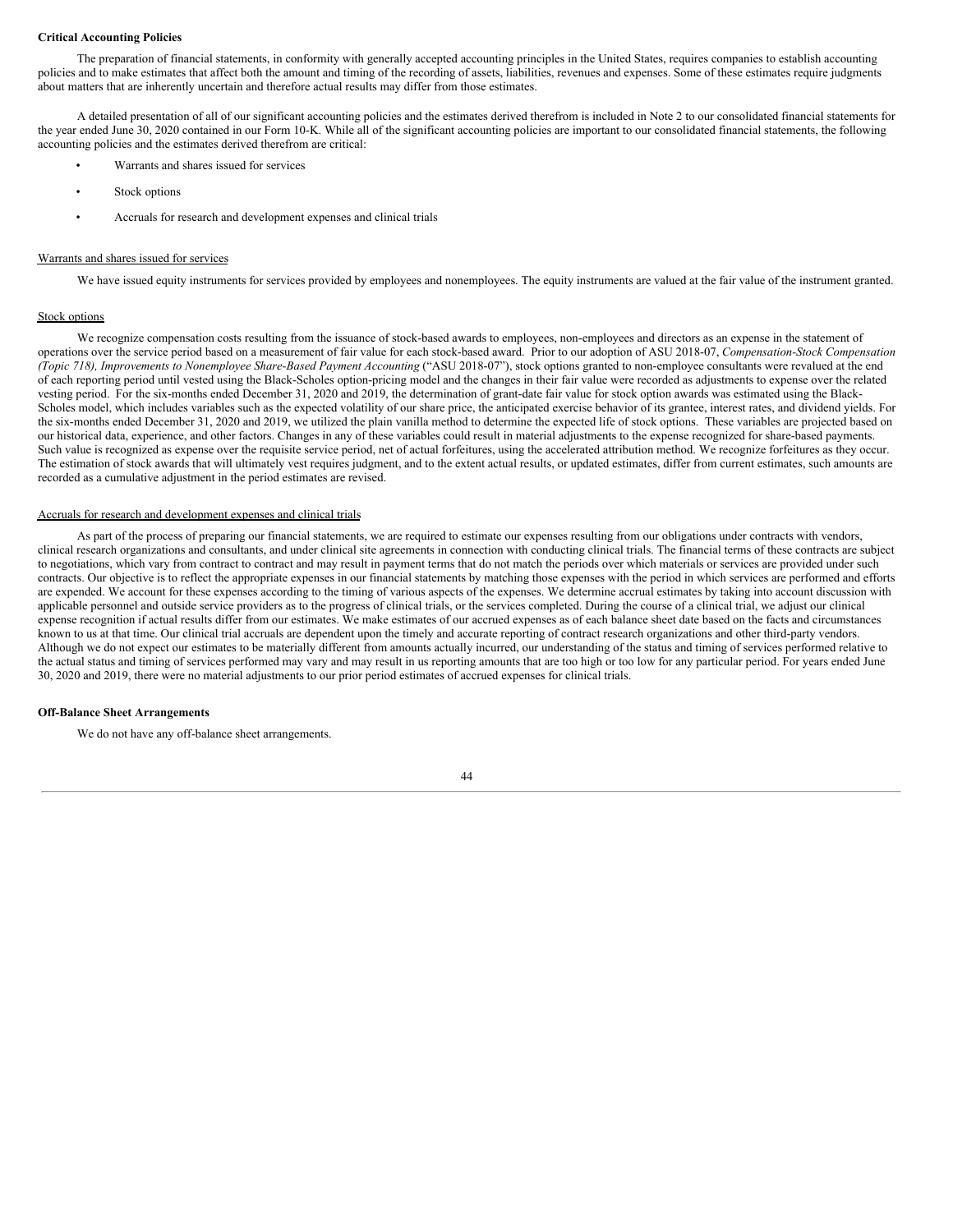### <span id="page-46-0"></span>**Item 3. Quantitative and Qualitative Disclosures About Market Risk.**

Not required for a smaller reporting company.

## <span id="page-46-1"></span>**Item 4. Controls and Procedures.**

## **Disclosure Controls and Procedures**

Management, with the participation of the Chief Executive Officer and Chief Financial Officer, conducted an evaluation (as required by Rule 13a-15 under the Exchange Act) of the effectiveness of our disclosure controls and procedures (as defined in Rules 13a-15(e) and 15d-15(e) under the Exchange Act) as of the end of the period covered by this report. Based on that evaluation, our Chief Executive Officer and Chief Financial Officer concluded that our disclosure controls and procedures were not effective as of the end of the period covered by this report, due to the material weakness in internal control over financial reporting as discussed in the Company's Annual Report on Form 10-K for the year ended June 30, 2020, filed with the SEC on September 18, 2020.

## **Changes in internal controls**

There have been no changes in our internal control over financial reporting that occurred during the quarter ended December 31, 2020 that have materially affected, or are reasonably likely to materially affect, our internal control over financial reporting.

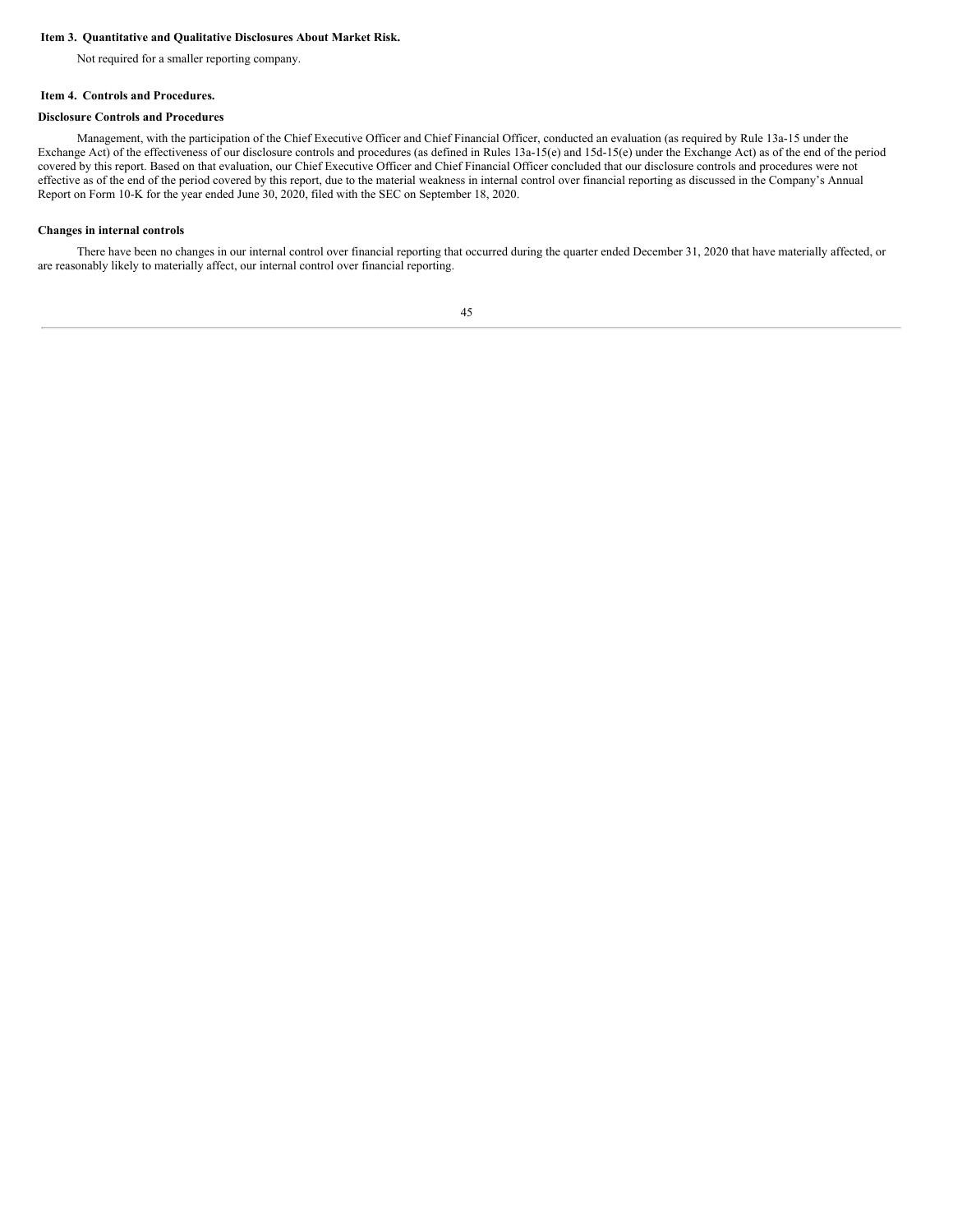## <span id="page-47-0"></span>**PART II - OTHER INFORMATION**

## <span id="page-47-1"></span>**Item 1. Legal Proceedings.**

There are no legal proceedings the Company is party to or any of its property is subject to.

## <span id="page-47-2"></span>**Item 1A. Risk Factors.**

None.

## <span id="page-47-3"></span>**Item 2. Unregistered Sales of Equity Securities and Use of Proceeds.**

During the three months ended December 31, 2020, we issued 3,479 shares of common stock as dividends on our outstanding shares of Series B Preferred Stock. In addition, we issued 50,000 stock purchase warrants for services. The warrants have an exercise price of \$1.824 per share.

In connection with the foregoing, we relied upon the exemption from registration provided by Section  $4(a)(2)$  of the Securities Act of 1933, as amended, for transactions not involving a public offering.

## <span id="page-47-4"></span>**Item 3. Defaults Upon Senior Securities.**

None.

## <span id="page-47-5"></span>**Item 4. Mine Safety Disclosures.**

Not applicable.

## <span id="page-47-6"></span>**Item 5. Other Information.**

On February 11, 2021, upon recommendation by the Compensation Committee, the Board approved the payment of retention bonuses of \$56,000 to John Liatos and \$41,250 to Steve Rychnovsky. The retention bonuses will be payable on the first business payment cycle following the end of our 2021 fiscal year, or earlier upon Board discretion.

On February 11, 2021, upon recommendation by the Compensation Committee, the Board approved the modification of the Company's vacation policy from an accrual-based policy to an unlimited policy, which eliminates the need for an accounting liability for accrued vacation.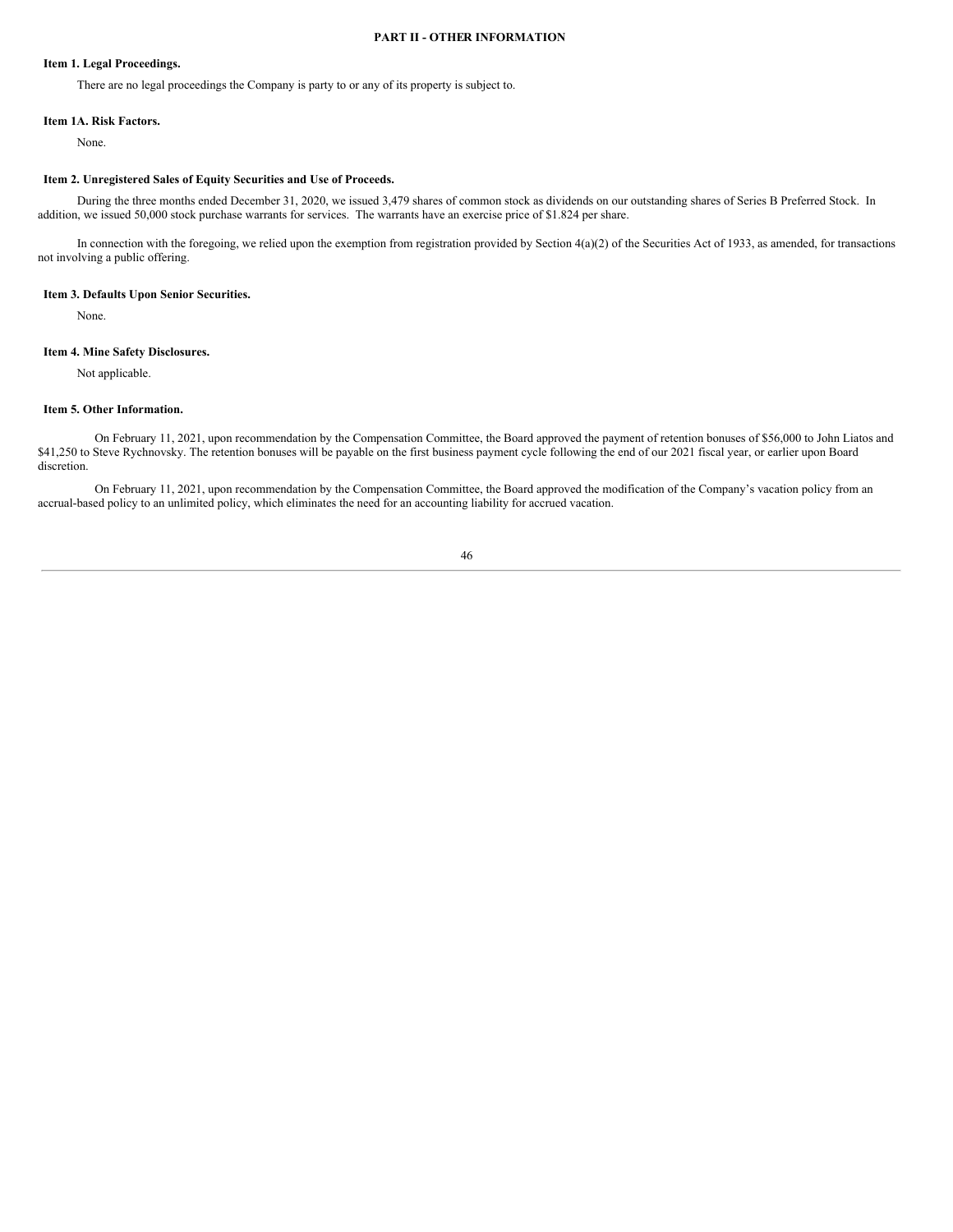## <span id="page-48-0"></span>**Item 6 . Exhibits.**

| 10.1              | First Amended Executive Employment Agreement, by and between Kintara Pharmaceuticals, Inc. and Saiid Zarrabian (incorporated by reference to<br>Exhibit 10.1 to the Company's quarterly report on Form 10-Q filed with the SEC on November 12, 2020) <sup>†</sup> |
|-------------------|-------------------------------------------------------------------------------------------------------------------------------------------------------------------------------------------------------------------------------------------------------------------|
| 31.1              | Certification of principal executive officer pursuant to Section 302 of the Sarbanes-Oxley Act of 2002 *                                                                                                                                                          |
| 31.2              | Certification of principal financial officer pursuant to Section 302 of the Sarbanes-Oxley Act of 2002 *                                                                                                                                                          |
| 32.1              | Certification of principal executive officer pursuant to Section 906 of the Sarbanes-Oxley Act of 2002 <sup>**</sup>                                                                                                                                              |
| 32.2              | Certification of principal financial officer pursuant to Section 906 of the Sarbanes-Oxley Act of 2002 <sup>**</sup>                                                                                                                                              |
| <b>EX-101.INS</b> | XBRL Instance Document *                                                                                                                                                                                                                                          |
| <b>EX-101.SCH</b> | XBRL Taxonomy Extension Schema Document*                                                                                                                                                                                                                          |
| $EX-101.CAL$      | XBRL Taxonomy Extension Calculation Linkbase *                                                                                                                                                                                                                    |
| <b>EX-101.DEF</b> | XBRL Taxonomy Extension Definition Linkbase *                                                                                                                                                                                                                     |
| $EX-101.LAB$      | XBRL Taxonomy Extension Labels Linkbase *                                                                                                                                                                                                                         |
| EX-101.PRE        | XBRL Taxonomy Extension Presentation Linkbase *                                                                                                                                                                                                                   |
|                   |                                                                                                                                                                                                                                                                   |

\* Filed herewith

\*\* Furnished herewith

† Exhibit is a management contract or compensatory plan or arrangement.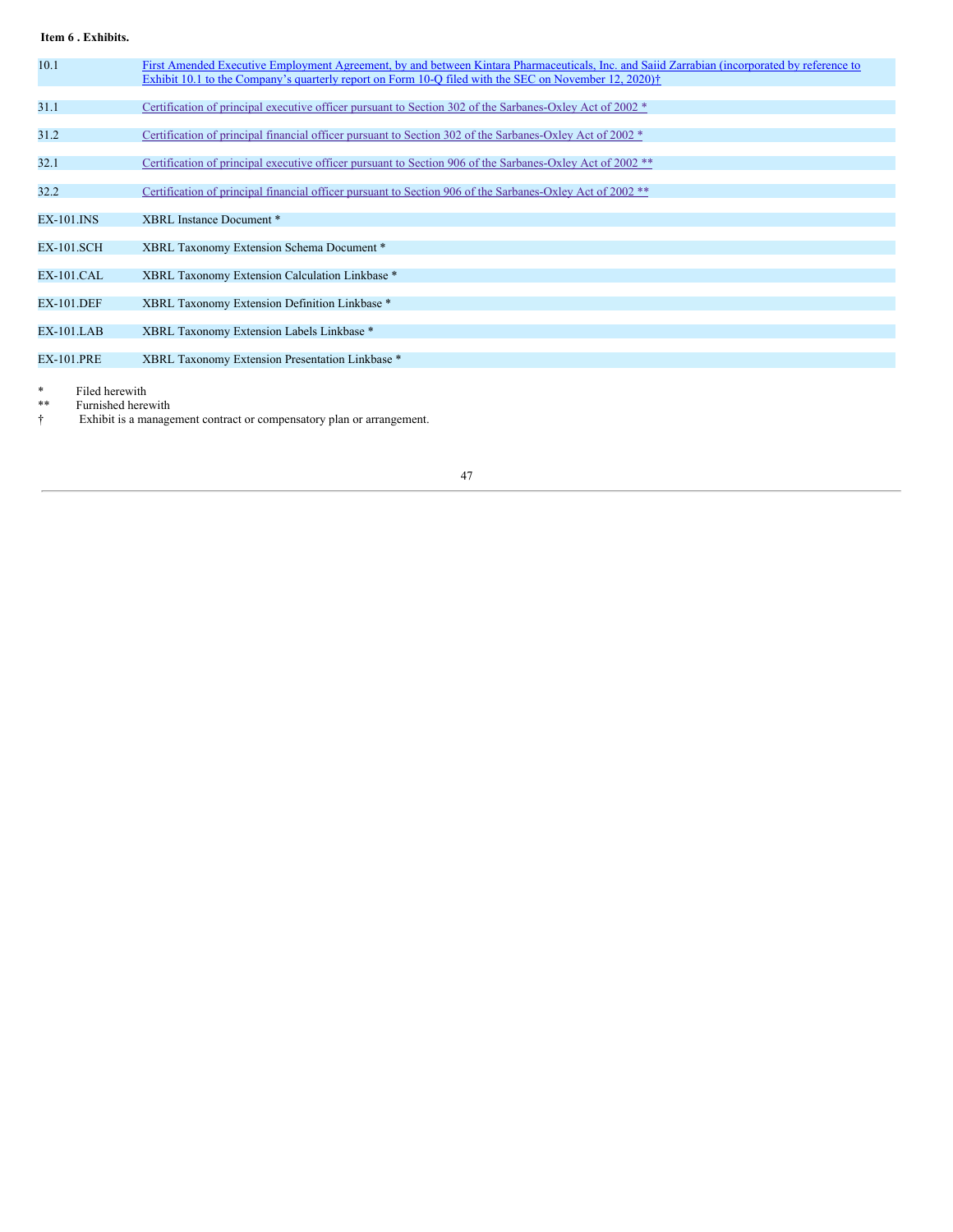## **SIGNATURES**

Pursuant to the requirements of the Securities Exchange Act of 1934, the registrant has duly caused this report to be signed on its behalf by the undersigned thereunto duly authorized.

Date: February 12, 2021 By: *B* 

Date: February 12, 2021 By: /s/ Scott Praill

# **Kintara Therapeutics, Inc.**

| 3v: | /s/ Saiid Zarrabian           |
|-----|-------------------------------|
|     | Saiid Zarrabian               |
|     | Chief Executive Officer       |
|     | (Principal Executive Officer) |

Scott Praill Chief Financial Officer (Principal Financial and Accounting Officer)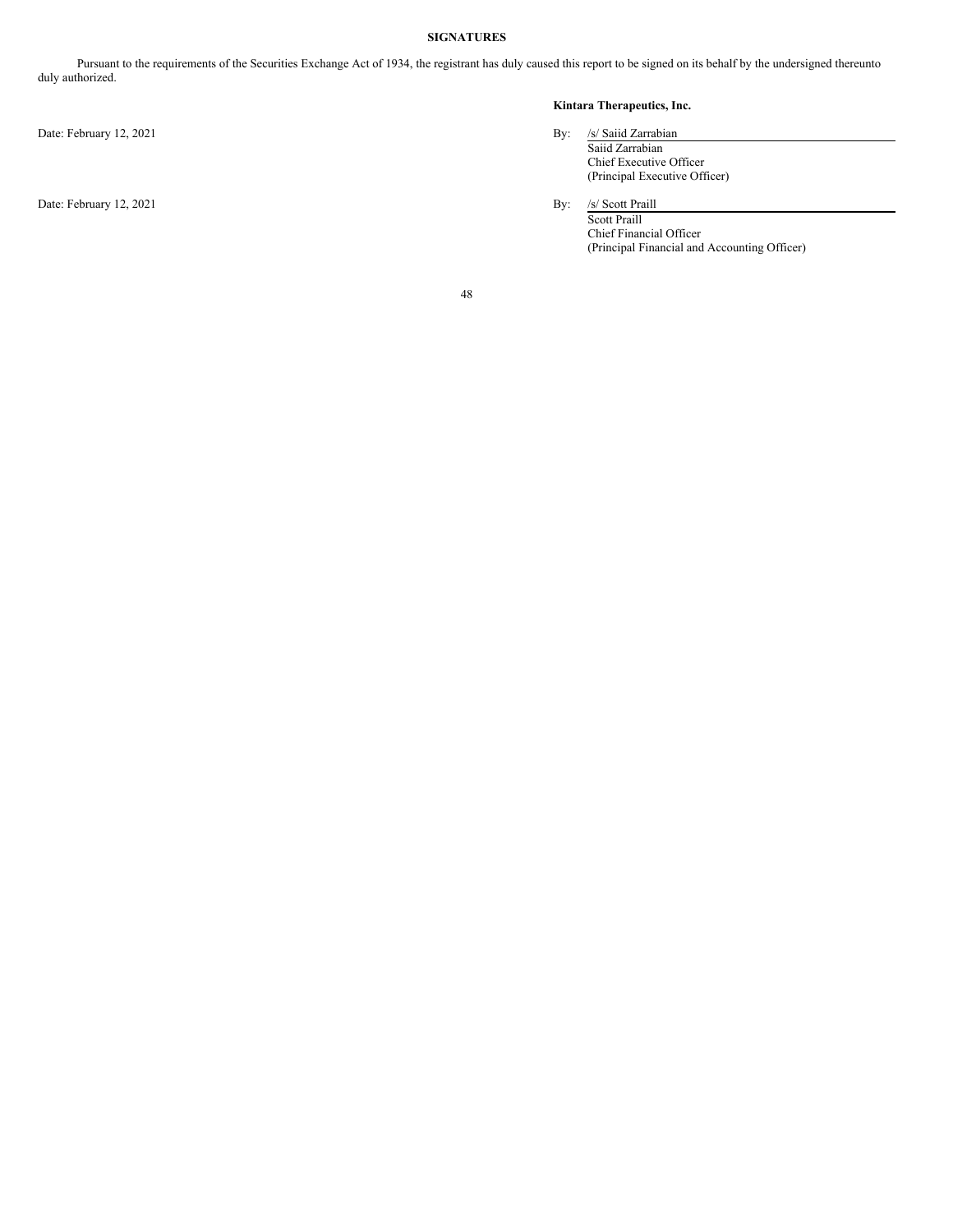## **CERTIFICATION PURSUANT TO RULES 13a-14(a) AND 15d-14(a) UNDER THE SECURITIES EXCHANGE ACT OF 1934, AS ADOPTED PURSUANT TO SECTION 302 OF THE SARBANES-OXLEY ACT OF 2002**

<span id="page-50-0"></span>I, Saiid Zarrabian, certify that:

- 1. I have reviewed this quarterly report on Form 10-Q of Kintara Therapeutics, Inc.;
- 2. Based on my knowledge, this report does not contain any untrue statement of a material fact or omit to state a material fact necessary to make the statements made, in light of the circumstances under which such statements were made, not misleading with respect to the period covered by this report;
- 3. Based on my knowledge, the financial statements, and other financial information included in this report, fairly present in all material respects the financial condition, results of operations and cash flows of the registrant as of, and for, the periods presented in this report;
- 4. The registrant's other certifying officer and I are responsible for establishing and maintaining disclosure controls and procedures (as defined in Exchange Act Rules  $13a-15(e)$  and  $15d-15(e)$ ) and internal control over financial reporting (as defined in Exchange Act Rules  $13a-15(f)$  and  $15d-15(f)$ ) for the registrant and have:
	- (a) Designed such disclosure controls and procedures, or caused such disclosure controls and procedures to be designed under our supervision, to ensure that material information relating to the registrant, including its consolidated subsidiaries, is made known to us by others within those entities, particularly during the period in which this report is being prepared;
	- (b) Designed such internal control over financial reporting, or caused such internal control over financial reporting to be designed under our supervision, to provide reasonable assurance regarding the reliability of financial reporting and the preparation of financial statements for external purposes in accordance with generally accepted accounting principles;
	- (c) Evaluated the effectiveness of the registrant's disclosure controls and procedures and presented in this report our conclusions about the effectiveness of the disclosure controls and procedures, as of the end of the period covered by this report based on such evaluation; and
	- (d) Disclosed in this report any change in the registrant's internal control over financial reporting that occurred during the registrant's most recent fiscal quarter (the registrant's fourth fiscal quarter in the case of an annual report) that has materially affected, or is reasonably likely to materially affect, the registrant's internal control over financial reporting; and
- 5. The registrant's other certifying officer and I have disclosed, based on our most recent evaluation of internal control over financial reporting, to the registrant's auditors and the audit committee of the registrant's board of directors (or persons performing the equivalent functions):
	- (a) All significant deficiencies and material weaknesses in the design or operation of internal control over financial reporting which are reasonably likely to adversely affect the registrant's ability to record, process, summarize and report financial information; and
	- (b) Any fraud, whether or not material, that involves management or other employees who have a significant role in the registrant's internal control over financial reporting.

Date: February 12, 2021 <br>
By: /s/ Saiid Zarrabian

**Saiid Zarrabian Chief Executive Officer (Principal Executive Officer)**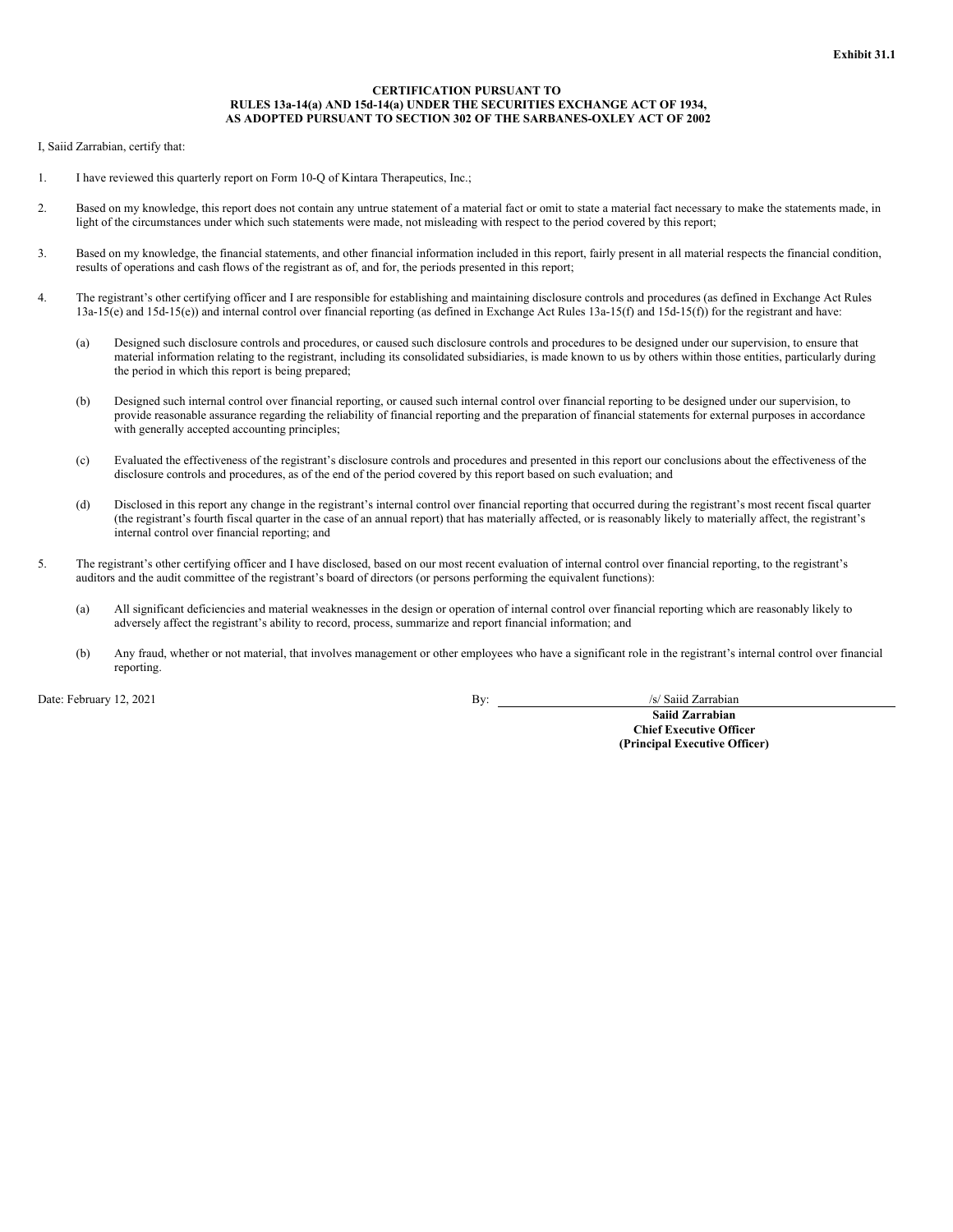## **CERTIFICATION PURSUANT TO RULES 13a-14(a) AND 15d-14(a) UNDER THE SECURITIES EXCHANGE ACT OF 1934, AS ADOPTED PURSUANT TO SECTION 302 OF THE SARBANES-OXLEY ACT OF 2002**

<span id="page-51-0"></span>I, Scott Praill, certify that:

- 1. I have reviewed this quarterly report on Form 10-Q of Kintara Therapeutics, Inc.;
- 2. Based on my knowledge, this report does not contain any untrue statement of a material fact or omit to state a material fact necessary to make the statements made, in light of the circumstances under which such statements were made, not misleading with respect to the period covered by this report;
- 3. Based on my knowledge, the financial statements, and other financial information included in this report, fairly present in all material respects the financial condition, results of operations and cash flows of the registrant as of, and for, the periods presented in this report;
- 4. The registrant's other certifying officer and I are responsible for establishing and maintaining disclosure controls and procedures (as defined in Exchange Act Rules  $13a-15(e)$  and  $15d-15(e)$ ) and internal control over financial reporting (as defined in Exchange Act Rules  $13a-15(f)$  and  $15d-15(f)$ ) for the registrant and have:
	- (a) Designed such disclosure controls and procedures, or caused such disclosure controls and procedures to be designed under our supervision, to ensure that material information relating to the registrant, including its consolidated subsidiaries, is made known to us by others within those entities, particularly during the period in which this report is being prepared;
	- (b) Designed such internal control over financial reporting, or caused such internal control over financial reporting to be designed under our supervision, to provide reasonable assurance regarding the reliability of financial reporting and the preparation of financial statements for external purposes in accordance with generally accepted accounting principles;
	- (c) Evaluated the effectiveness of the registrant's disclosure controls and procedures and presented in this report our conclusions about the effectiveness of the disclosure controls and procedures, as of the end of the period covered by this report based on such evaluation; and
	- (d) Disclosed in this report any change in the registrant's internal control over financial reporting that occurred during the registrant's most recent fiscal quarter (the registrant's fourth fiscal quarter in the case of an annual report) that has materially affected, or is reasonably likely to materially affect, the registrant's internal control over financial reporting; and
- 5. The registrant's other certifying officer and I have disclosed, based on our most recent evaluation of internal control over financial reporting, to the registrant's auditors and the audit committee of the registrant's board of directors (or persons performing the equivalent functions):
	- (a) All significant deficiencies and material weaknesses in the design or operation of internal control over financial reporting which are reasonably likely to adversely affect the registrant's ability to record, process, summarize and report financial information; and
	- (b) Any fraud, whether or not material, that involves management or other employees who have a significant role in the registrant's internal control over financial reporting.

Date: February 12, 2021 By: /s/ Scott Praill

**Scott Praill Chief Financial Officer (Principal Financial Officer)**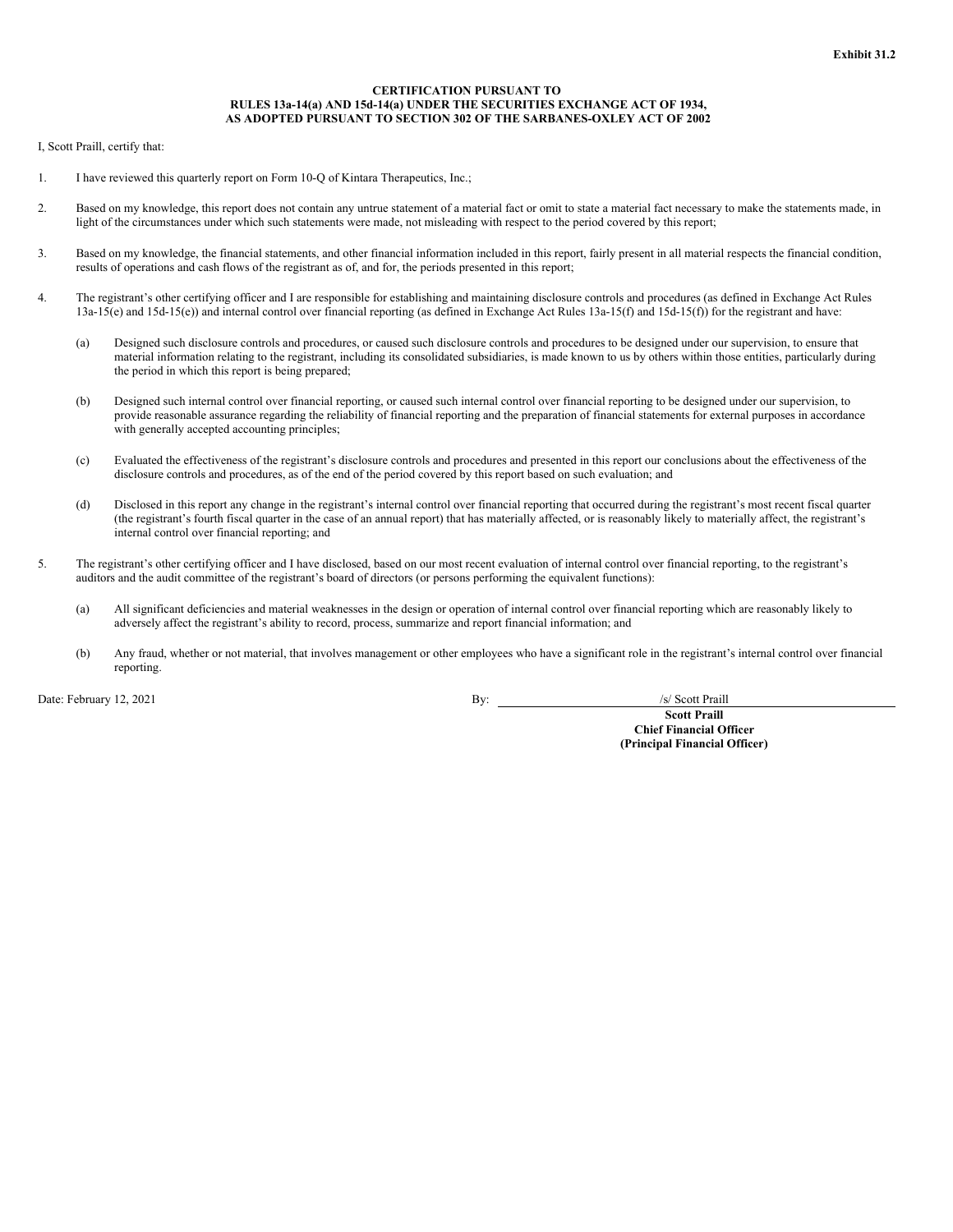## **CERTIFICATION PURSUANT TO 18 U.S.C. SECTION 1350, AS ADOPTED PURSUANT TO SECTION 906 OF THE SARBANES-OXLEY ACT OF 2002**

<span id="page-52-0"></span>In connection with the Quarterly Report of Kintara Therapeutics, Inc. (the "Company") on Form 10-Q for the period ended December 31, 2020, as filed with the Securities and Exchange Commission on the date hereof (the "Report"), I, Saiid Zarrabian, Chief Executive Officer of the Company, certify to my knowledge and in my capacity, pursuant to 18 U.S.C. § 1350, as adopted pursuant to § 906 of the Sarbanes-Oxley Act of 2002, that:

(1) the Report fully complies with the requirements of Section 13(a) or 15(d) of the Securities Exchange Act of 1934, as amended; and

(2) the information contained in the Report fairly presents, in all material respects, the financial condition and results of operations of the Company.

Date: February 12, 2021 By: /s/ Saiid Zarrabian

**Saiid Zarrabian Chief Executive Officer (Principal Executive Officer)**